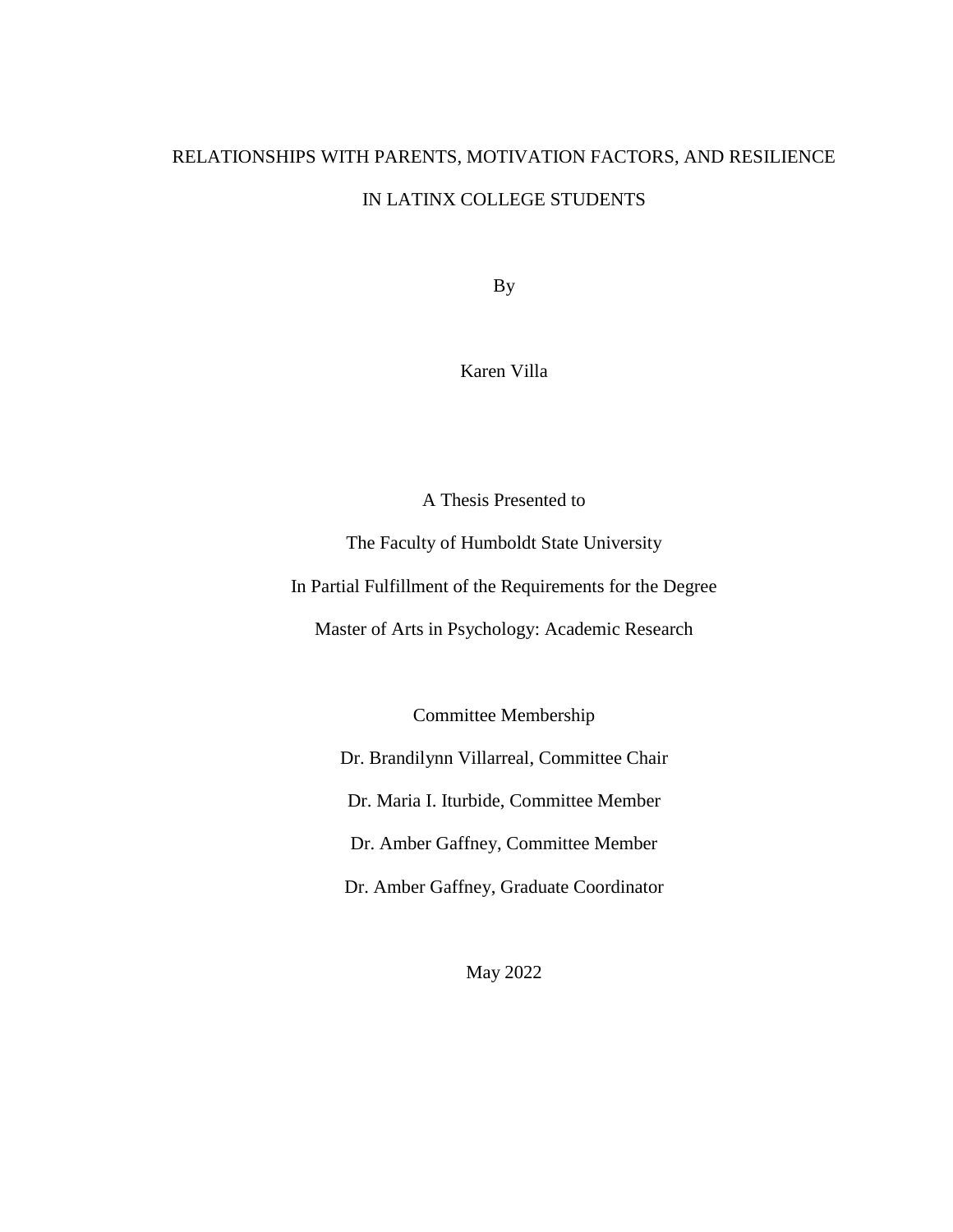#### **Abstract**

#### <span id="page-1-0"></span>RELATIONSHIPS WITH PARENTS, MOTIVATION FACTORS, AND RESILIENCE IN LATINX COLLEGE STUDENTS

#### Karen Villa

This study used both parental factors and students' individual motivational factors to understand college students' academic achievement and resilience. Students bring various strengths with them to college that may be especially important as they experience challenges, including individual motivational strategies and joint collaboration with parents in pursuing educational goals (parental shared agency). Based on cultural backgrounds and values, we hypothesized differences between parental shared agencies for White and Latinx students. Consistent with previous literature, we expected parental shared agencies and motivational factors to independently predict high levels of academic buoyancy and academic achievement, respectively. Unique to this study, we proposed an interaction between shared agency and motivation in predicting academic outcomes.

College students at a rural postsecondary institution in California were surveyed  $(N = 98)$ . Participants completed an online questionnaire that contained the Academic Buoyancy Scale (Martin & Marsh, 2008), the Shared Agency Scale (Chang, 2009), and the Optimization in Primary and Secondary Control Scales in the Domain of Education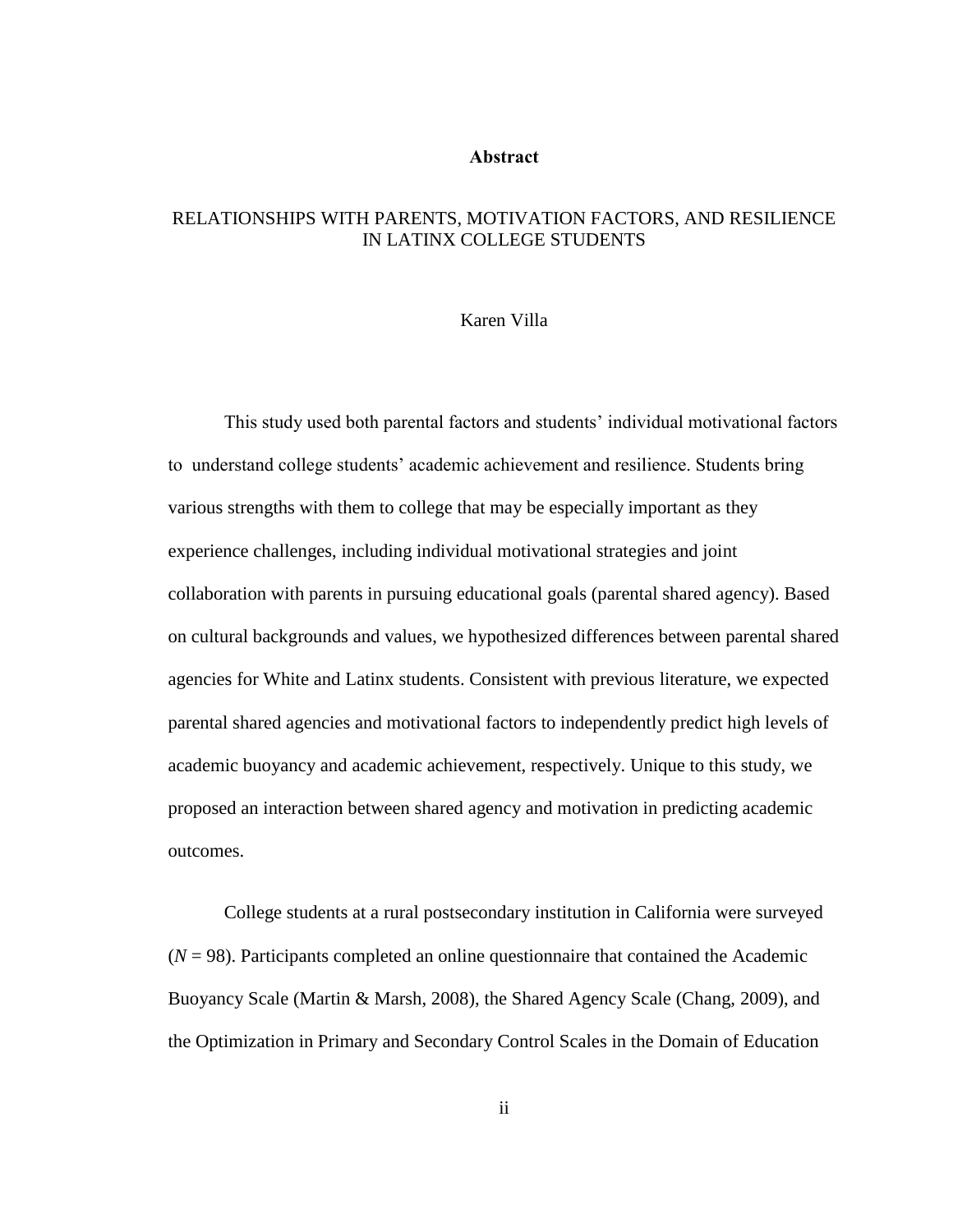(Heckhausen, 1998). Results show no significant differences between Latinx and White students in parental shared agencies. Similarly, no significant results were found in the hierarchical regression models predicting academic buoyancy nor academic achievement. Further research with a larger sample size is needed to gain additional insights into the constructs at hand. Further exploration of these factors may also lead us to understand the achievement gap using a strengths-based perspective, allowing us to consider suitable interventions.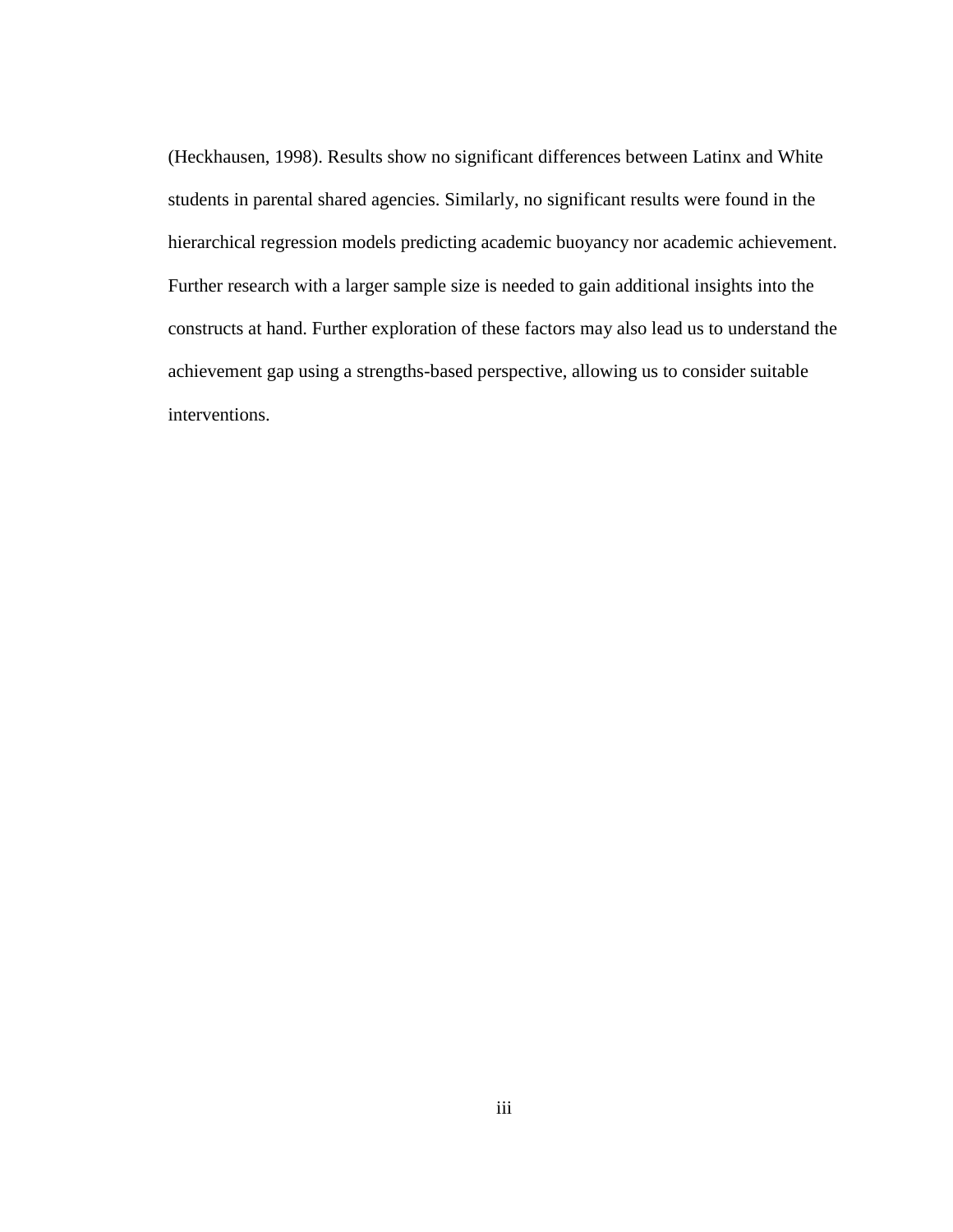## **Table of Contents**

| Abstract                                                                                              | $\mathbf{ii}$ |
|-------------------------------------------------------------------------------------------------------|---------------|
| List of Tables                                                                                        | vi            |
| List of Appendices                                                                                    | vii           |
| Relationships with Parents, Motivational Factors, and Resilience in Latinx College<br><b>Students</b> | $\mathbf{1}$  |
| A Strengths-Based Perspective                                                                         | 3             |
| Familial wealth                                                                                       | 5             |
| Parental shared agency                                                                                | 6             |
| Aspirational wealth, resistant wealth, and navigational wealth                                        | 9             |
| Motivation                                                                                            | 9             |
| Academic Buoyancy                                                                                     | 12            |
| Connections between constructs: Shared agency with parents, motivation, and<br>academic buoyancy      | 13            |
| <b>Current Study</b>                                                                                  | 15            |
| Methods                                                                                               | 18            |
| Participants                                                                                          | 18            |
| Procedures and Design                                                                                 | 19            |
| <b>Measures</b>                                                                                       | 20            |
| Demographic variables                                                                                 | 20            |
| Academic Achievement                                                                                  | 21            |
| Academic Buoyancy                                                                                     | 21            |
| <b>Shared Parental Agency</b>                                                                         | 22            |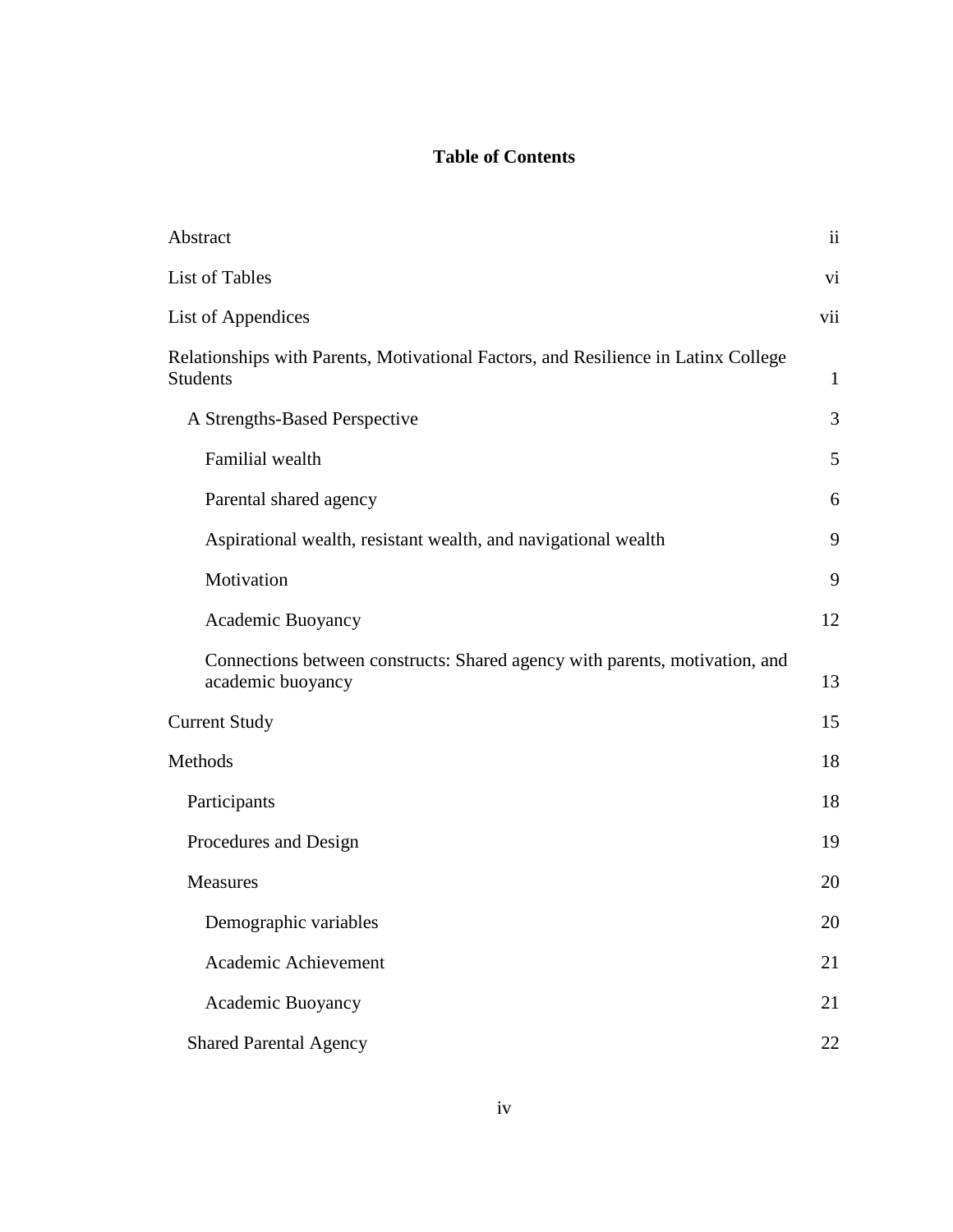| Selective secondary control strategies                                             | 23 |
|------------------------------------------------------------------------------------|----|
| Results                                                                            | 24 |
| <b>Preliminary Analysis</b>                                                        | 24 |
| <b>Hypothesis Testing</b>                                                          | 26 |
| Hypothesis 1: Ethnic differences in shared agency                                  | 26 |
| Hypothesis 2: Shared agency and control strategies predicting academic buoyancy    | 27 |
| Hypothesis 3: Shared agency and control strategies predicting academic achievement | 29 |
| Discussion                                                                         | 32 |
| Limitations                                                                        | 35 |
| <b>Future Directions</b>                                                           | 38 |
| Conclusion                                                                         | 40 |
| References                                                                         | 41 |
| Appendices                                                                         | 53 |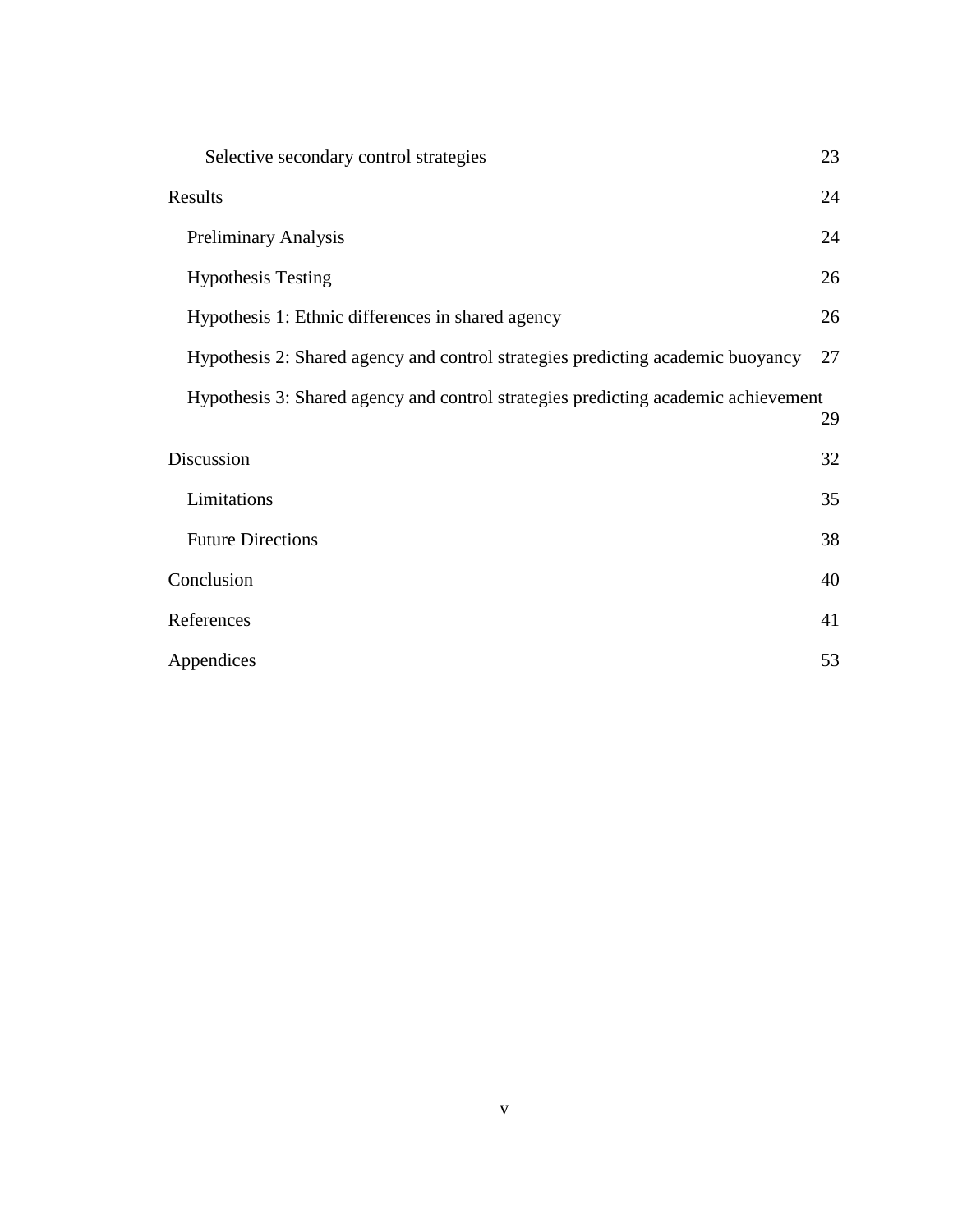## **List of Tables**

<span id="page-5-0"></span>

| <b>Table 1</b> | 25 |
|----------------|----|
| <b>Table 2</b> | 27 |
| Table 3        | 30 |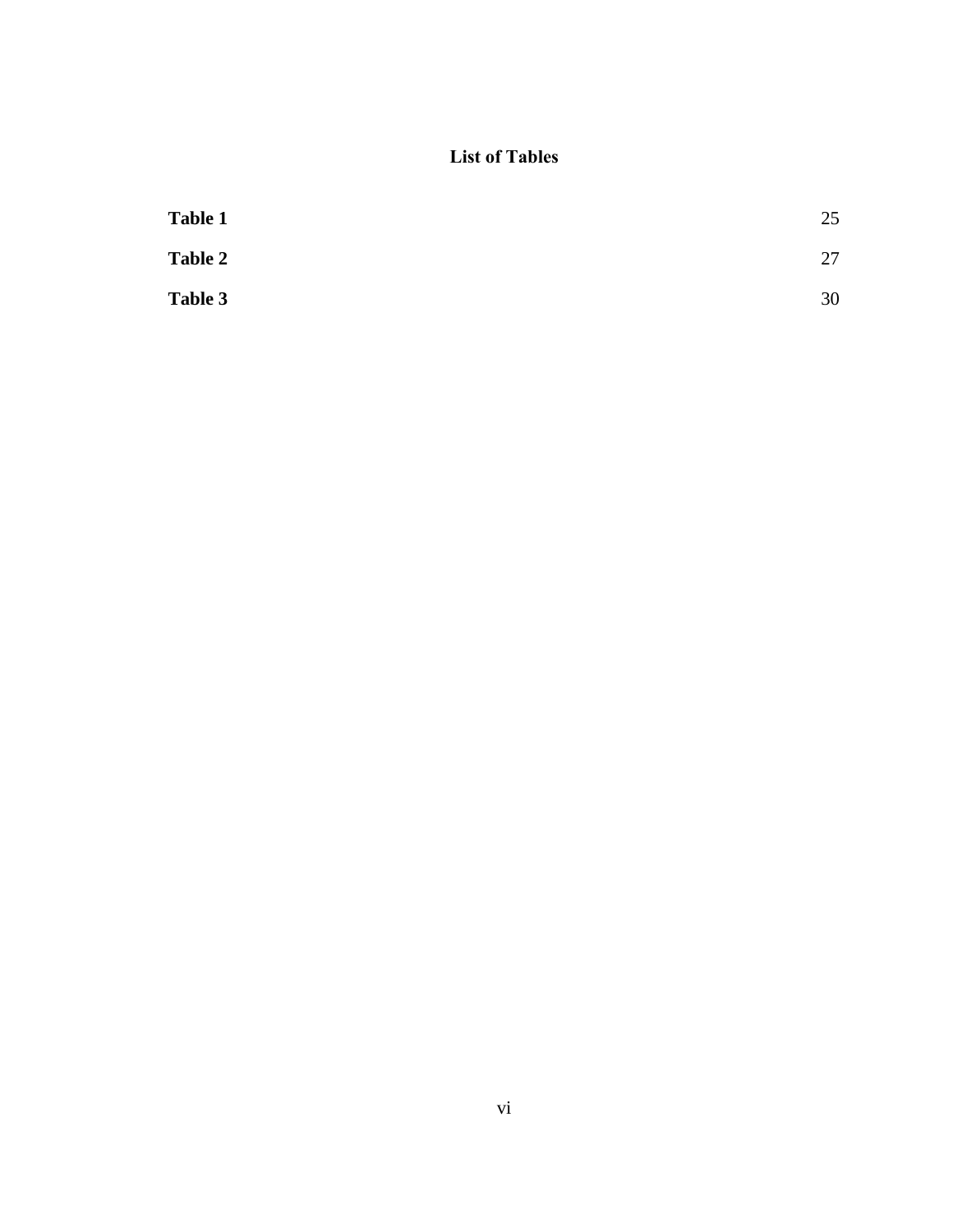## **List of Appendices**

<span id="page-6-0"></span>

| Appendix A: Academic Buoyancy Scale (Martin & Marsh, 2008)           | 53 |
|----------------------------------------------------------------------|----|
| Appendix B: Shared Agency Scale (Chang, 2009)                        | 54 |
| Appendix C: OPS-Scales in the Domain of Education (Heckhausen, 1998) | 56 |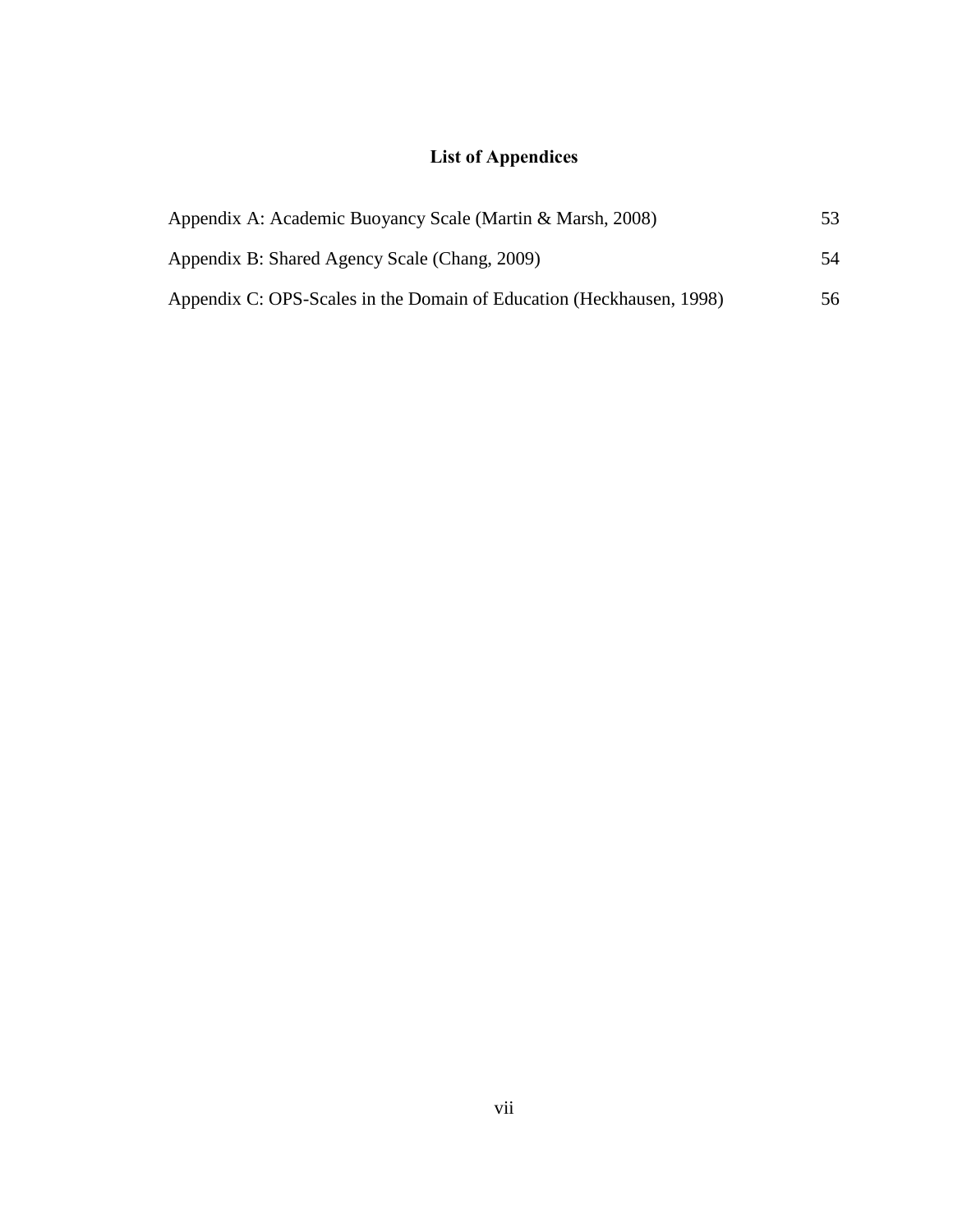# <span id="page-7-0"></span>**Relationships with Parents, Motivational Factors, and Resilience in Latinx College Students**

Obtaining a college education is positively correlated with a secure economic status, positive health outcomes, and greater psychological well-being (Reynolds & Ross, 1998). On average, those who earn a bachelor's degree make around \$932 weekly more than those without a bachelor's degree (Torpey, 2019). In addition, the attainment of a college education strongly predicts improvement in individuals' quality of life (e.g., social mobility) (Reynolds  $\&$  Ross, 1998). Social mobility, or the American Dream, is often the incentive that attracts many people to the United States (U.S.) (Arnett Jensen, 2016, pp. 43-60). Education level may improve not only individual financial well-being but the country's economic outlook as well: having an educated and diverse population is in the best interest of the whole nation. In a lifetime, those who have bachelor's degrees contribute \$381,000 more in taxes than those without bachelor's degrees (Edelson, 2016).

Obtaining a higher education is an avenue towards achieving the American Dream, yet this opportunity is often surrounded by obstacles and barriers that impede the success of certain populations. Unfortunately, access to resources are unevenly distributed in the U.S. (Kuhfeld, 2018; Yosso, 2005). Although it might seem that opportunities like higher education are easily accessible and attainable to all, the reality is that many students face adversities that make them less likely to earn a college degree. First-generation college students, low-income students, and minoritized students (e.g.,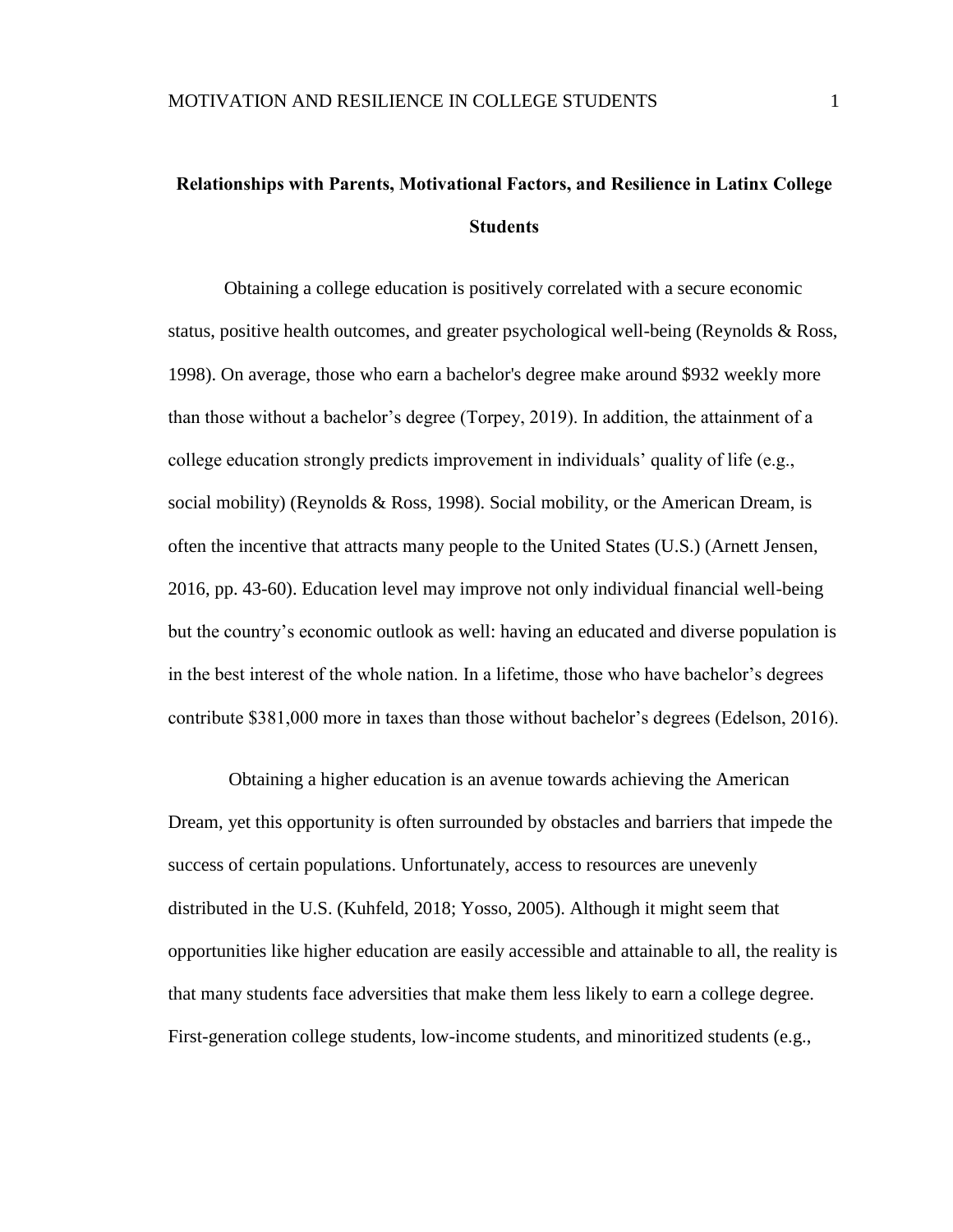Black, Latinx, and Native American students) face challenges that contribute to lower enrollment and graduation rates from college (Garcia Coll et al., 1996; Hopson et al., 2014; Kuhfeld, 2018; Wilcox, 2015).

Historically, college enrollment within the Latinx<sup>1</sup> population has been the lowest in the U.S. compared to Blacks, Whites, and Asian Americans but this changed in 2010 when the Latinx population surpassed the college enrollment of the Black population (National Center for Education Statistics, 2019a). Despite the increase in Latinx college students, there is still a large disparity. When comparing students' enrollment and graduation rates, Latinx students have lower rates than White students (Ortiz, 2018). Krogstad (2016) found that although there are more Latinx students going to college, a large percentage of them start in community college which presents additional barriers to transferring to a university and obtaining a degree. Both community colleges and universities report difficulties retaining Latinx students at their institutions (Maruyama, 2003). As a result, only 13% of the Latinx population in the U.S. have a bachelor's degree or higher (National Center of Education Statistics, 2019b). The National Center of Education Statistics (NCES, 2019d) found that Latinx students only made up 5% of the student body at doctoral granting research universities. This is alarming given the recent demographic shifts of the Latinx population in the U.S. In states like California, one of the biggest states in the U.S., the Latinx population makes up more than half of the population (Jordan & Iriondo, 2019). By 2045, the Latinx population will become a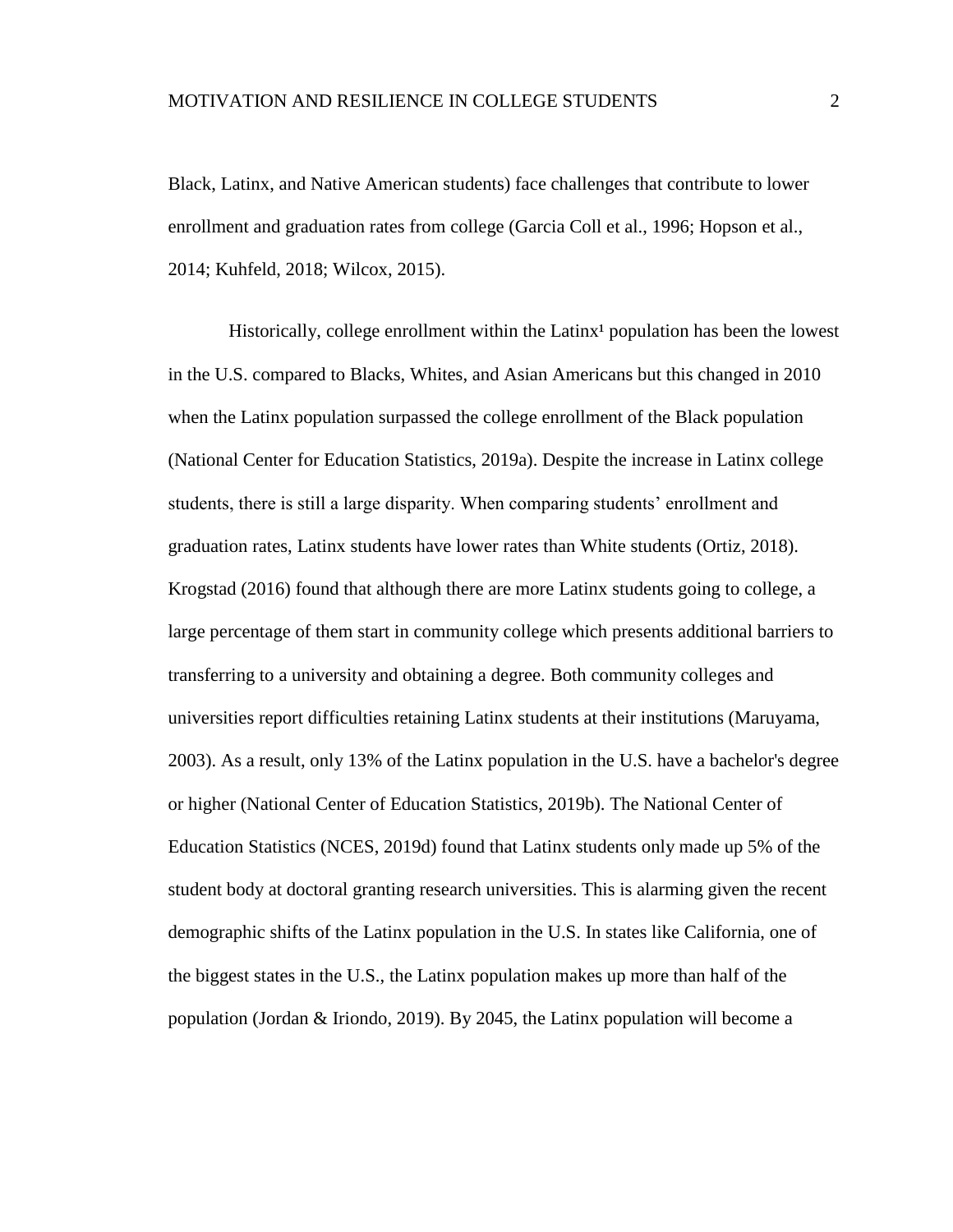majority-minority in the country. For this reason, it is important that we pay close attention to the Latinx population's enrollment, retention, and graduation rates in college.

The current study addresses one small component of the educational achievement gap. The achievement gap is a widespread finding that although there are more Latinx students going to college, a much smaller percentage of them are obtaining postsecondary degrees especially compared to White and Asian American students (NCES, 2019b; Welingsky, 2004). Reducing the achievement gap is a priority for educators, researchers, and policyholders alike (Kauhfeld et al., 2018). One of the goals of the current study is to gain a broader understanding of the achievement gap that many universities are experiencing and to find ways to best address this gap. Much of the literature on this topic focuses on deficiencies. This study would like to acknowledge the strengths of Latinx college students. By drawing on the strengths of Latinx college students, higher education institutions can use an asset-based approach to increase retention and graduation rates among Latinx students. There is great potential for capitalizing on both individual and parental-level assets that many Latinx college students have to address the achievement gap.

#### <span id="page-9-0"></span>**A Strengths-Based Perspective**

The challenges that Latinx students face in postsecondary education can be great and complex. Some challenges directly relate to discrimination, bias, and a lack of resources (Yosso, 2005). Learned helplessness (Maier & Seligman, 2016) is a term that is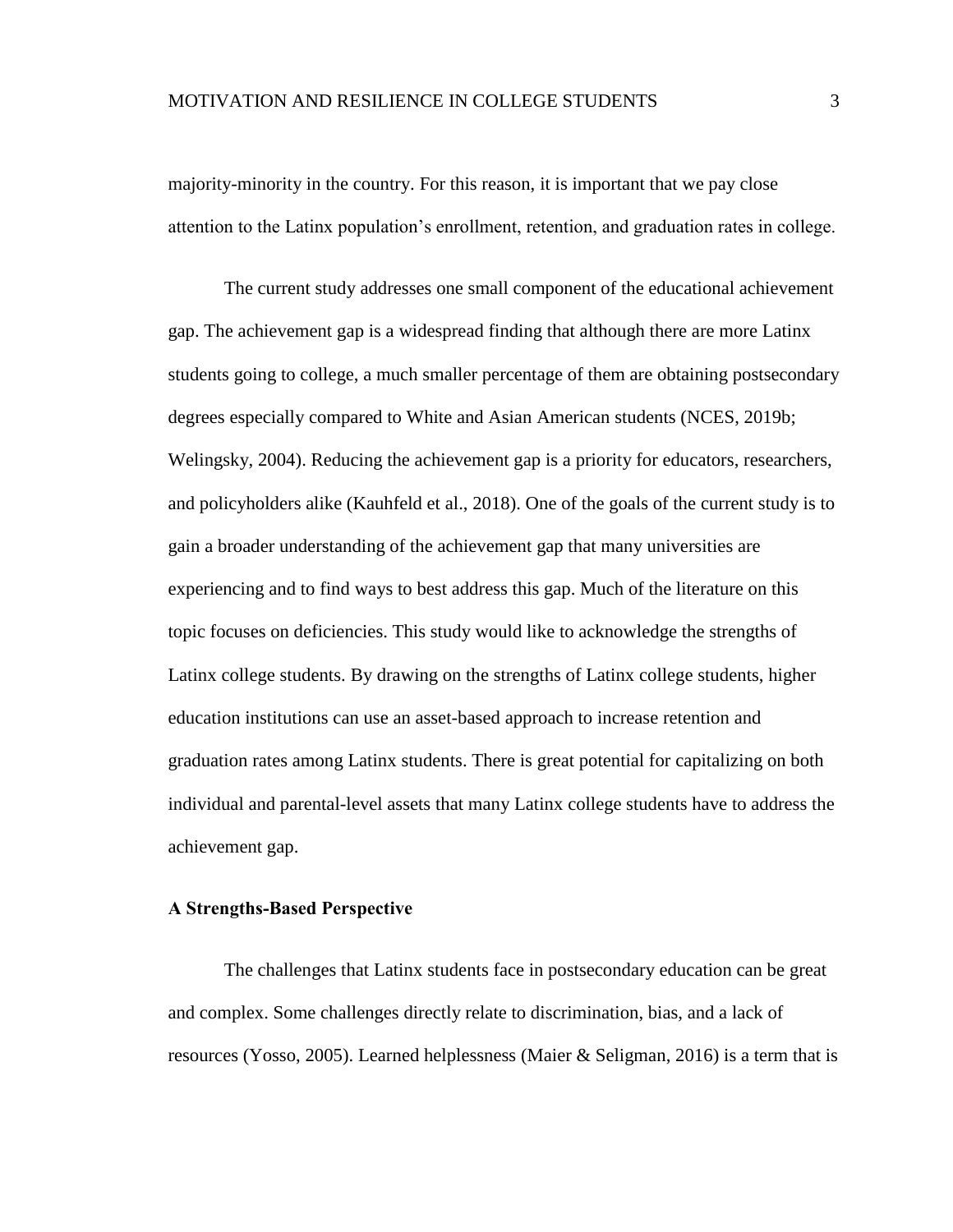used to describe the amotivation that follows after repeated setbacks in one's life and may contribute to higher rates of dropout in students. Yet, even after accounting for all the possible obstacles that minoritized students might encounter, many students overcome obstacles and achieve postsecondary degrees. In the U.S. alone, an increase from 77,700 to 235,000 bachelor degrees were granted to Latinx students from the years 2000-2001 to 2015-2016 (NCES, 2019c).

Yosso (2005) explores the challenges that marginalized students experience through the lens of Critical Race Theory (CRT). CRT expresses the idea that race is a socially constructed concept that is used by the dominant culture to distribute power and wealth to individuals of similar backgrounds (De La Garza & Ono, 2016). The current study primarily focuses on Latinx students but makes a comparison to White students (dominant culture). The current study uses Yosso's (2005) cultural wealth model to frame different types of wealth capital that Latinx college students use to pursue postsecondary educational goals. Yosso (2005) specifies seven types of wealth capital: cultural, social, familial, navigational, aspirational, linguistic, and resistant.

The current study concentrated on three forms of college student wealth and their relationship to academic achievement. Familial wealth, as defined by Yosso (2005), includes utilizing family and community members who share similar commitments as resources to navigate through college. The specific type of familial wealth investigated in the current study is shared agency with parents for educational goals. Three types of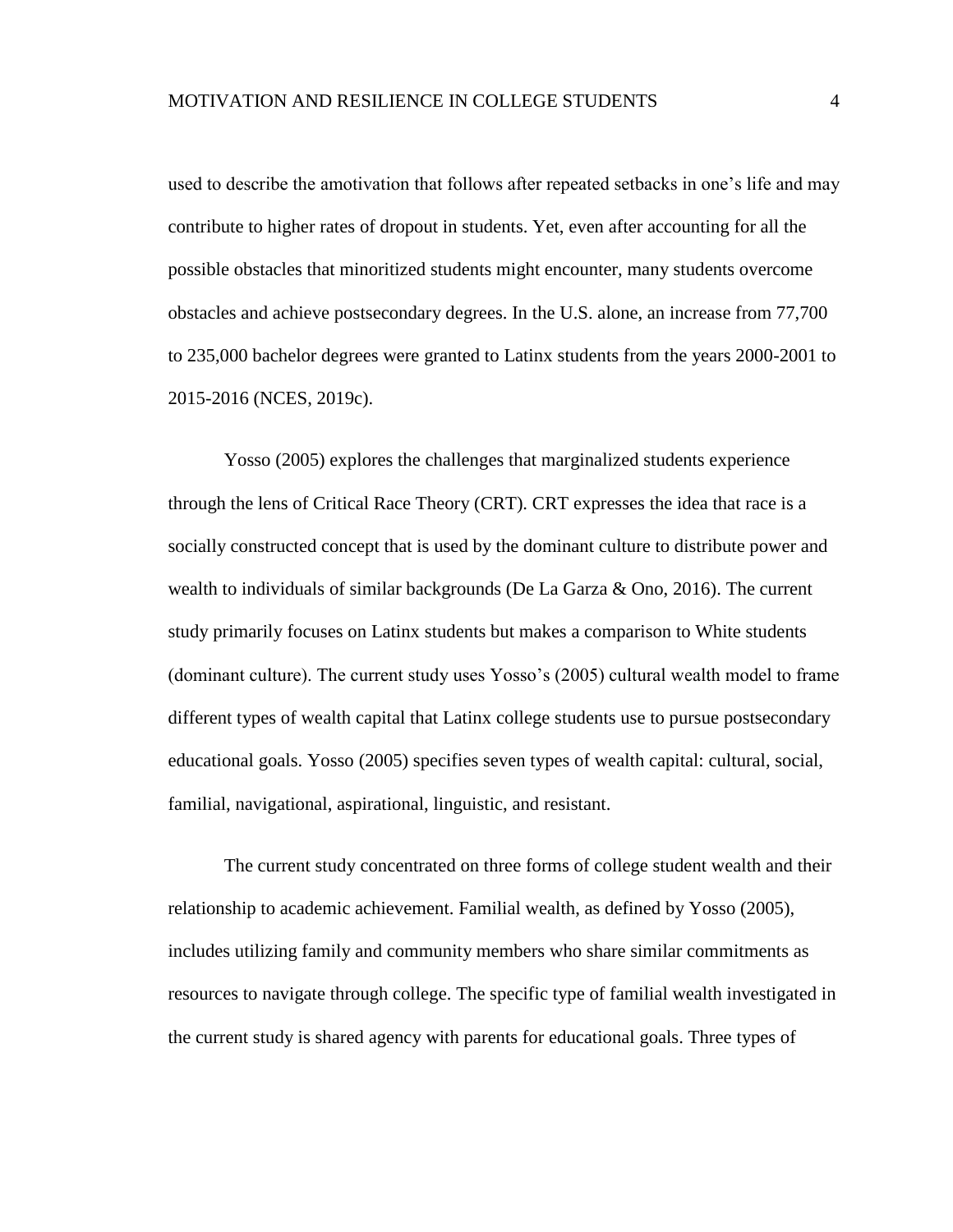wealth (navigational wealth, aspirational wealth, and resistant wealth) are components of additional constructs explored in this study (i.e., motivational strategies and academic buoyancy) that may contribute to the success of Latinx students in higher education (Yosso, 2005). Navigational capital (Yosso, 2005) refers to the skills gained by maneuvering through unfamiliar social institutions. Similarly, aspirational wealth (Yosso, 2005) focuses on the perseverance and hope of students, especially those who may be unfamiliar with the U.S. educational system or those who come from lower socioeconomic statuses. Last, resistant wealth (Yosso, 2005) includes the skills acquired through resistance to challenges due to inequality. No one type of wealth acts in isolation. For example, it is likely that family wealth contributes to aspirational and resistant wealth, among others.

#### <span id="page-11-0"></span>*Familial wealth*

Parents play an important role in children's upbringing and this continues into college. In a study of college students, Wolf et al. (2009) found that parents still have good involvement with their adult children even after they go to college and that communication between them is still important. Due to the incentives of obtaining higher education, many parents encourage high academic performance in school from a young age and endorse college as a goal when raising their children. In fact, this may be even more true for low socioeconomic status students who rely on education as a means of social mobility (Domina, 2005). Luo and Holden (2014) view education as an investment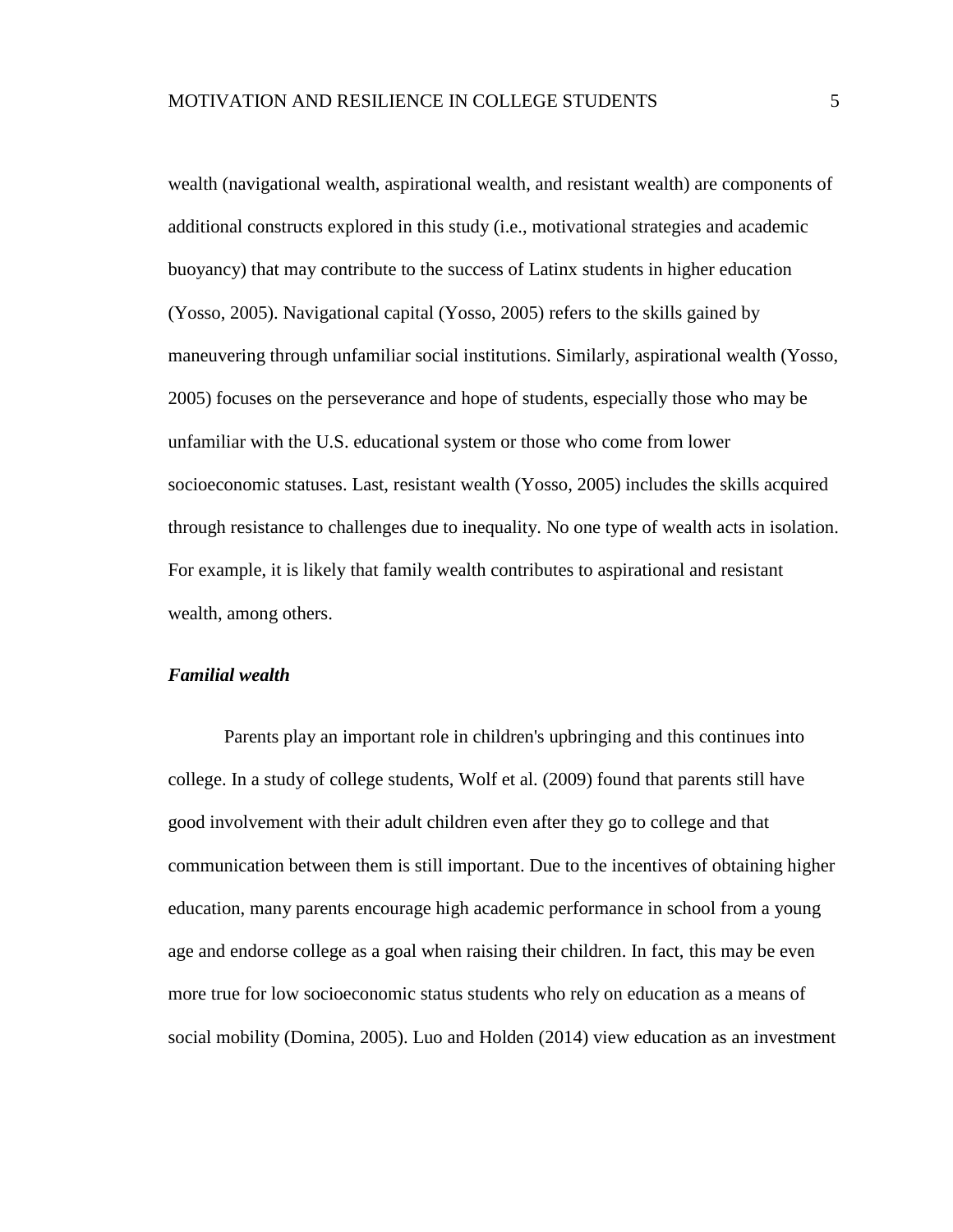and use CRT to explain the achievement gap within the Latinx population; they found that obtaining an education not only helps the individual but the family as well. In order for low-income students to enroll in college, many families make sacrifices, economically and socially (Fuller & Garcia Coll, 2010). Parents, especially those from a more collectivist culture, may use their sacrifices to further encourage their children to go to college and earn an advanced degree.

Parents and family overall are highly valued in the Latinx community (Williams et al., 2017). Familism, or the use of "family oriented cultural values and practices," is prevalent among Latinx populations and is associated with positive well-being, adjustment, and success in various domains like academics (Constante et al., 2018, p. 231). As a result of familism coupled with strong family ties, Latinx children may be especially open to and be influenced by their family's messages promoting higher education. A strong sense of duty or obligation to family to pursue higher education and social mobility is a form of cultural wealth (Williams et al., 2017; Yosso, 2005). In addition to familism playing an important role in many Latinx students' educational aspirations, other facets of parenting such as shared agency provide alternative forms of familial wealth.

#### <span id="page-12-0"></span>*Parental shared agency*

Parents' connectedness and involvement with children has strong, robust associations with children's educational success and can lead to shared ideas about the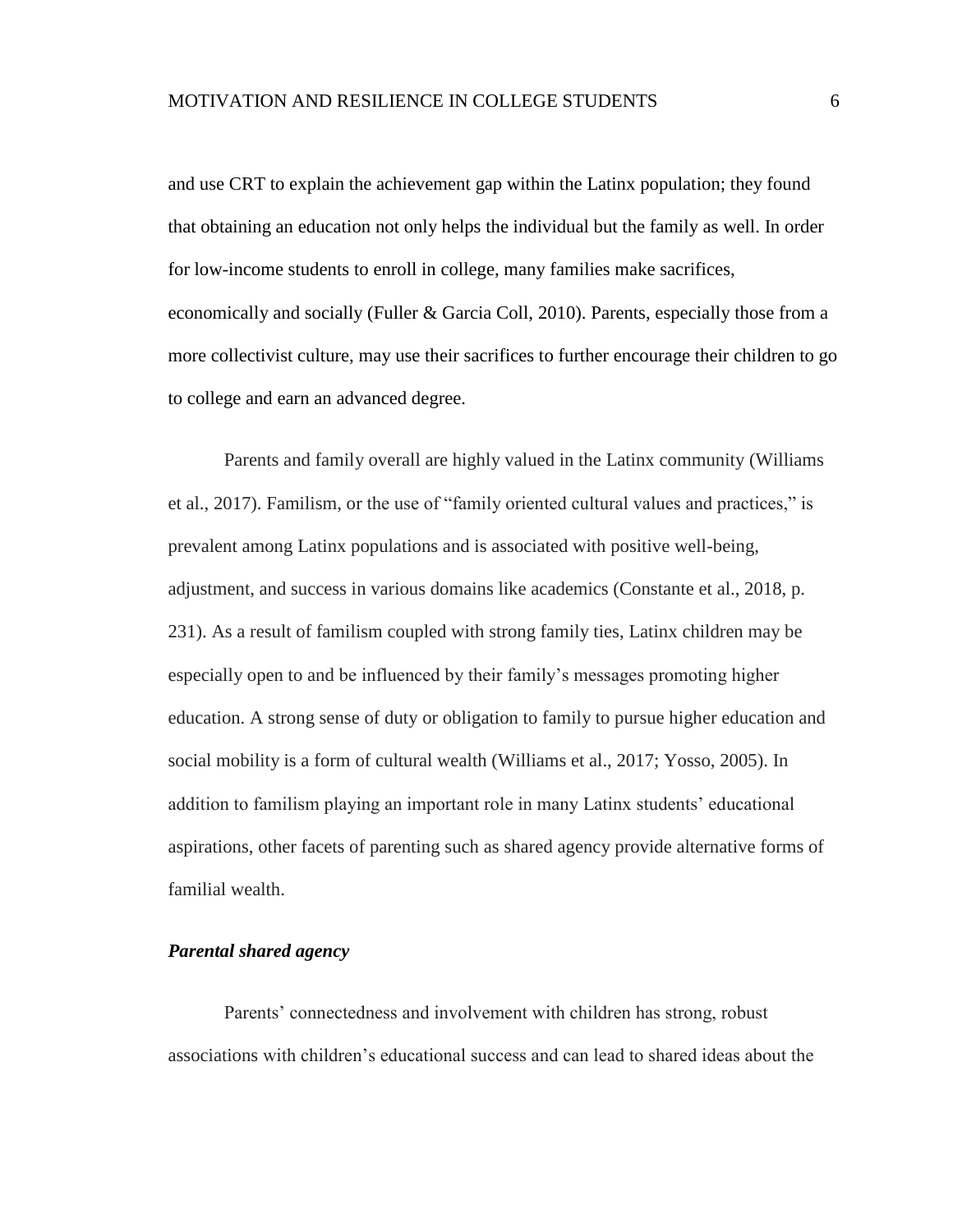importance of education, help with setting goals, and encouragement while pursuing goals (Mcclain, 2010; Park & Holloway, 2018; Rautamies, 2019; Turner et al., 2009). Parental shared agency is the involvement or connectedness of parents and their children in shared educational goals, such as attaining a college degree (Chang et al., 2006). Chang et al. (2009) defines two types of parental agencies with adult children: shared agency and non-shared agency. Parental shared agency includes parental accommodation, parental collaborators, and parental support. When looking at these agency types we must keep in mind that parents usually have either similar or separate educational goals from that of their adult child. Parental accommodation refers to parents who support their children mentally and emotionally but let go of their own goals to grant children individuality in choosing and pursuing goals. Collaborative parents work with the child in discussion and negotiation to make decisions together. Last, parental support describes parents who encourage their children but have no goals for their child other than their well-being. This could be due to a lack of knowledge of the U.S. educational system. Parental support and accommodation differ in that parents who accommodate will let go of their own goals whereas supportive parents have no such expectations for goals. On the other hand, parental non-shared agency includes parental uninvolvement and parental directing. Parental uninvolvement is the lack of involvement in a child's educational decisions. The other extreme is parental directing where the parent takes full control of the child's educational decisions and the child does not have any input.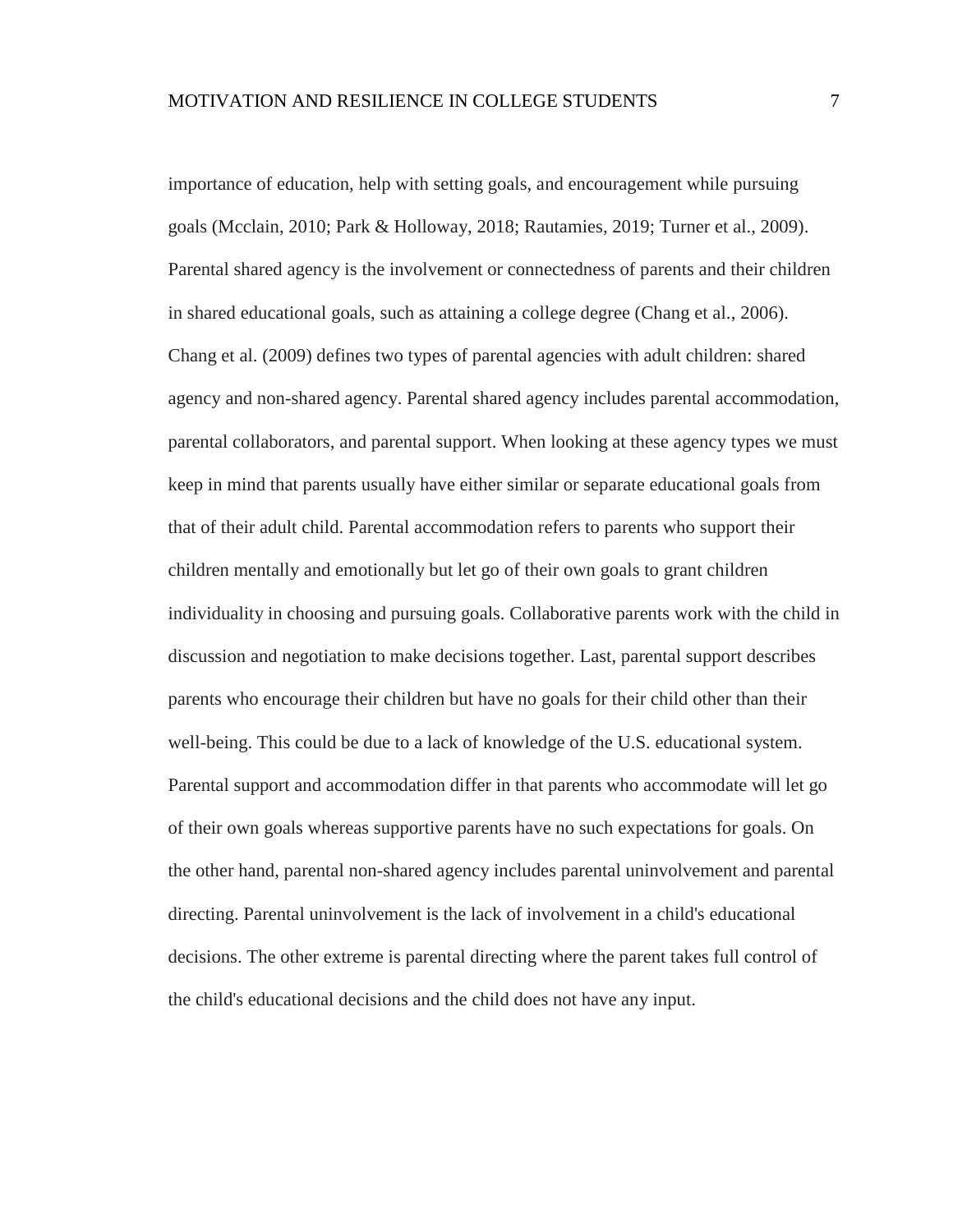Parental agencies have various associations with adult children's academic achievement and motivation, depending on whether the agency with parents is shared or non-shared, and which types are being reported (Chang et al., 2009). A similar variable to shared agency with parents, parental involvement, has been linked to positive academic outcomes in college students (Wolf et al., 2009). Shared agency with parents is linked to positive adjustment in college, while non-shared agency (especially uninvolved) is typically associated with negative college outcomes (Chang et al., 2006). In a study of college students, shared agency between parents and their adult children was positively correlated with higher academic achievement and the use of positive motivational orientations, such as mastery-approach goals and performance-approach goals (Kriegbaum et al., 2016). This research strongly suggests that shared agency with parents is important in the academic development and success of college students.

There is a paucity of research examining possible differences related to race and ethnicity in shared agency with parents, especially among Latinx college students. For example, Villarreal et al. (in preparation) found that parental support is the most common type of shared agency among the Latinx population. Given that many Latinx college students are the first in their families to attend college, parents may have difficulties engaging in specific education or career goal planning with their children when they lack knowledge themselves. Due to the influence that parents have over their child's education, it may be important that parents not only support their children but also are informed of the various educational options and paths students can take. Mcclain (2010)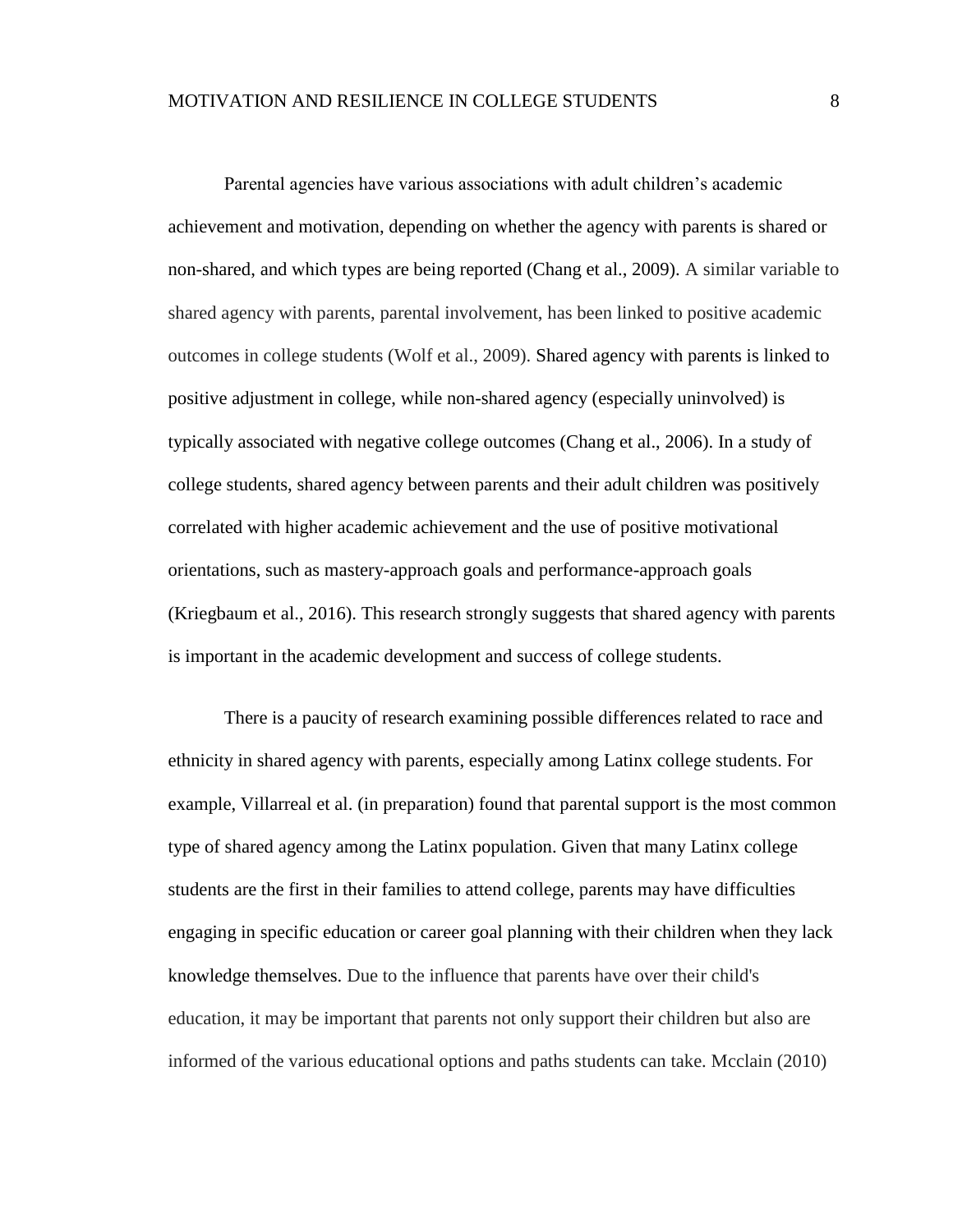highlights a case study in which a lack of knowledge of various educational paths led to parental confusion as to what was best for the child. The fact that the parents in this case study did not speak the dominant culture's language led to difficulties in choosing the best school for their child's future.

#### <span id="page-15-0"></span>*Aspirational wealth, resistant wealth, and navigational wealth*

The successful pursuit and attainment of goals may originate with parents and culture, but it is also driven by one's motivational strategies and resilience. As children mature, they gain more control over their environments and their actions, also known as a sense of agency.

#### <span id="page-15-1"></span>*Motivation*

The motivational theory of life-span development (Heckhausen et al., 2010) posits that people purposefully and intentionally engage in motivational control strategies that help them achieve specific goals. Heckhausen et al. (2010) proposed motivational control strategies based on two dimensions of control: primary and secondary control, and selective and compensatory control. The primary and secondary control distinction is based on Rothbaum et al.'s (1982) original control conceptualizations. Primary control processes involve changing one's environment to further our needs or wishes; secondary control processes are the changes that an individual makes to oneself in order to adjust to the environment (Rothbaum et al., 1982). The motivational theory of life-span development (Heckhausen et al., 2010) points out that throughout the lifespan, primary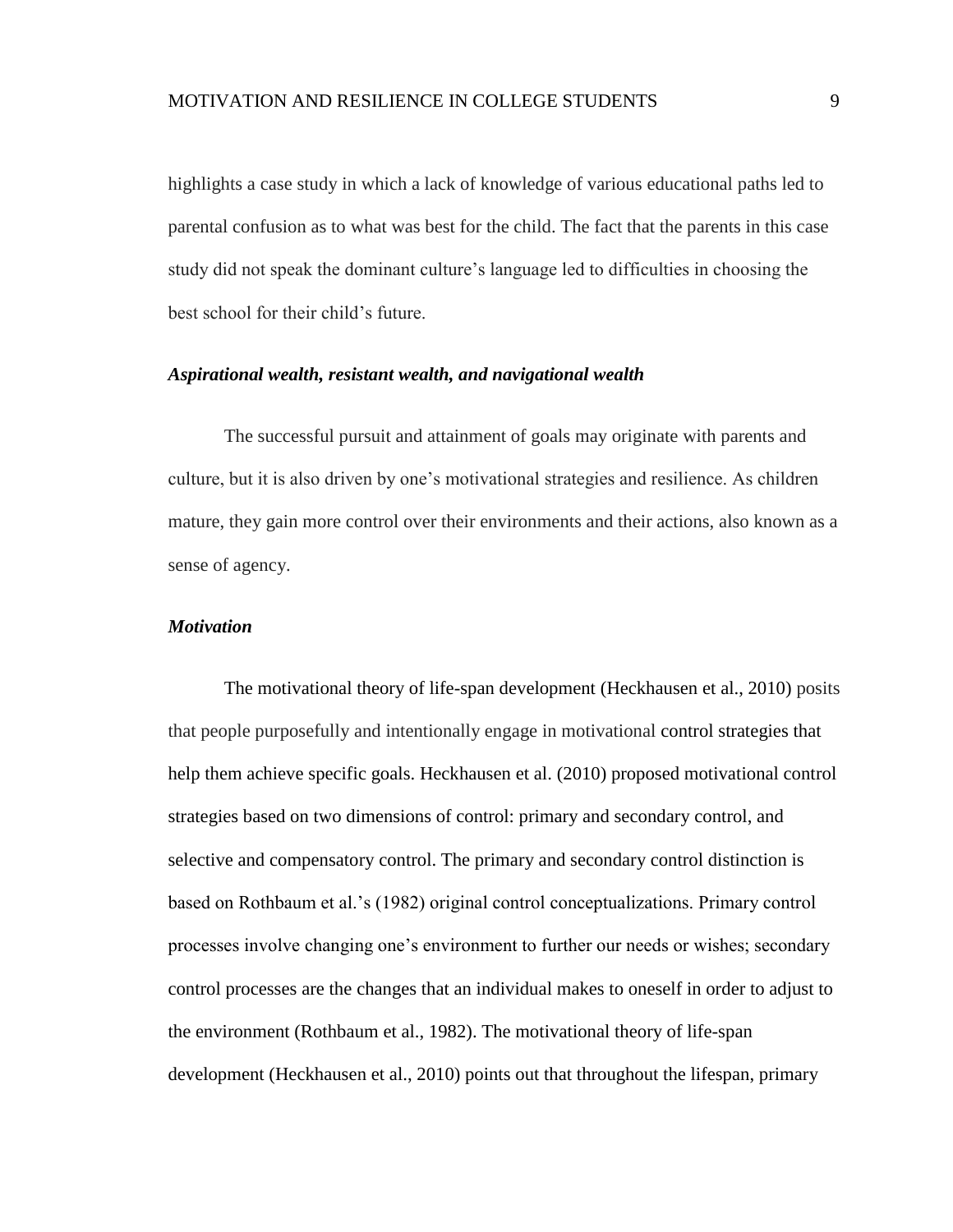control strategies start off in childhood and deteriorate with advanced age, whereas secondary control strategies increase in childhood and continue to increase into old age. Since they are used early in life, primary control strategies are likely influenced by parents and teachers. As our prefrontal cortex develops with age, we can then use secondary control strategies effortlessly, if needed.

Adding another dimension, Heckhausen et al. (2010) differentiated between selective and compensatory types of primary and secondary control. Selective primary control includes "the investment of behavioral resources (i.e., time, effort, skills) into pursuing a goal" (p. 38). If high academic achievement (GPA) is the goal, selective primary control strategies include showing up to class, taking notes, and participating in coursework. Compensatory primary control strategies are enacted when individual efforts are not enough and external resources are needed to attain the goal. This could include speaking to the instructor and seeing where one can improve in class. These processes are often the extra work that students do for a better grade. Primary control strategies, both selective and compensatory, are the first set of control strategies used to attain goals.

Selective secondary control (Heckhausen et al., 2010) includes strategies for increasing motivational resources to attain the goal such as increasing the sense of importance of the goal, one's commitment to the goal, or emotional strategies such as imagining attaining the goal and the positive emotions associated with the accomplishment. These strategies are often enacted when additional motivation is needed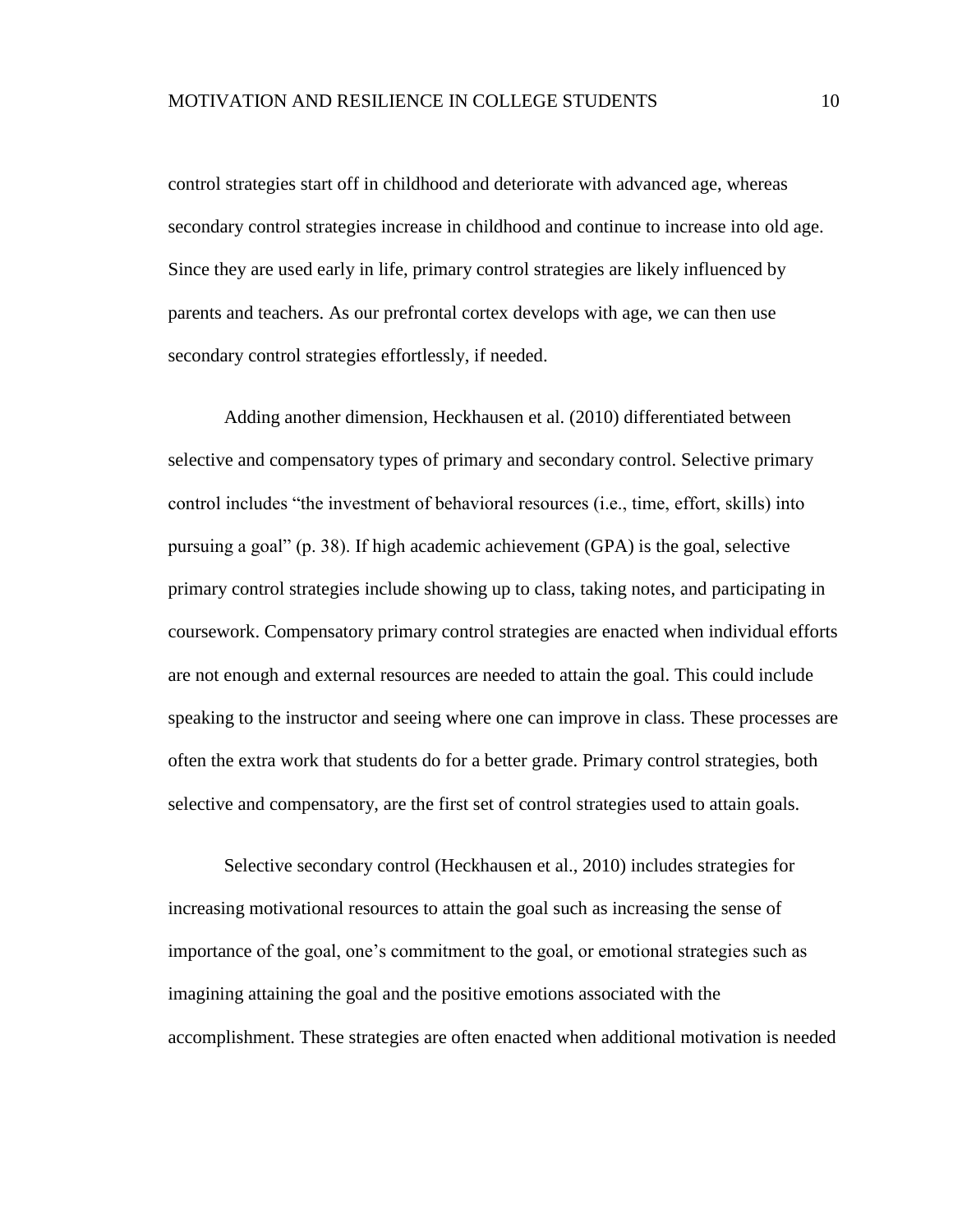to attain the goal, perhaps because of a setback or additional challenge. If referring to goals for academic achievement, these strategies might include imagining oneself walking across the graduation stage and thinking of feelings of pride and happiness. Compensatory secondary control strategies refer to the reevaluation of the goal and adjustment due to unexpected setbacks, although it is typically considered a form of disengagement from goals.

Goal engagement behaviors (Heckhausen et al., 2010) consist of selective primary control, compensatory primary control, and selective secondary control. When used together, these strategies are associated with greater academic achievement and motivation (Heckhausen et al., 2010). Of interest to the current study are selective secondary control strategies as these strategies have been used in previous interventions to increase academic achievement.

Hamm et al. (2019) examined how college students used selective secondary control strategies in the transition to higher education. When taking a psychology class, participants in the experimental condition were asked to adopt the equivalent of selective secondary control strategies during their coursework while the control group was not given any supplemental strategies. The authors found that these strategies helped students who had low academic performance in high school more than those who had higher academic performance in high school (Hamm et al., 2019). The results of this study suggest that selective secondary control strategies benefit students who are academically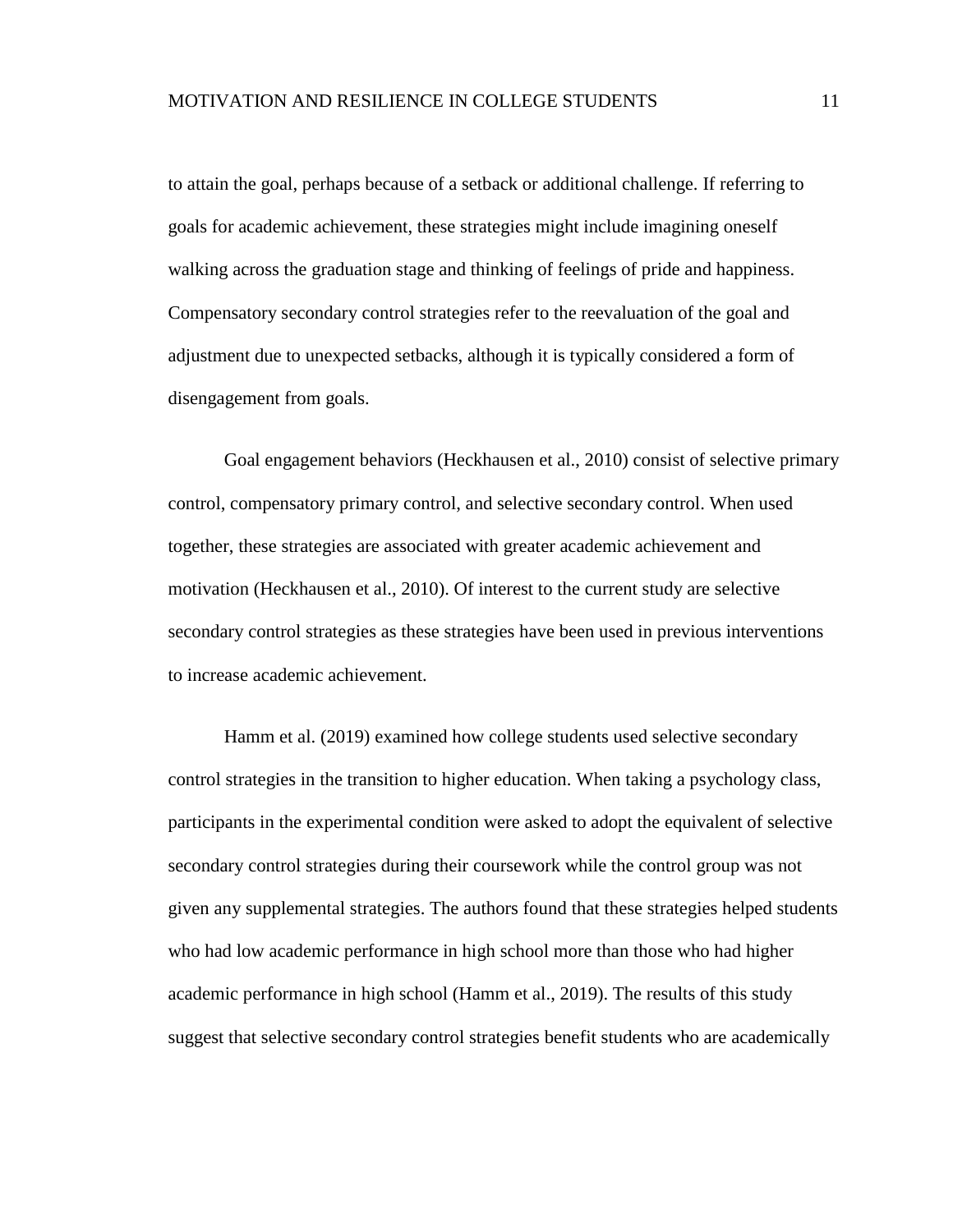unprepared (Hamm et al., 2019). In the U.S., Latinx students typically experience additional barriers in education (e.g., lack of resources; Yosso, 2005). Thus, Latinx students may be a population that benefits from using selective secondary control strategies to flourish in higher education.

#### <span id="page-18-0"></span>*Academic Buoyancy*

In the field of positive psychology, researchers search for optimistic and enduring characteristics that contribute to the success and well-being of individuals. Resilience is one such characteristic defined as a positive adjustment to adverse circumstances (Ginsburg & Jabblow, 2015). It is often perceived as a desirable quality that can be nurtured in our development as individuals. In academia, resilience is the perseverance through known scholastic and other adversities (Cassidy, 2015). Martin and Marsh (2006) focused on students overcoming day-to-day setbacks and termed this type of resilience "academic buoyancy." The authors found that academic buoyancy predicted several academic outcomes, including academic achievement, enjoyment of school, class participation, and self-esteem (Martin & Marsh, 2006). For the purpose of this study, academic buoyancy will be used as a specific type of resilience that students engage in, but it must be noted that these concepts are interrelated and overlap.

Resilience may be especially crucial for individuals who are from disadvantaged backgrounds or who experience limited resources. Identifying as part of an underrepresented group in academics, such as Latinx, and/or being a first-generation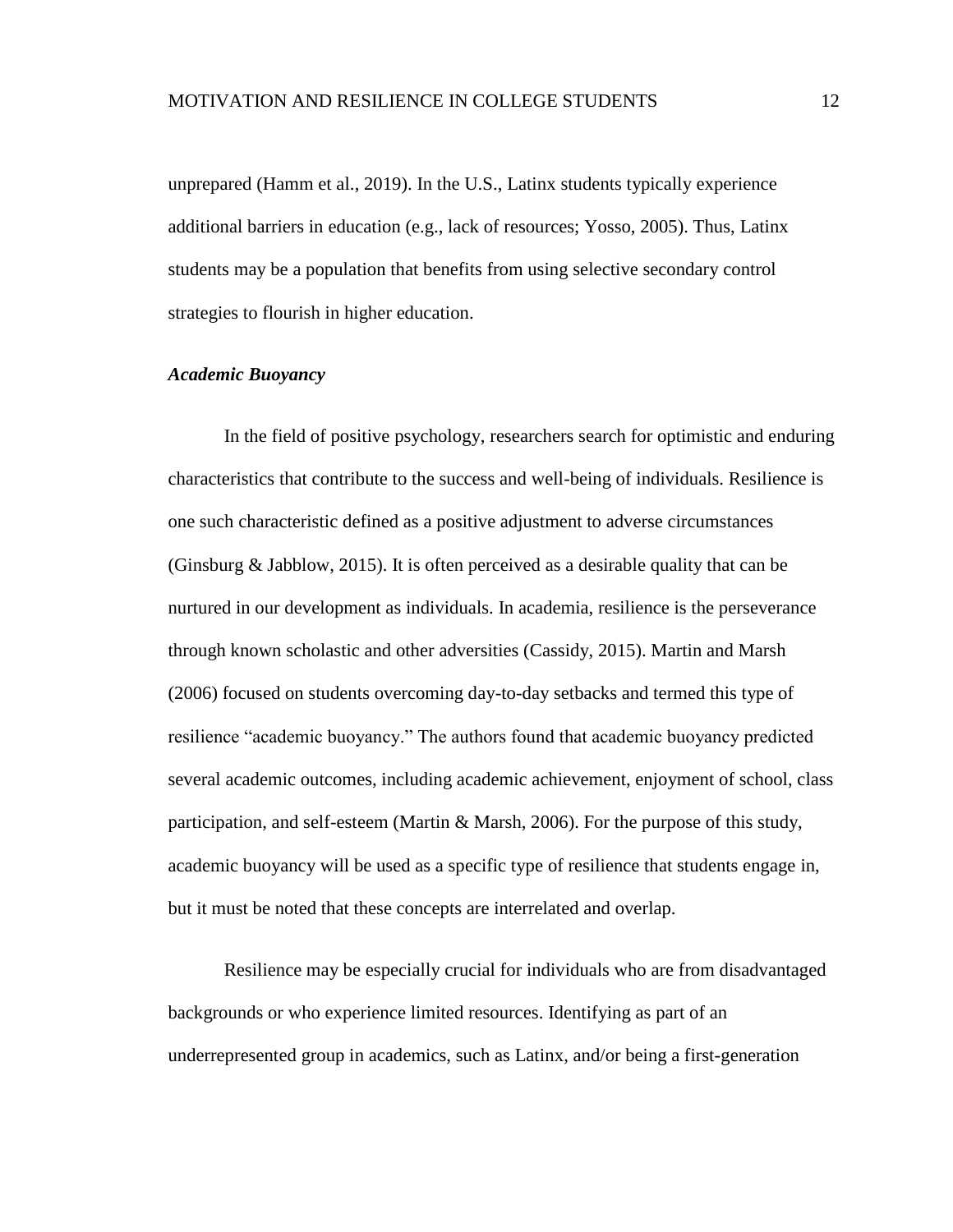college student can often come with added stressors and hurdles that may negatively influence academic performance (Holley & Gardner, 2012). For the Latinx population, some challenges include financial instability, increased familial stressors, and discriminatory stressors dependent on phenotypic features and the environment the student engages in (Park et al., 2018; Yosso, 2005). Research suggests that students from minoritized groups are more likely to be discriminated against from an early age (Umaña-Taylor & Updegraff, 2007). Teacher bias in classrooms can contribute to low expectations and negative perceptions of education for many minoritized children (Tenenbaum & Ruck, 2007). For some, challenges accumulate and become so overwhelming that students may drop out of school (Quintana et al., 1991). Although there are risk factors for underrepresented groups, there is also much room for growth through resilience for this population. Despite significant obstacles, individuals high in academic resilience persevere and use protective factors to help them succeed in their goals (Cassidy, 2015).

# <span id="page-19-0"></span>*Connections between constructs: Shared agency with parents, motivation, and academic buoyancy*

The relationships between the different forms of wealth identified in the current study, specifically between shared agency and academic resilience and between selective secondary control and academic buoyancy, have not been established. Ginsburg and Jabblow (2015) acknowledged that children can learn to be resilient from their parents. It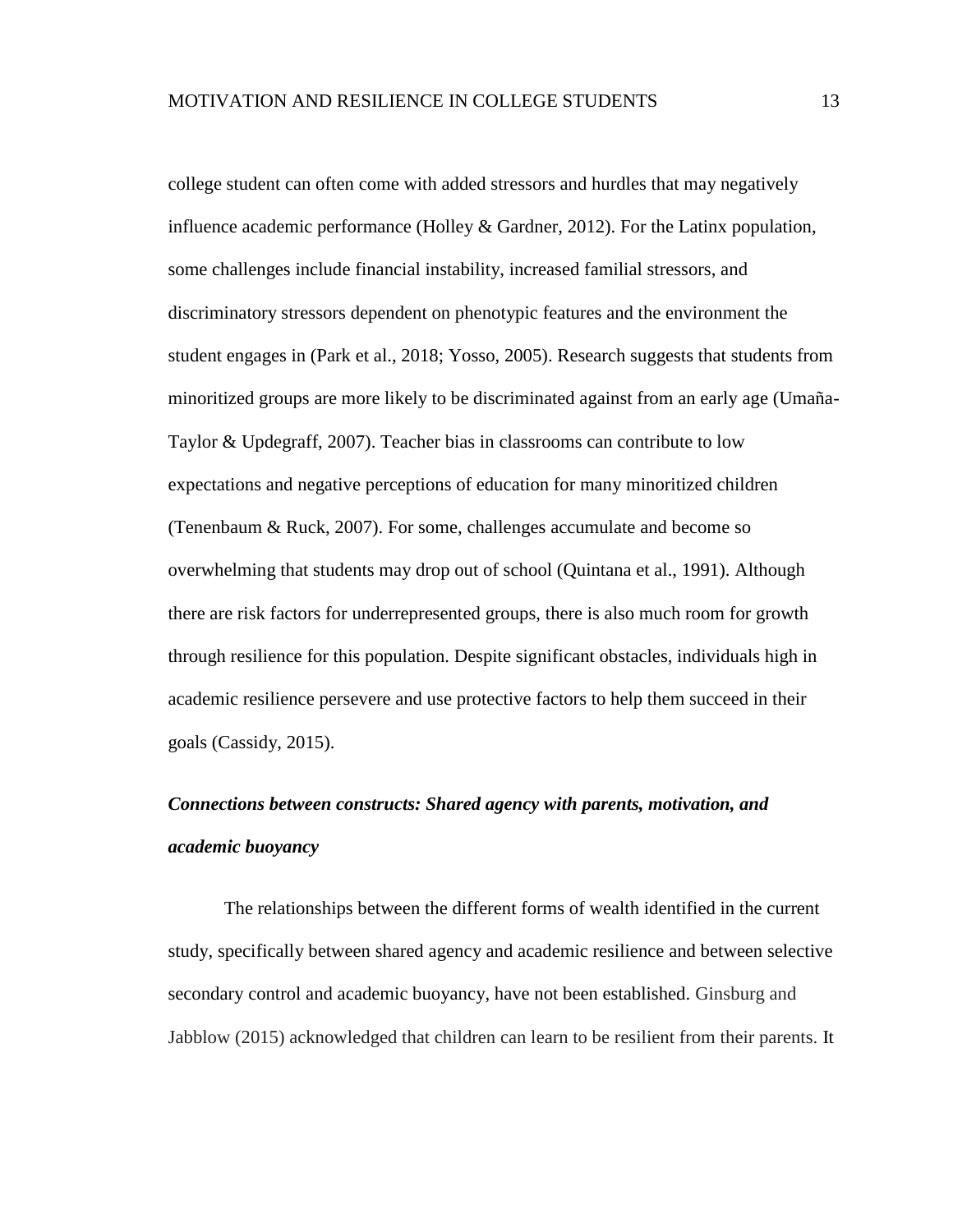is clear that parents are often the leaders in defining the perception of stress in a family and identifying appropriate coping strategies. The idea that resilience can be cultivated has shined a light on parents and the importance of parental involvement when encountering setbacks. Motivational control strategies can also be taught at a young age and nurtured by parents and teachers in an educational setting. Control strategies can help students engage in habits that allow for perseverance in goal attainment.

In the motivational theory of lifespan development (Heckhausen et al., 2010), selective secondary control strategies are enacted when an individual is exposed to challenges in their goal pursuit. Similarly, academic buoyancy can only occur after encountering challenges. In addition, both academic buoyancy and selective secondary control strategies rely on metacognition and both have a positive effect on academic achievement (Hamm et al. 2015; Putwain et al. 2015). Thus, academic buoyancy and the use of selective secondary control strategies may be essential in minoritized students' success in higher education. Learning how students obtain and utilize these skills can allow for a better understanding of this process and lead to developing effective interventions. By further understanding the connection between these constructs and how they relate to academic achievement, we hope to better understand and address the academic achievement gap that is prominent for the Latinx population.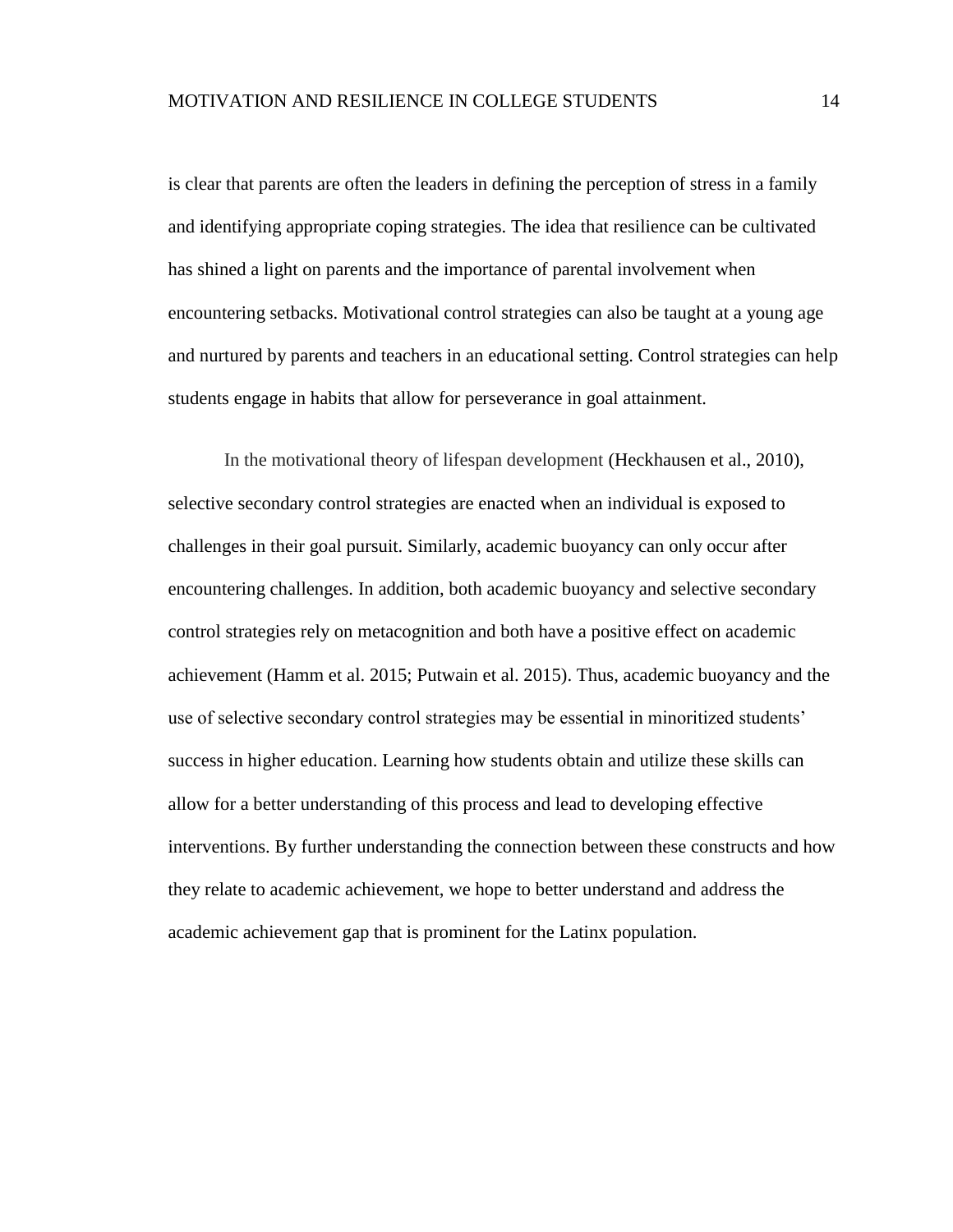#### **Current Study**

<span id="page-21-0"></span>The literature suggests shared agency with parents, control strategies, and academic buoyancy may play a role in promoting academic achievement, particularly among firstgeneration and/or minoritized students such as Latinx students. Compared to White students, Latinx college students typically experience added stressors in their academic career (Jarama et al., 1996; Cerezo & Chang, 2013). In academia, many students can be discouraged by barriers, however, finding motivation and being resilient can be protective factors against challenges and obstacles. By using these protective factors, individuals may achieve their educational goals and become buoyant. To the extent that control strategies are used by buoyant students, universities can implement control strategies into college-level interventions to increase retention and graduation rates among all students, but especially among Latinx and other minoritized students.

The current study explored relationships between new but theoretically related strengthsbased constructs. More specifically, cultural wealth factors like shared agency with parents and control strategies will be entered into two separate regression models to predict college student academic buoyancy and academic achievement, respectively. Control variables (age, gender, financial aid status, parental education, ethnicity, and high school GPA) will be added into each model to account for external factors that may influence the initial model. It is hypothesized that control strategies and shared agency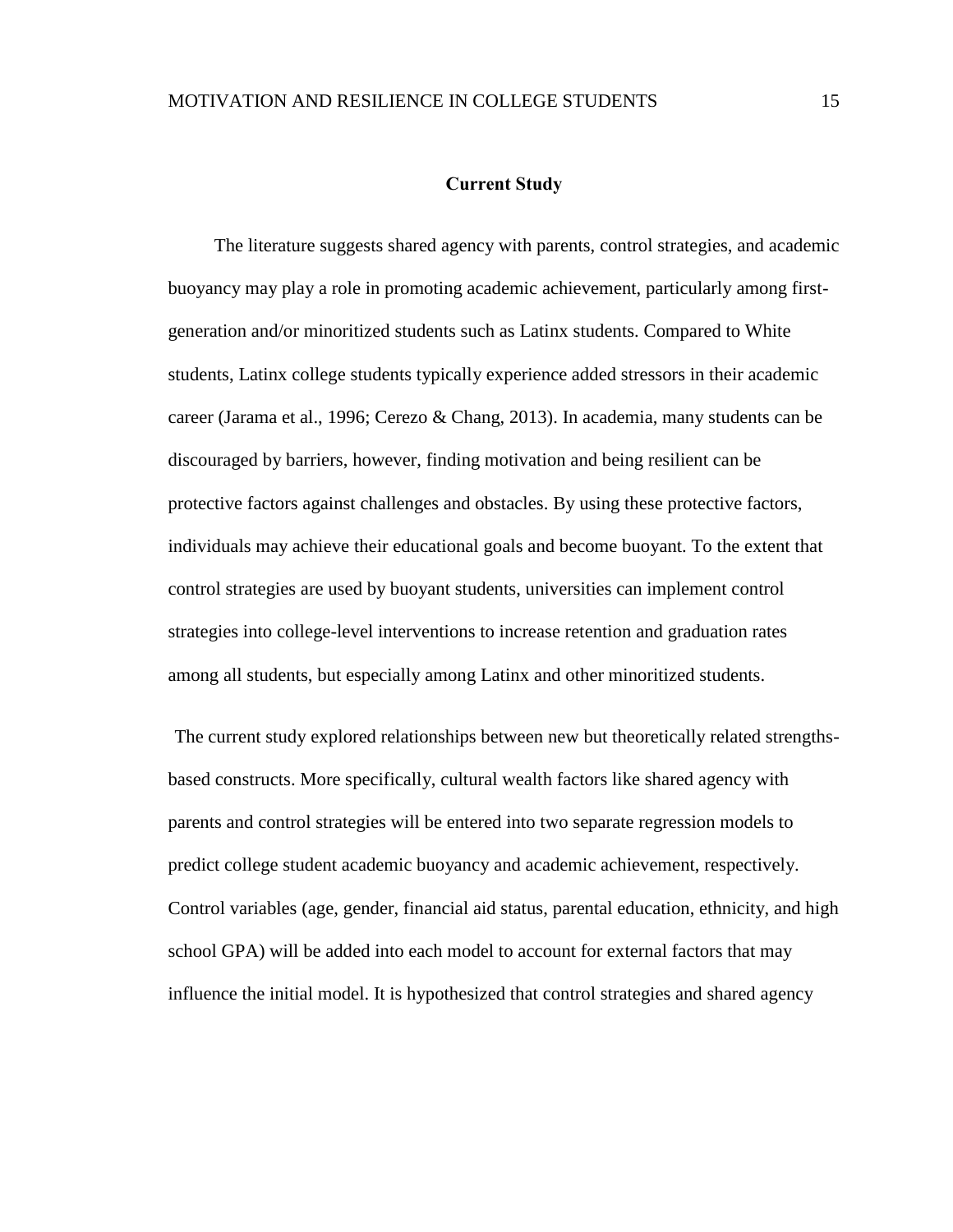with parents will serve as protective factors that encourage college students' academic buoyancy and academic achievement.

**Hypothesis 1.** There will be ethnic differences in the type of shared parental agency that Latinx students have with their parents compared to parental agency reported by White students.

**Hypothesis 1(a)***.* Latinx students will report having more of the accommodation type of parental agency than White students.

**Hypothesis 1(b).** White students will report having more of the collaboration type of parental agency than Latinx students.

**Hypothesis 1(c).** Latinx students will report having a more supportive type of parental agency than White students.

**Hypothesis 2.** Shared agency with parents and selective secondary control strategies will positively and independently predict college students' academic buoyancy above and beyond control variables.

**Hypothesis 2(a)**. There will be a statistically significant difference in college students' academic buoyancy based on their shared agency scores.

**Hypothesis 2(b).** There will be a statistically significant difference in college students' academic buoyancy based on their selective secondary control strategy scores.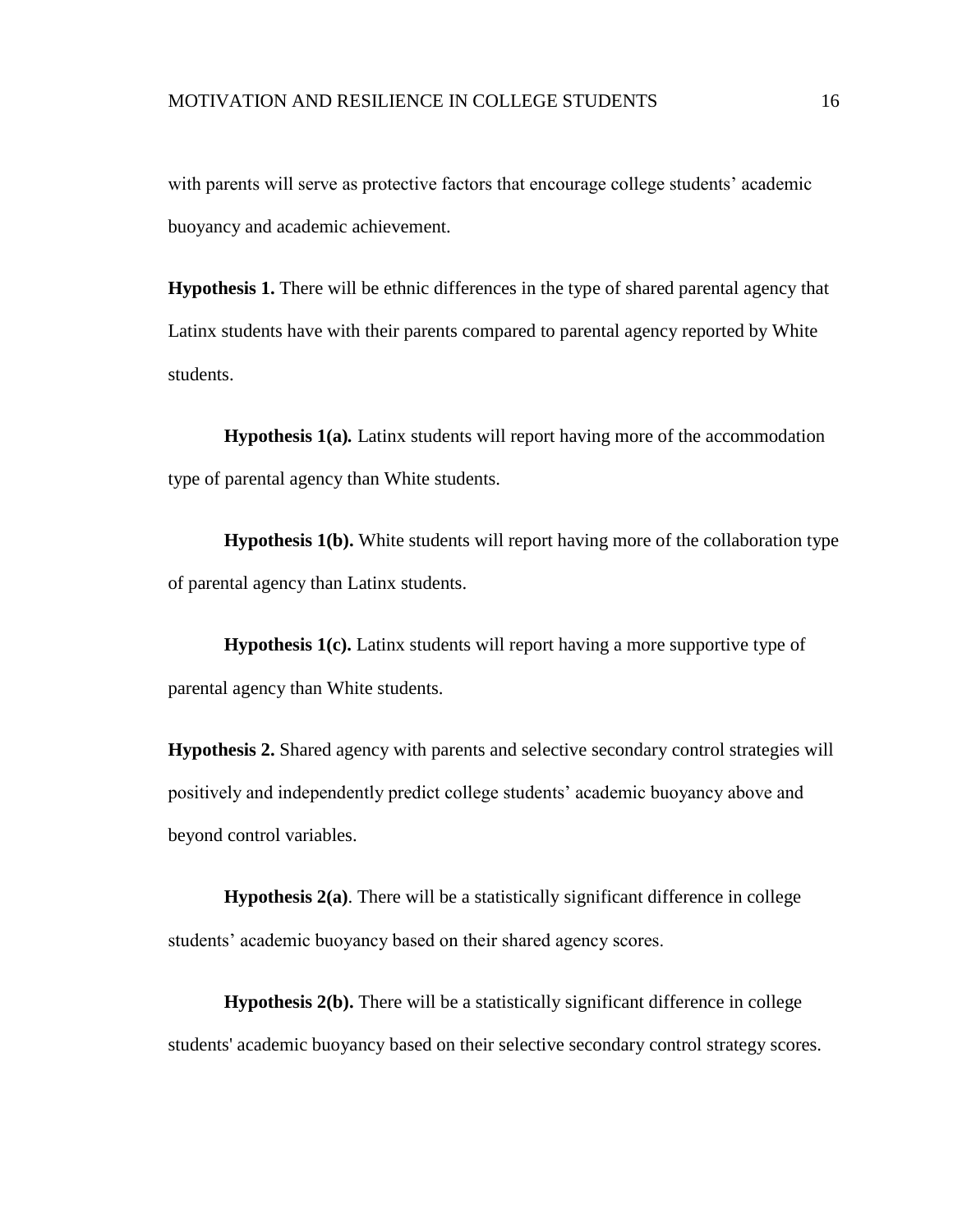**Hypothesis 2 (c).** There will be a statistically significant interaction between shared agency scores and selective secondary control strategies predicting academic buoyancy. Although both shared agency and selective control strategies will positively predict academic buoyancy, this relationship will be strongest among college students with high levels of shared agency and selective secondary control strategies.

**Hypothesis 3.** Similarly, shared agency with parents and selective secondary control strategies will positively and independently predict college students' academic achievement above and beyond control variables.

**Hypothesis 3(a).** There will be a statistically significant difference in college students' academic achievement based on their shared agency scores.

**Hypothesis 3(b).** There will be a statistically significant difference in college students' academic achievement based on their selective secondary control strategy scores.

**Hypothesis 3(c).** There will be a statistically significant interaction between shared agency scores and selective secondary control strategies predicting academic achievement. Although both shared agency and selective control strategies will positively predict academic achievement, this relationship will be strongest among college students with high levels of shared agency and selective secondary control strategies.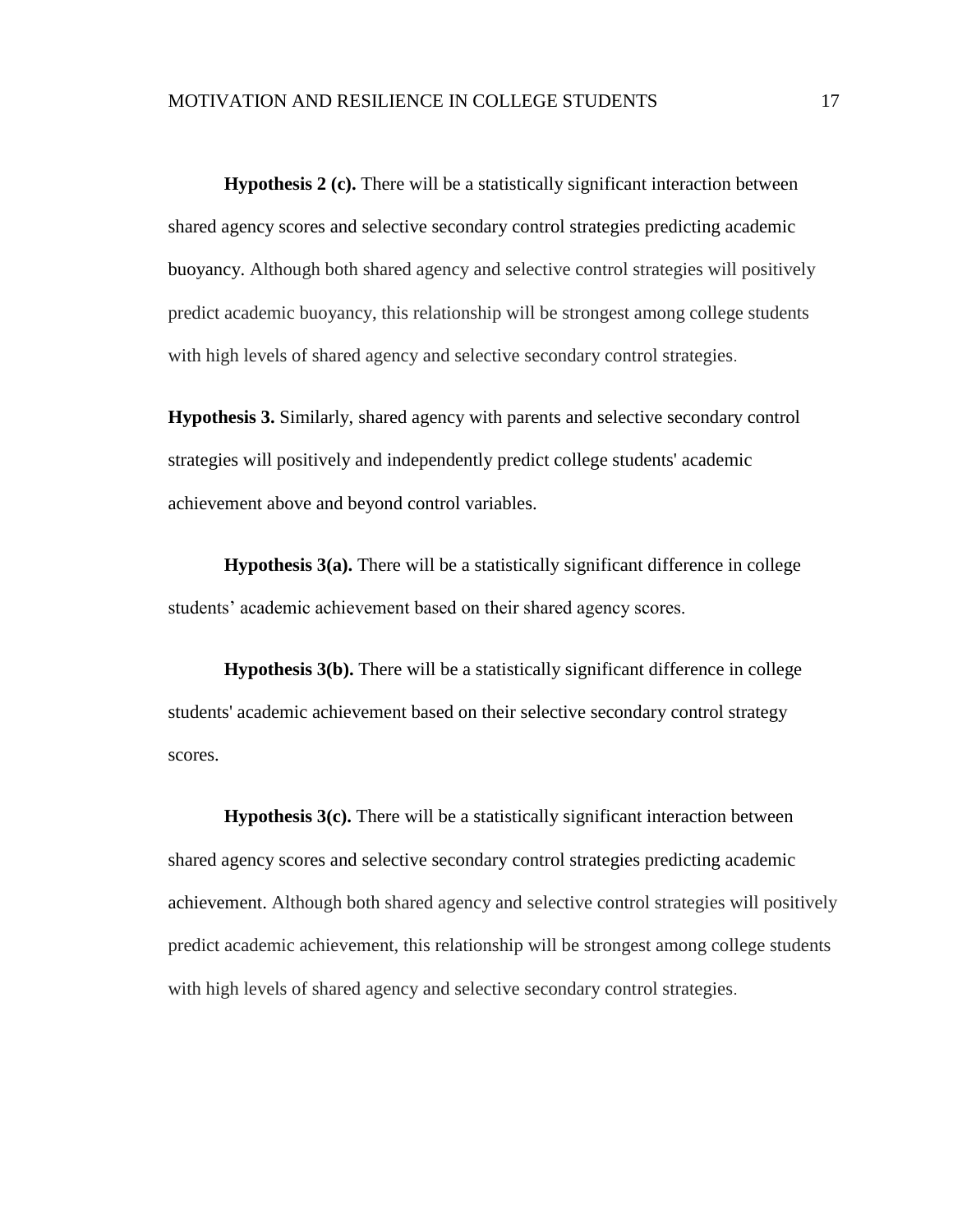#### **Methods**

#### <span id="page-24-1"></span><span id="page-24-0"></span>**Participants**

This study recruited 98 college students from one four-year public university. It must be noted that the university at hand is a Hispanic Serving Institution (HSI) and recruits many students who are Latinx identifying and first generation college students. Prior to recruitment a power analysis for a multiple regression of three variables suggested moderate power for 90 participants. Students who participated were recruited using a convenience sample. Students signed up for an online study on SONA, an extra credit forum. The SONA participant pool is used by psychology instructors, but students of different majors taking psychology courses are eligible to sign up to complete the study for extra credit in an eligible course. Additionally, the study was also offered to students outside of SONA who did not receive extra credit for participating in the study. Only two participants did not take the survey through SONA. For both options, study announcements were made through various psychology courses. These announcements were approved by the professors of these courses. The announcements were either read in classrooms or sent to students by the instructor.

Participants were eligible for the study if they were a college student of at least 18 years of age. The average age of participants was 22.64 years (*SD* = 5.91 years) with a range of 18 to 53 years; 50% of participants stated their age to be between 18-21 years old, 20% were 22-25 years of age, and under 10% were over the age of 26 or did not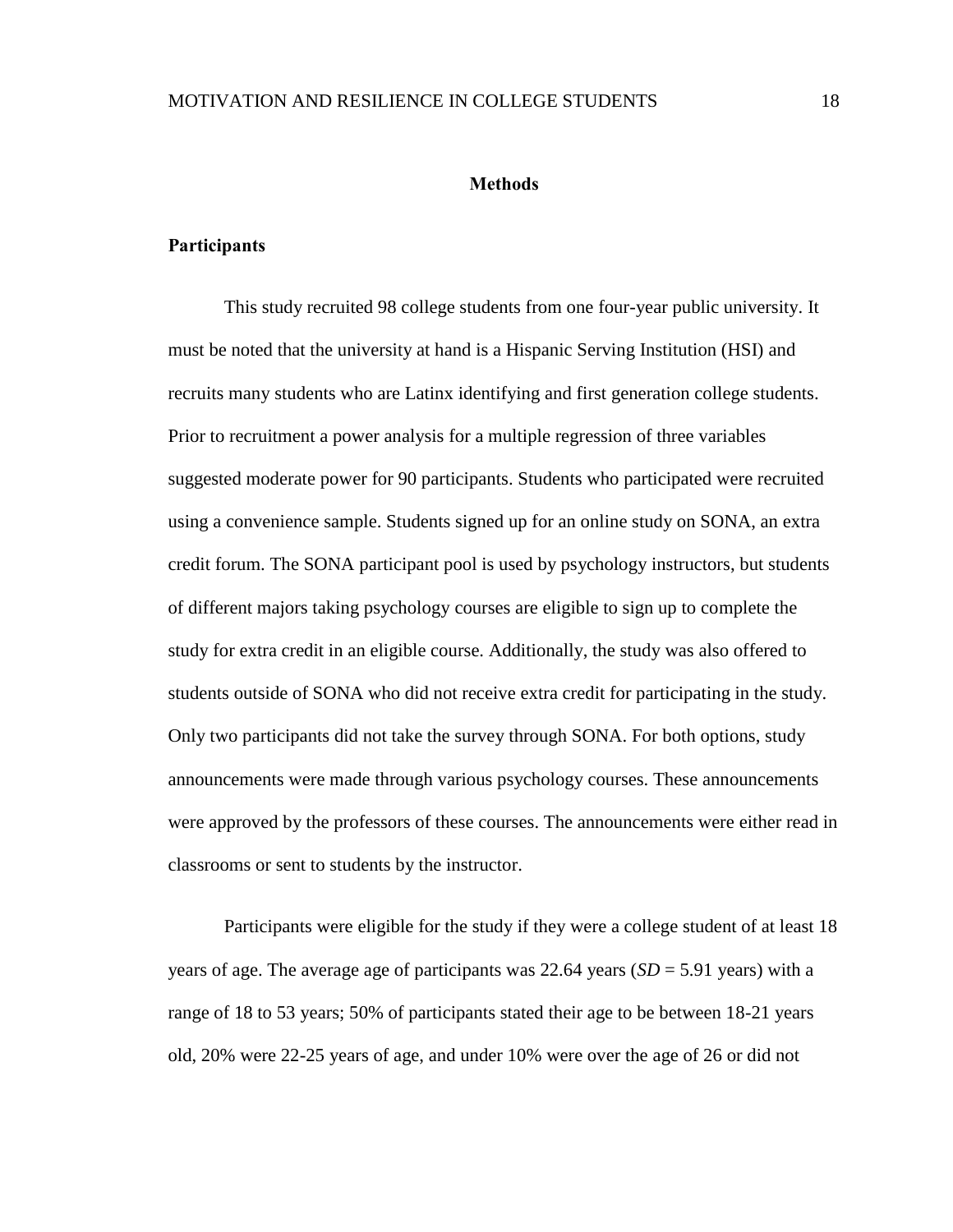report an age at all. Due to higher enrollment of females in college, we were not surprised to see 82% females in our sample, 12% males, and 2% non-binary/non-conforming. In terms of ethnicity and race, 48% of students identified as White/European American, 37.8% as Hispanic/Latinx, 9.2% identified as having two or more ethnicities, and below 2% identified as Black/African American and Asian American, respectively.

More than 70% of participants were either juniors or seniors in a four-year university with less than 40% reporting being transfer students. In terms of employment, 65% of participants reported holding a job during the semester. More than 70% reported receiving some sort of financial aid. For the highest level of parental education, most students (27.6%) reported "some college or technical school." Specifically, 15% of participants reported that their mother/female caregiver completed elementary school or junior high school. Father/male caregivers' education was mostly skewed to the left with 16% completing some elementary education or junior high school and 4% completing professional or graduate school.

#### <span id="page-25-0"></span>**Procedures and Design**

This quantitative study was conducted as a cross-sectional survey. Both predictor and outcome variables were collected at the same time. The study was online and powered by Qualtrics. Electronic consent was collected before taking the survey. The consent form contained a brief explanation of the study, stating that participation in the study is voluntary, and outlined the participant's right to stop the survey at any time without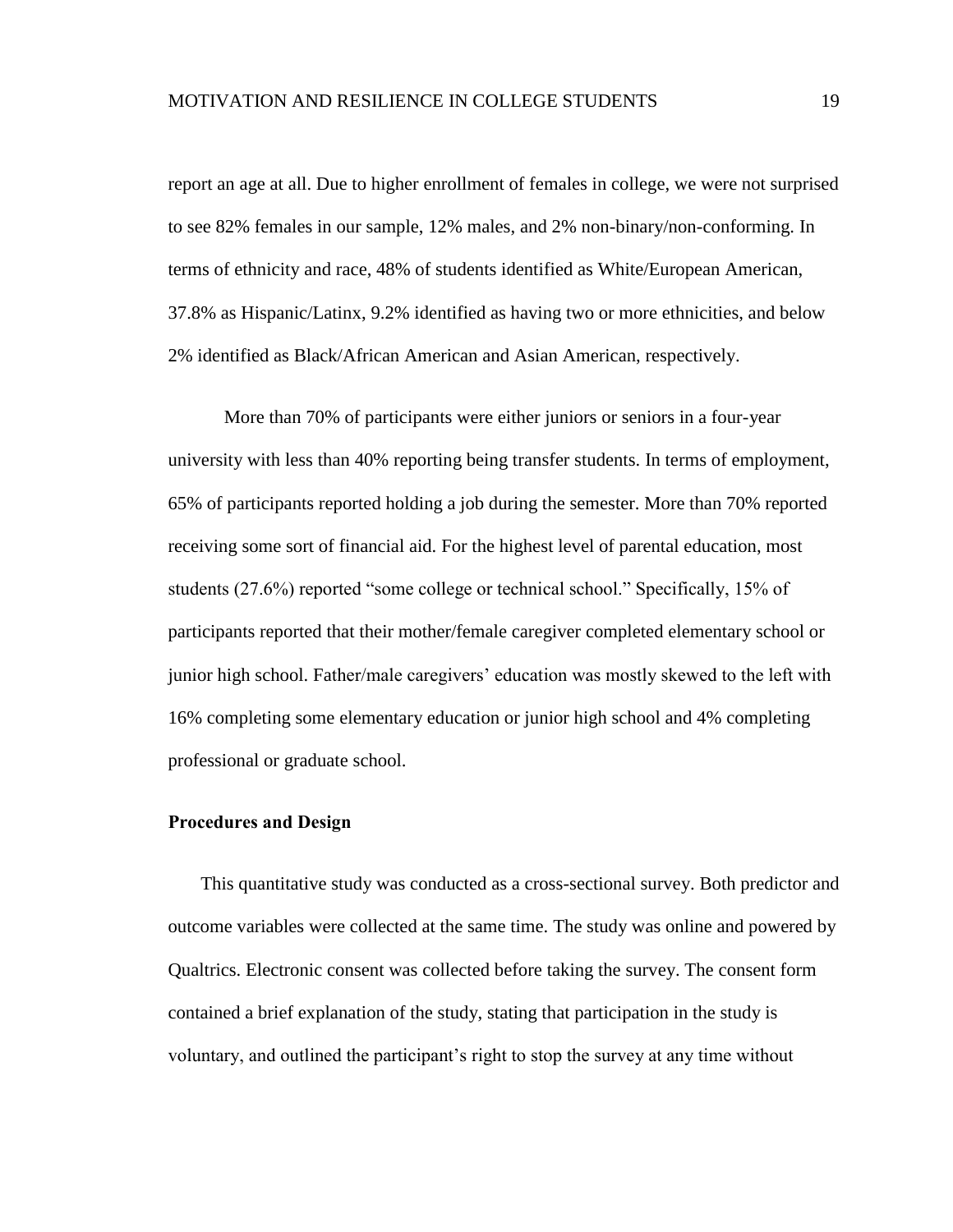penalty. Once consent was obtained, participants completed a survey which took approximately 15-20 minutes to complete. Student responses were anonymous and confidential. The study was approved by the institution's Institutional Review Board (IRB 19-103).

#### <span id="page-26-0"></span>**Measures**

#### <span id="page-26-1"></span>*Demographic variables*

The following demographic variables were collected and served as control variables in hypothesis testing: highest level of parental education, financial aid status, age, ethnicity/race, gender, and self-reported high school GPA. Highest parental education was created from averaging mother's and father's highest education level from 1 = *elementary or junior high school* to 7 = *professional or graduate degree*. Financial aid was defined by whether the participant received aid at the university or not  $(0 = did)$ *not receive aid*;  $1 = did receive aid$ . Gender response options were: man, woman, or gender non-binary/non-conforming. However, due to the low number of gender nonbinary/non-conforming students in the sample (2 participants), we removed this group of students from statistical analyses. Thus, as a control variable, gender was dichotomized as 0 = *male* and 1 = *female*. Ethnicity was assessed as Native American, Black, White, Asian, Latinx, two or more ethnicities, or not specified. Due to our interest in comparing White and Latinx college students in all hypotheses, ethnicity was dichotomized into  $0 =$ *White* and  $1 = Latinx$ . Other ethnic groups were left out of statistical analysis.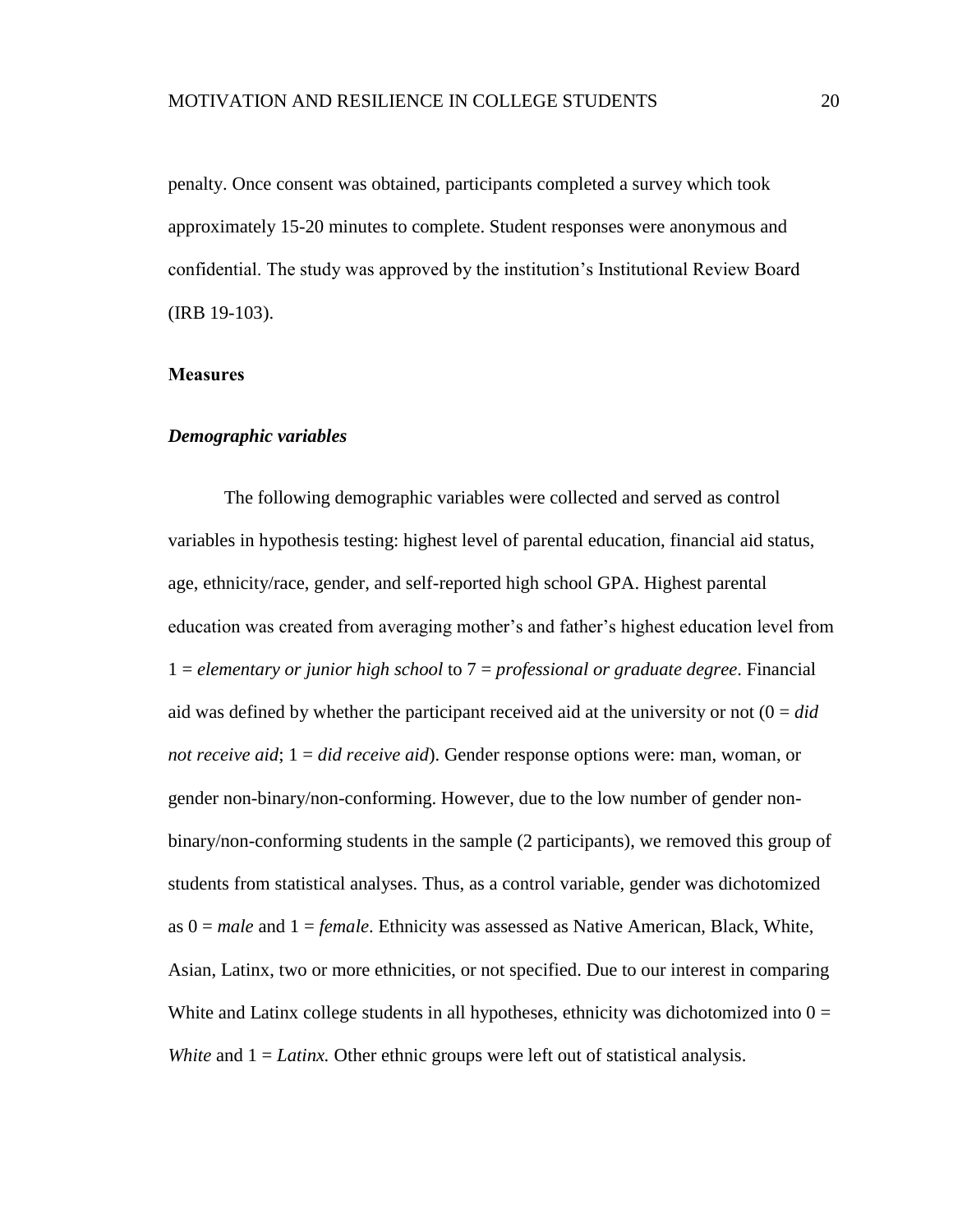#### <span id="page-27-0"></span>*Academic Achievement*

For the sake of simplification, and considering that most institutions use grade point average (GPA) as a measure of academic achievement, this study used self-reported GPA as a measurement of academic achievement. This includes a scale from 0.0 (all F's) to 4.0 (all  $A$ 's).

#### <span id="page-27-1"></span>*Academic Buoyancy*

Academic buoyancy is the ability to recover from day-to-day setbacks in academia (Martin & Marsh, 2008). The measure used for academic buoyancy is the Academic Buoyancy Scale (ABS; Martin & Marsh, 2008; see Appendix A for full scale). This scale measures the immediate setbacks that students focus on while going to school. It includes four items measured using a Likert-type scale from 1 = *strongly disagree* to 7 = *strongly agree*. A sample question is: "I am good at dealing with setbacks -e.g., bad marks, negative feedback on my work". Greater scores on the ABS correspond with greater levels of buoyancy. In the initial study, the ABS had a high internal consistency of Cronbach's  $\alpha$  = .80 and test–retest reliability of  $r = .67$  (Martin & Marsh, 2008). When this measure was incorporated into the current study, we found acceptable internal consistency of Cronbach's *α* = .86.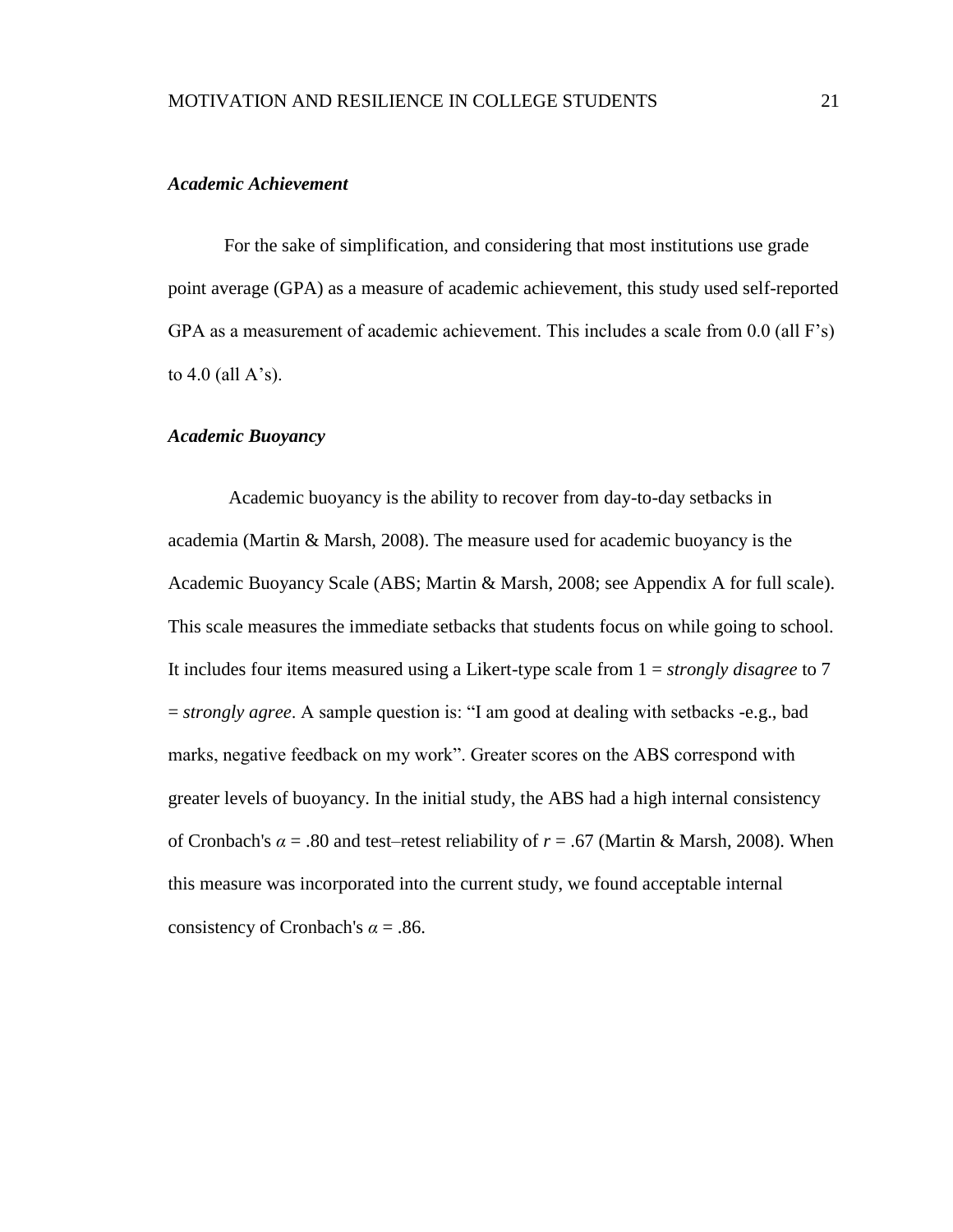#### <span id="page-28-0"></span>**Shared Parental Agency**

Shared parental agency is the type of agency that a parent and their child coengages in. The scale used to measure agency with parents from a college student's perspective is the Shared Agency and Non-Shared Agency with Parents in Education Scale (SNSA; Chang, 2008; see Appendix B for full scale). The scale has 16-items in two subscales: shared and non-shared agency with parents. Perceptions of shared agency include three subscales: parental accommodation, support, and collaboration. Non-shared agency is composed of two subscales: parental directing and parental uninvolvement. This scale includes items on a 4-point Likert scale that range from 1 (*strongly disagree)* to 4 (*strongly agree)* and uses items such as "My mother/father is very supportive of how I manage my school activities'' for shared agency, and items like "My mother/father makes me do what s/he thinks is best for my education" for non-shared agency. Higher scores on subscales indicate greater levels of shared or non-shared agency, respectively. In the literature, subscales of shared agency (parental support, parental collaboration, parental accommodation) are combined as one variable to create a composite score. This scale is positively correlated with academic performance in college students and has a Cronbach's *α* of .72, suggesting good reliability (Chang et al., 2009). Reliability in the current study for shared agency was good with a Cronbach's *α* of .88.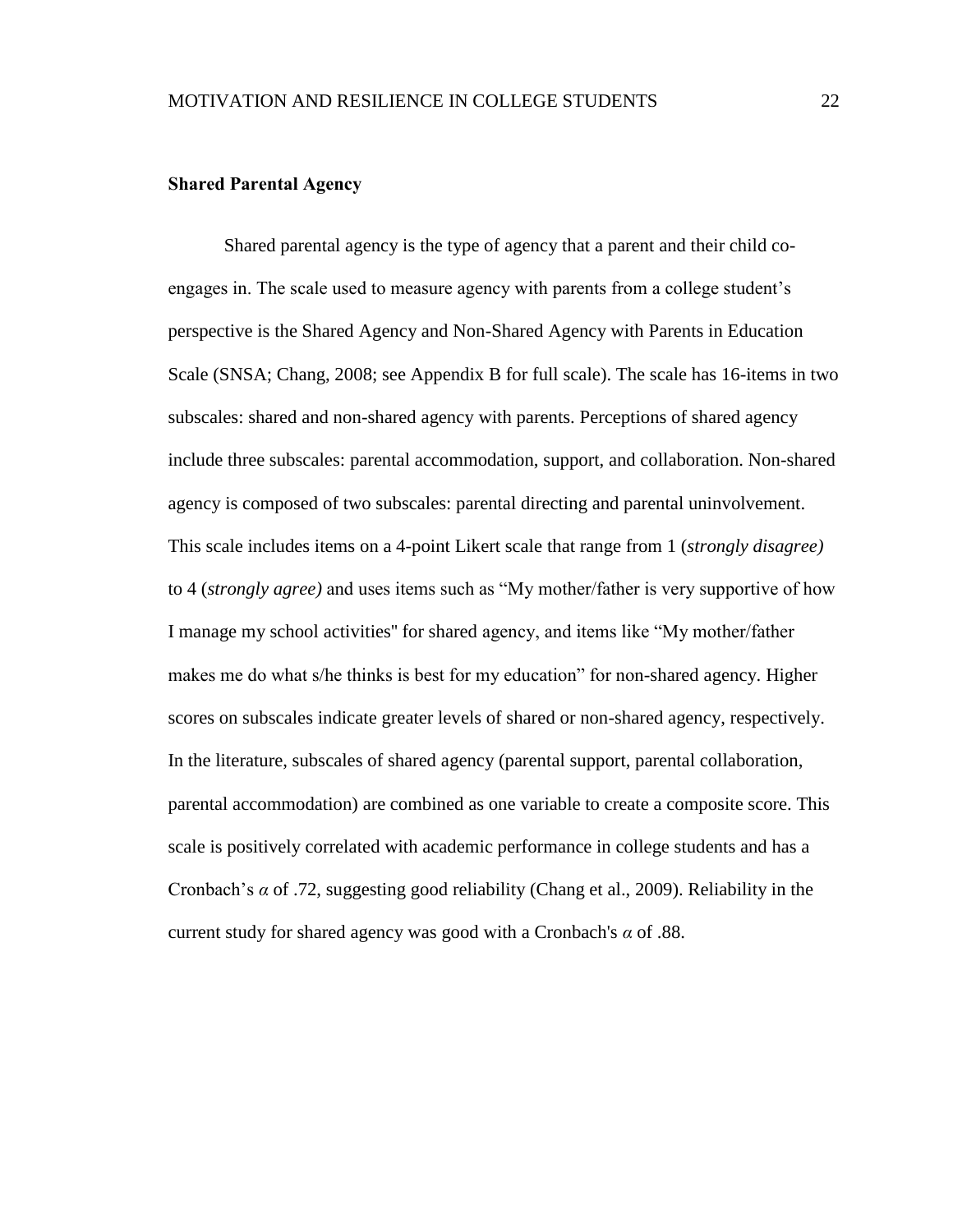#### <span id="page-29-0"></span>*Selective secondary control strategies*

Control strategies were assessed with the Optimization of Primary and Secondary Control Scale in the Education Domain (OPS; Heckhausen et al., 2010; see Appendix C for full scale). The OPS scale assesses the primary and secondary control strategies that students engage in when managing their coursework and educational goals. Specifically, the 4-item selective secondary control strategies subscale will be used. It includes statements such as "I often tell myself that I will be successful in reaching my educational goals". The OPS scale uses a Likert-type rating scale from 1 (*strongly disagree)* to 5 (*strongly agree)*. Authors who have used this subscale reported acceptable reliability (e.g., Cronbach  $\alpha = .62$ ; Hamm et al., 2013). In the current study, Cronbach's  $\alpha$ was .58 which was close to the Cronbach's *α* reported in the study by Hamm et al. (2013). However, overall, this constitutes a low internal reliability score which should be interpreted with caution.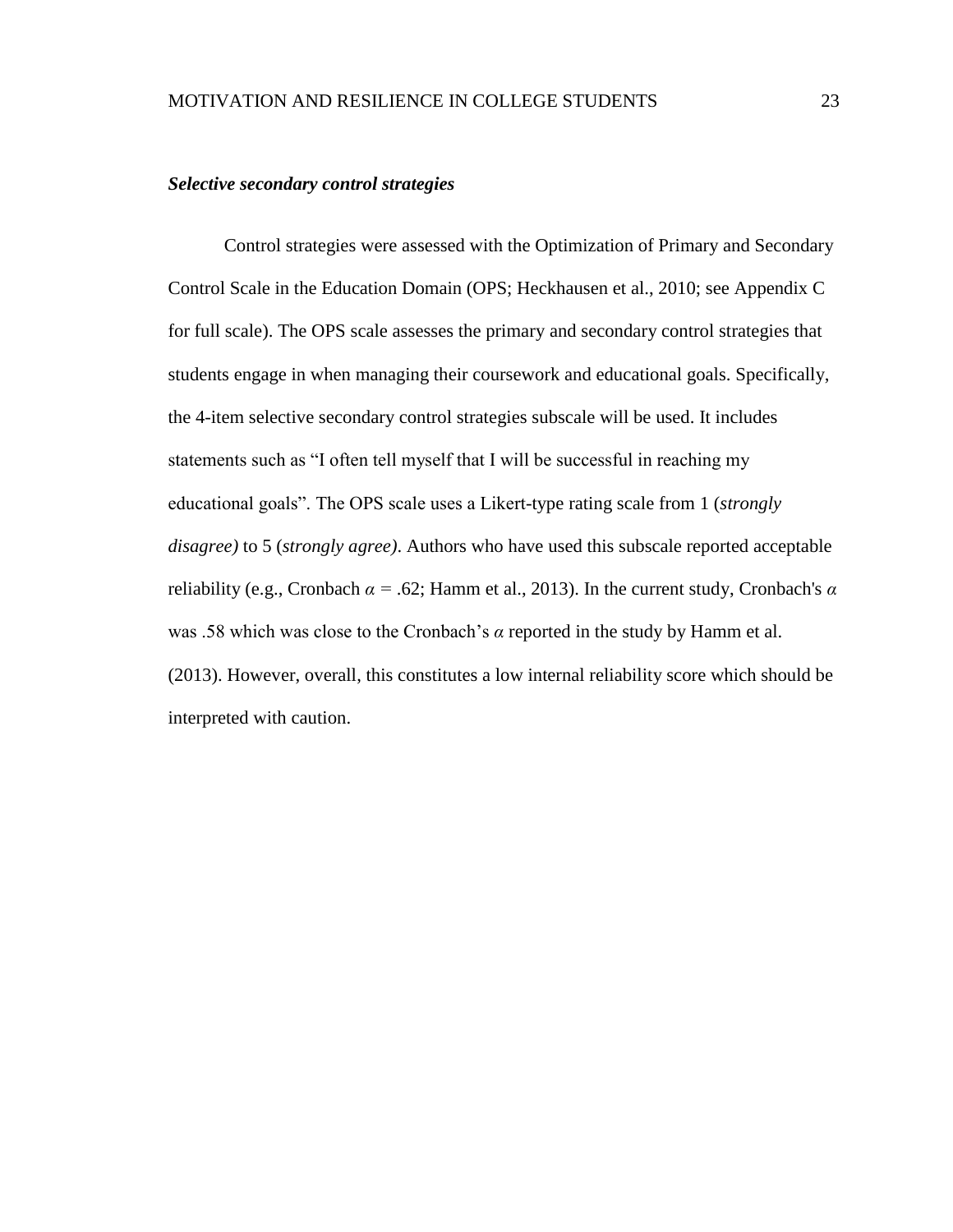#### **Results**

#### <span id="page-30-1"></span><span id="page-30-0"></span>**Preliminary Analysis**

Initially the data was checked for missingness, skewness, kurtosis, multicollinearity, normality, and outliers. Age was skewed to the left, yet this was expected as our sample size was college students who are typically between the ages of 18-22. Data were assessed for missingness and two extreme cases (meaning three or more standard deviations from the mean) were deleted. Descriptive statistics for key study variables (i.e., academic buoyancy, parental agency, and control strategies) are summarized in Table 1. Last, a statistical power analysis was done prior to preliminary analysis (Cohen, 1997). With  $d = .30$  and the expected power of .80, a necessary sample size consisted of approximately 157 participants. A sample size of 90 participants sufficed for moderate power. Although our original sample size was 98 participants, after including only Latinx and White students the analytic sample consisted of 84 participants. The analytic sample size for this study was not enough to detect the proposed effect size and, therefore, the results should be interpreted with caution.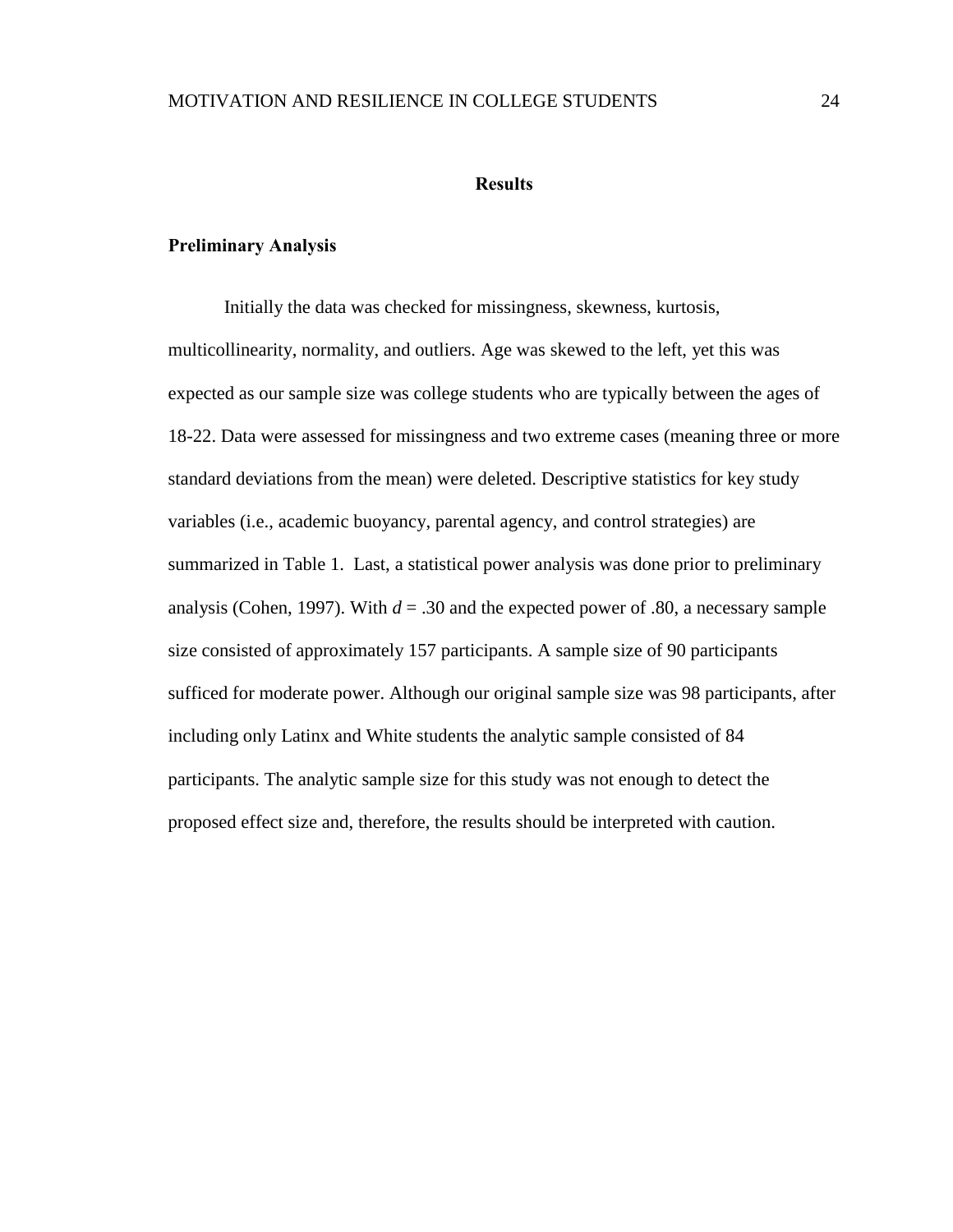## **Table 1**

## *Bivariate Correlations of Key Study Variables (N=82)*

| Variable                                           | $\mathbf n$ | $\cal M$   | SD   | $\mathbf{1}$        | $\overline{2}$   | $\overline{3}$           | $\overline{4}$ | 5                        | 6             | $\tau$         | 8             | 9      | 10             |
|----------------------------------------------------|-------------|------------|------|---------------------|------------------|--------------------------|----------------|--------------------------|---------------|----------------|---------------|--------|----------------|
|                                                    |             |            |      |                     |                  |                          |                |                          |               |                |               |        |                |
| 1. Academic<br>Buoyancy                            | 82          | 21.37      | 7.00 | $\bar{\phantom{a}}$ |                  |                          |                |                          |               |                |               |        |                |
| 2. Selective<br>Secondary<br>Control<br>Strategies | 82          | 16.04 2.49 |      | .35                 |                  |                          |                |                          |               |                |               |        |                |
| 3. Shared<br>Parental<br>Agency                    | 82          | 26.52 6.50 |      | .16                 | .21              | $\overline{\phantom{a}}$ |                |                          |               |                |               |        |                |
| 4. Academic<br>Achievement/<br><b>GPA</b>          | 82          | 3.30       | .51  | .06                 | .04<br>$*$       | .05<br>$\ast$            | $-$            |                          |               |                |               |        |                |
| 5. Age                                             | 82          | 22.91      | 5.91 | $-.002$<br>$**$     | .03<br>$\ast$    | $-37$                    | .07            | $\overline{\phantom{a}}$ |               |                |               |        |                |
| 6. Gender                                          | 82          | 1.89       | .4   | $-16$               | $-.01$<br>$\ast$ | $-.03$<br>$\ast$         | .23            | $-16$                    | $\sim$ $\sim$ |                |               |        |                |
| 7. Financial Aid<br><b>Status</b>                  | 82          | 1.27       | .44  | .06                 | $-.07$           | $-.03$<br>$\ast$         | .21            | .04<br>$\ast$            | $-.005$<br>** | $\overline{a}$ |               |        |                |
| 8. Parental<br>Education                           | 82          | 4.00       | 1.99 | .03<br>$\ast$       | $-.24$           | .04<br>$\ast$            | .21            | .16                      | $-13$         | .32            | $-$           |        |                |
| 9. Ethnicity                                       | 82          | 1.00       | .00  | .12                 | .33              | $\cdot$                  | $-.27$         | $-.09$                   | .02<br>$\ast$ | $-.41$         | $-.44$        | $\sim$ |                |
| 10. High School<br><b>GPA</b>                      | 82          | 3.38       | .64  | .11                 | .10              | .07                      | .32            | $-.11$                   | .12           | .13            | .03<br>$\ast$ | $-.15$ | $\overline{a}$ |
| *p<.05. **p<.01.<br>***p<.001                      |             |            |      |                     |                  |                          |                |                          |               |                |               |        |                |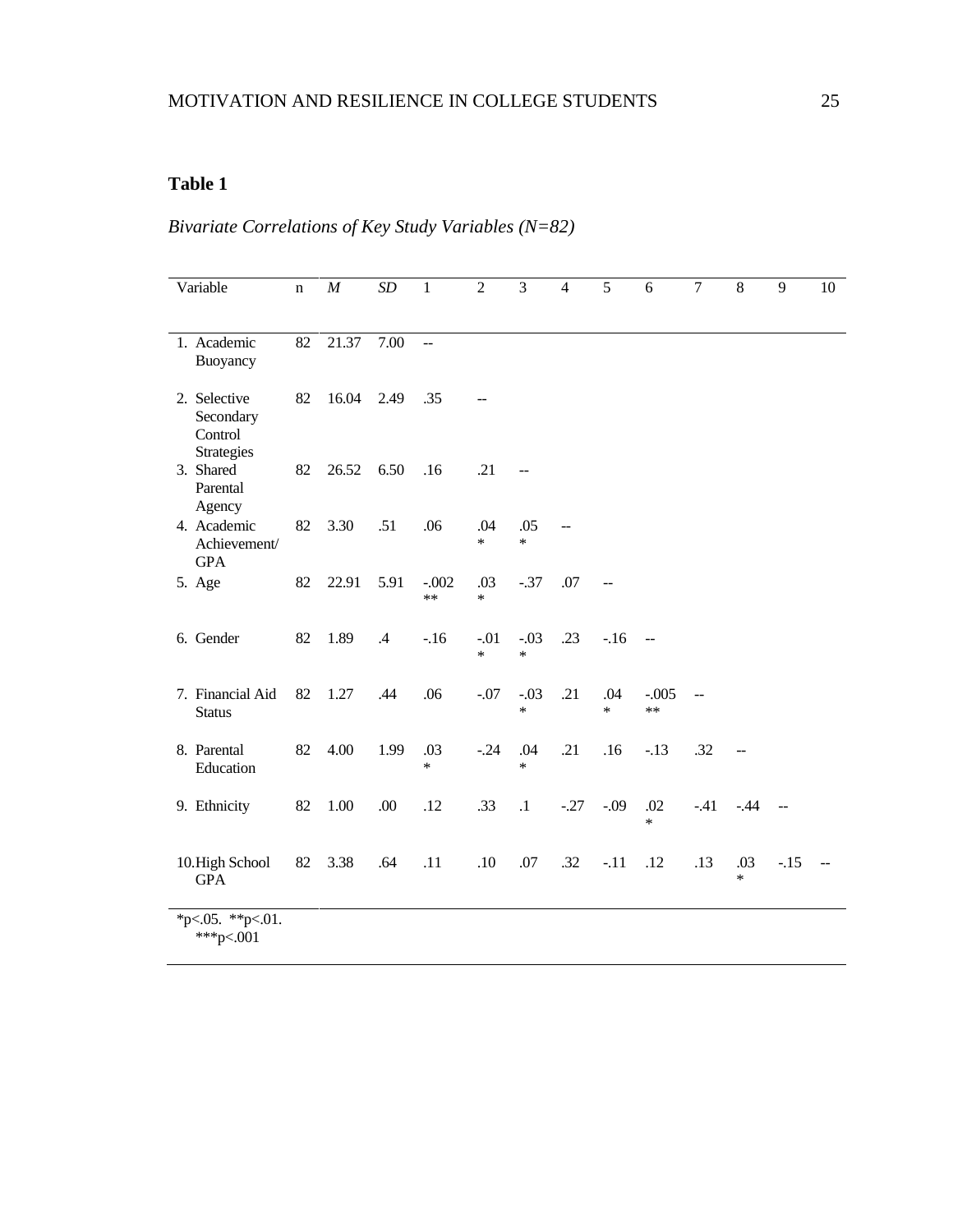#### <span id="page-32-0"></span>**Hypothesis Testing**

Ethnicity and gender were dichotomized (0 = *White* and 1 = *Latinx*; 0 = *male* and 1 = *female*). Shared agency and selective secondary control variables were centered and an interaction term was created using the centered variables. Last, for both hierarchical regression models the control variables imputed were high school GPA, ethnicity, parental education, financial aid status, gender, and age.

#### <span id="page-32-1"></span>**Hypothesis 1: Ethnic differences in shared agency**

For the first hypothesis, an ANOVA was used to test differences between Latinx and White students in shared agency with parents. There were no significant differences between Latinx and White students when it came to total shared parental agency scores,  $F(1,82) = 0.29$ ,  $p = 0.59$ ,  $n^2 = 0.01$ . Both White ( $M = 26.13$ ,  $SD = 6.45$ ) and Latinx ( $M =$  $27.05$ ;  $SD = 6.47$ ) students had similar overall levels of shared agency with parents for academic goals. Furthermore, when assessing the specific types of shared parental agency using an ANOVA, no significant differences were noted between White and Latinx students in each subscale. Hypothesis 1a was not supported: parental accommodation did not differ between White ( $M = 8.81$ ,  $SD = 2.03$ ) and Latinx ( $M = 9.16$ ,  $SD = 1.68$ ) students,  $F(1,82) = 0.46$ ;  $p = 0.50$ ;  $n^2 = 0.01$ . Similarly, hypothesis 1b was not supported: parental collaboration did not differ between White (*M* = 6.72, *SD* = 2.12) and Latinx (*M*  $= 7.24$ , *SD* = 2.23) students, F(1,82) = 1.19; p = 2.80;  $n^2 = 0.01$ . Last, hypothesis 1c was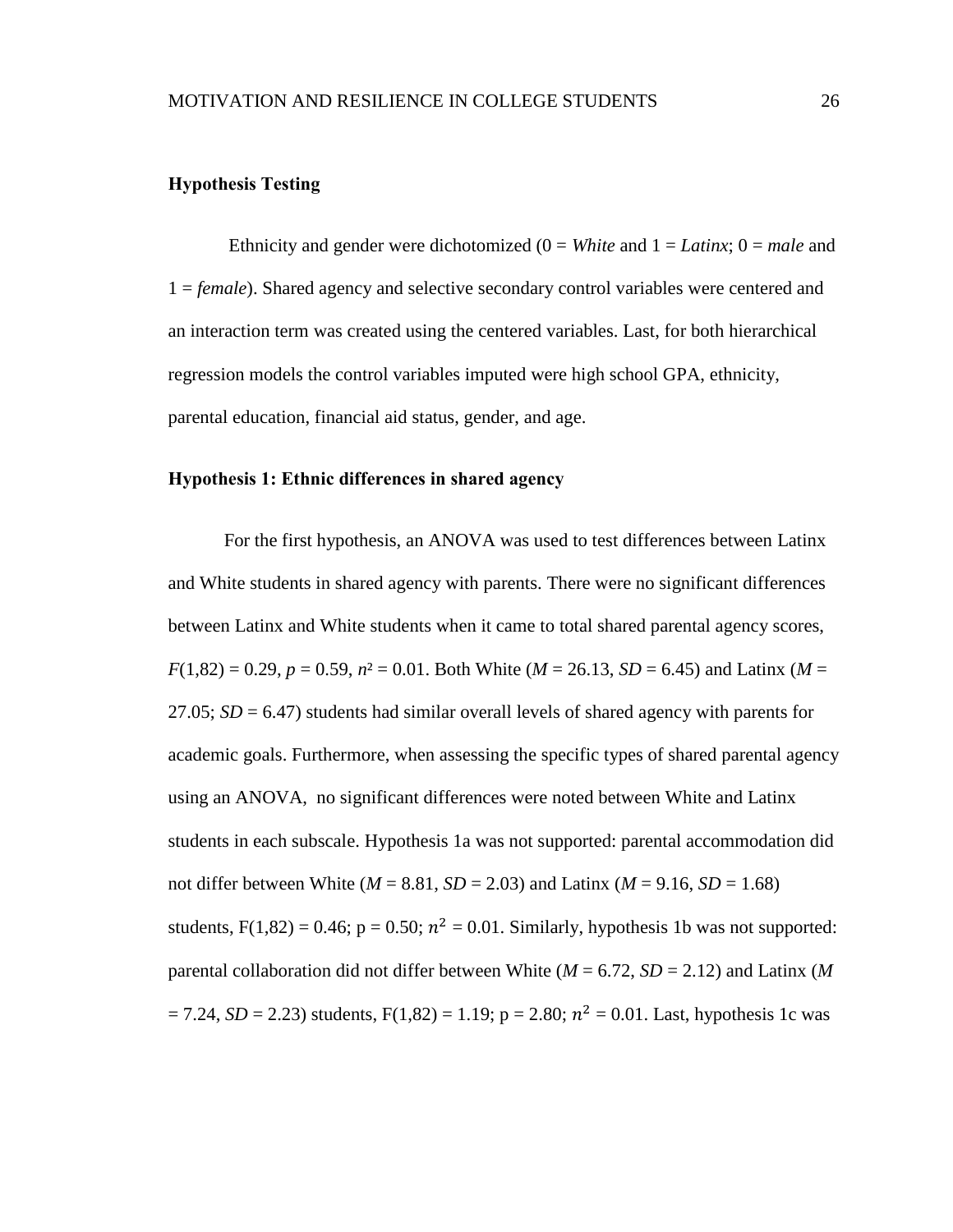not supported: parental support did not differ between White  $(M = 10.60, SD = 3.59)$  and Latinx ( $M = 10.65$ ,  $SD = 3.45$ ) students,  $F(1,82) = 0.01$ ;  $p = 0.97$ ;  $n^2 = 0.01$ .

#### <span id="page-33-0"></span>**Hypothesis 2: Shared agency and control strategies predicting academic buoyancy**

A hierarchical multiple regression analysis assessed the predictive power of parental shared agency and control strategies on academic buoyancy. The predictor variables were shared parental agency and control strategies with resilience as the criterion variable. Control variables were entered into the model first. Next, shared parental agency and selective secondary control strategies were added to the model in the second step. The third step addressed the interaction between shared agency with parents and selective secondary control. As shown in Table 2, the model predicting academic buoyancy was not statistically significant at any step and as such, hypotheses 2a, 2b, and 2c were not supported.

#### <span id="page-33-1"></span>**Table 2**

*Hierarchical Regression Analysis of Predictors of Academic Buoyancy* (*N* = 79)

| <b>Predictor Variables</b>        | Step 1           | Step 2           | Step 3           |  |
|-----------------------------------|------------------|------------------|------------------|--|
| Age                               | $-.11$           | $-.13$           | $-.13$           |  |
| Gender <sup>a</sup>               | $-.22^{\dagger}$ | $-.21^{\dagger}$ | $-.23^{\dagger}$ |  |
| Financial Aid Status <sup>b</sup> | $-.04$           | $-.07$           | $-.07$           |  |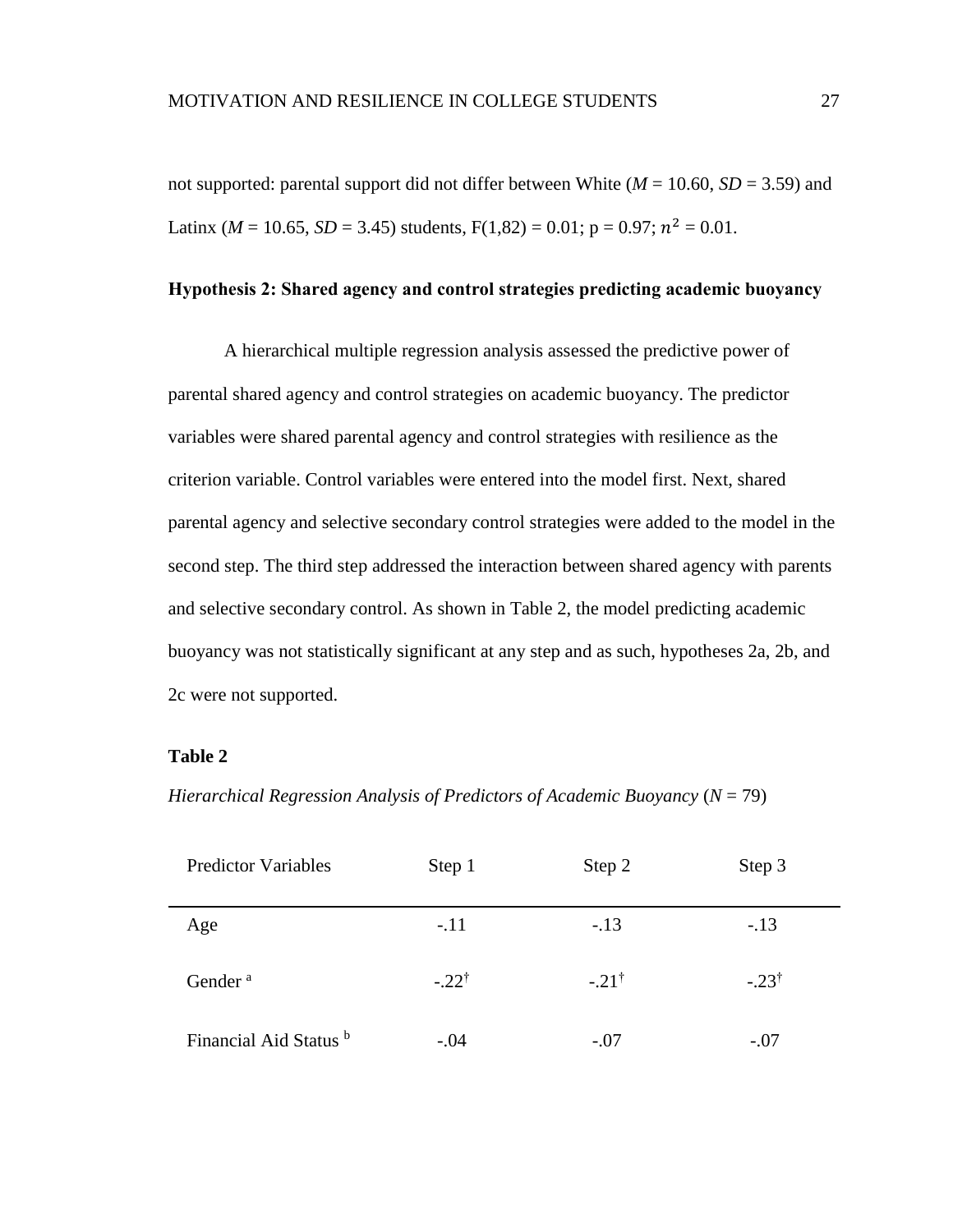| <b>Predictor Variables</b>                                                                    | Step 1  | Step 2 | Step 3 |
|-----------------------------------------------------------------------------------------------|---------|--------|--------|
| <b>Parental Education</b>                                                                     | .01     | .02    | .01    |
| Ethnicity <sup>c</sup>                                                                        | .13     | .05    | .04    |
| High School GPA                                                                               | .13     | .09    | .08    |
| <b>Parental Shared</b><br>Agency                                                              | --      | $-.01$ | $-.01$ |
| Selective Secondary<br><b>Control Strategies</b>                                              |         | $.26*$ | $.26*$ |
| <b>Parental Shared</b><br><b>Agency X Selective</b><br><b>Secondary Control</b><br>Strategies |         |        | .06    |
| $R^2$                                                                                         | $.08\,$ | .13    | .14    |
| $\boldsymbol{F}$                                                                              | 1.01    | 1.36   | 1.21   |
| $R^2$ change                                                                                  |         | .06    | .01    |

*Note.* Standardized betas reported. <sup>a</sup>Gender was dichotomized as  $0 =$  male and  $1 =$ female. <sup>b</sup> Financial Aid variable was dichotomized  $0 =$  no and  $1 =$  yes. <sup>c</sup> Race/ethnicity variable was dichotomized as  $0 =$  White students and  $1 =$  Latinx students.  $\dot{p}$  < .10;  $\dot{p}$  < 0.05.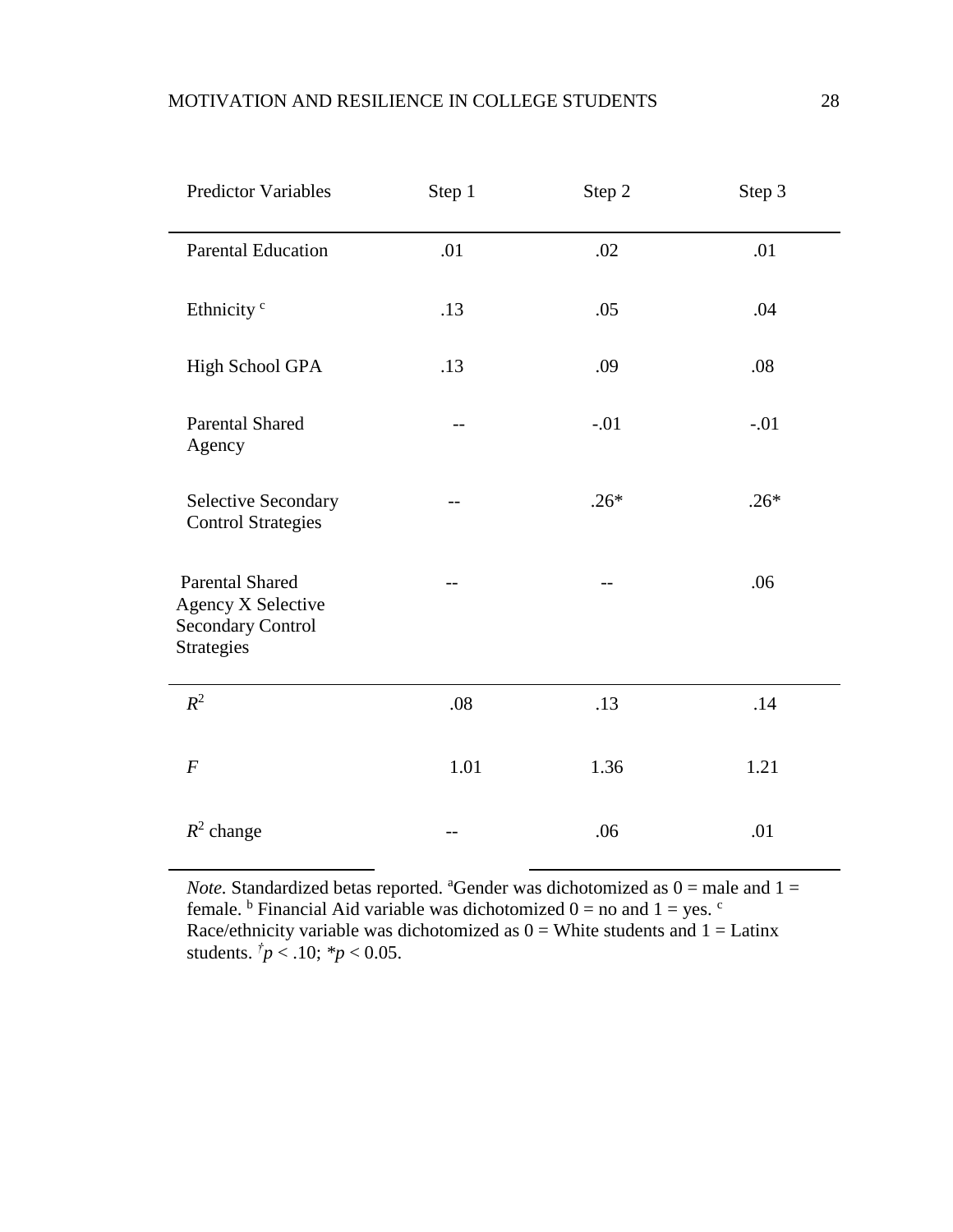# <span id="page-35-0"></span>**Hypothesis 3: Shared agency and control strategies predicting academic achievement**

Similar to hypothesis 2, a hierarchical multiple regression analysis assessed hypothesis 3 with parental shared agency and control strategies predicting academic achievement. The predictor variables were shared parental agency and selective secondary control strategies with academic achievement as the criterion variable. In step 1, the control variables were entered into the regression model. In step 2, shared agency with parents and selective secondary control strategies were added to the model. In step 3, the interaction between shared agency with parents and selective secondary control was imputed into the model. The final model resulted in  $r^2 = 0.24$ ,  $F(9,68) = 2.42$ ,  $p =$ 0.02, confirming this model was statistically significant (see Table 3). In the final model, high school GPA ( $\beta$  = 0.26; p < .05) and gender ( $\beta$  = 0.23; p < .05) significantly predicted academic achievement. Students with higher high school GPAs had higher college GPAs and women achieved a higher college GPA than men. Ethnicity ( $\beta = 0.24$ ; p < .10) and shared agency with parents ( $\beta = 0.21$ ;  $p < 0.10$ ) were marginally significant predictors of academic achievement. Compared to Latinx students, White students were more likely to report higher college GPAs, although this finding was not statistically significant. Hypothesis 3a was partially supported: Students who reported higher levels of shared agency with parents were more likely to have higher college GPAs, although this finding only approached statistical significance. Hypothesis 3b was not supported: selective secondary control strategies did not predict college GPA. Hypothesis 3c was not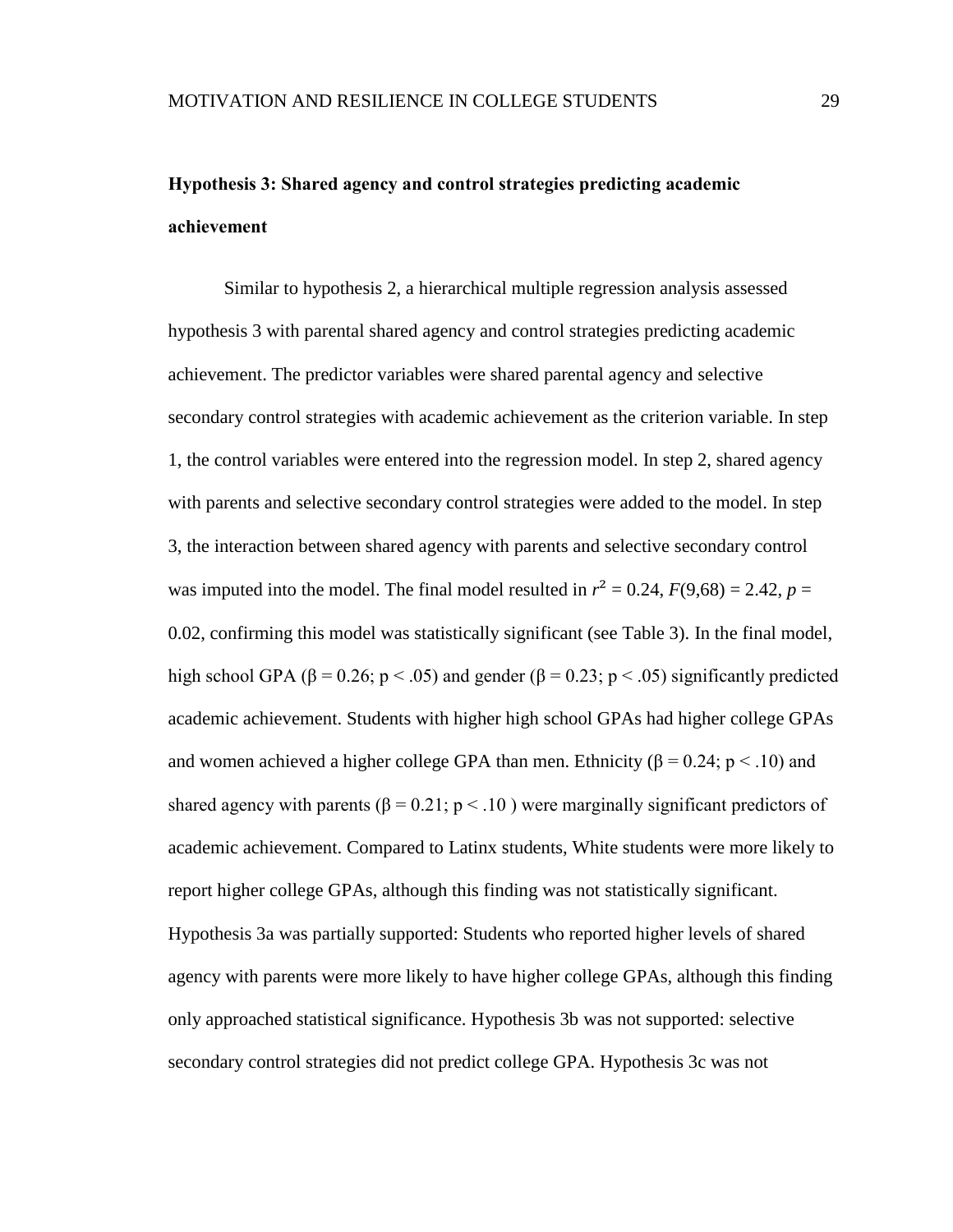supported: there was no interaction between parental agency and selective secondary control strategies in predicting college GPA.

## <span id="page-36-0"></span>**Table 3**

Hierarchical Regression Analysis of Predictors of Current College GPA ( $N = 79$ )

| <b>Predictor Variables</b>                                                                    | Step 1           | Step 2           | Step 3            |
|-----------------------------------------------------------------------------------------------|------------------|------------------|-------------------|
| Age                                                                                           | .01              | .09              | $.08\,$           |
| Gender <sup>a</sup>                                                                           | $.20^{\dagger}$  | $.21^{\dagger}$  | $.23*$            |
| Financial Aid Status <sup>b</sup>                                                             | $-.01$           | $-.03$           | $-.03$            |
| <b>Parental Education</b>                                                                     | $-.02$           | $-.03$           | $-.01$            |
| Ethnicity <sup>c</sup>                                                                        | $-.26^{\dagger}$ | $-.25^{\dagger}$ | $-0.24^{\dagger}$ |
| High school GPA                                                                               | $.26*$           | $.25*$           | $.26*$            |
| <b>Parental Shared</b><br>Agency                                                              | $-$              | $.19^{\dagger}$  | $.21^{\dagger}$   |
| Selective Secondary<br><b>Control Strategies</b>                                              | $-$              | $-.03$           | $-.03$            |
| <b>Parental Shared</b><br><b>Agency X Selective</b><br><b>Secondary Control</b><br>Strategies | --               | --               | $-.08$            |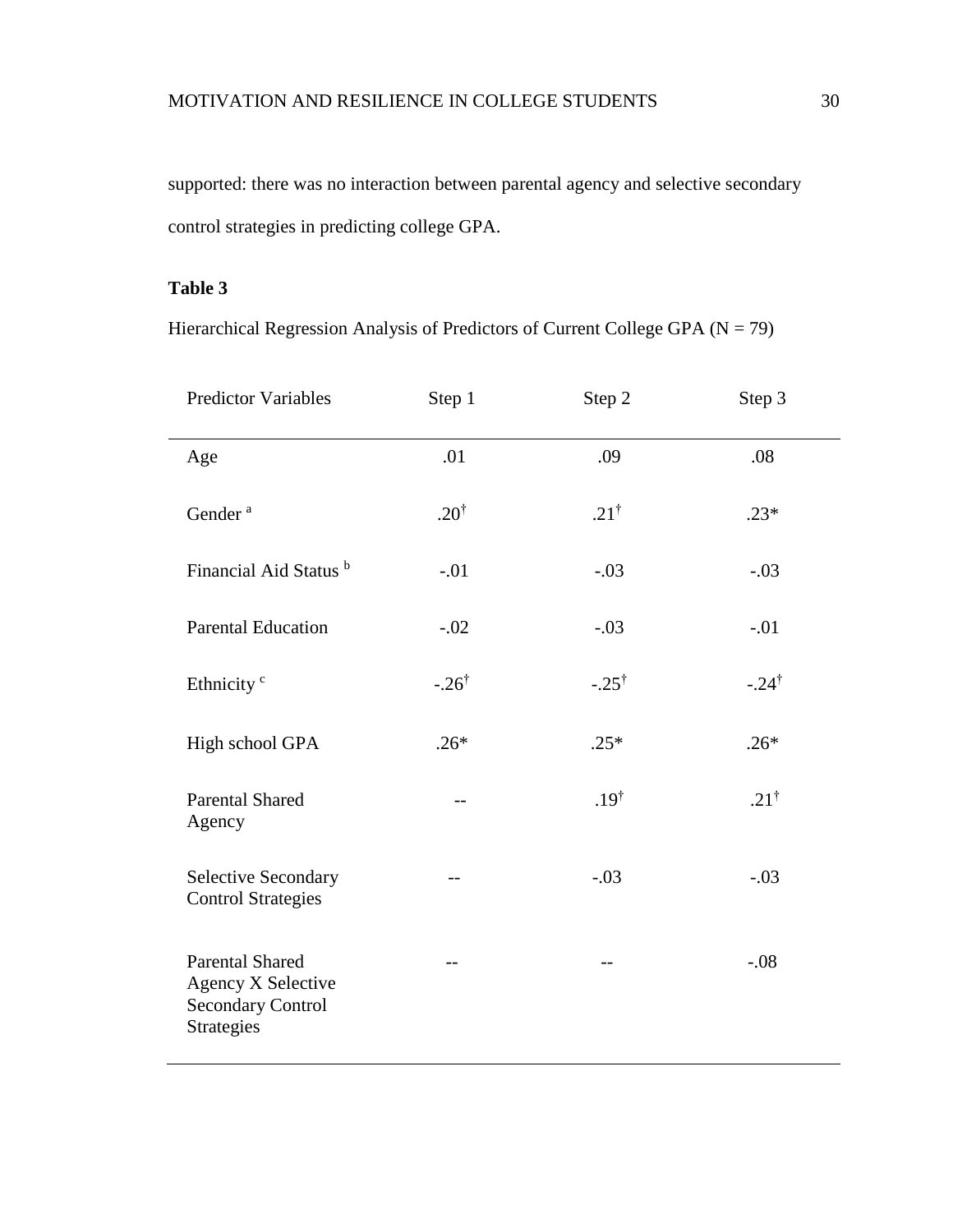| <b>Predictor Variables</b> | Step 1  | Step 2  | Step 3  |
|----------------------------|---------|---------|---------|
| $R^2$                      | .21     | .24     | .24     |
| $\boldsymbol{F}$           | $3.10*$ | $2.70*$ | $2.42*$ |
| $R^2$ change               | $- -$   | .03     | .01     |

*Note.* Standardized betas reported.<sup>a</sup> Gender was dichotomized as  $0 =$  male and  $1 =$ female <sup>b</sup> Financial Aid variable was dichotomized  $0 =$  no and  $1 =$  yes. <sup>c</sup> Race/ethnicity variable was dichotomized as  $0 =$  White students and  $1 =$  Latinx students.  $\frac{t}{p}$  < .10;  $\frac{k}{p}$  < 0.05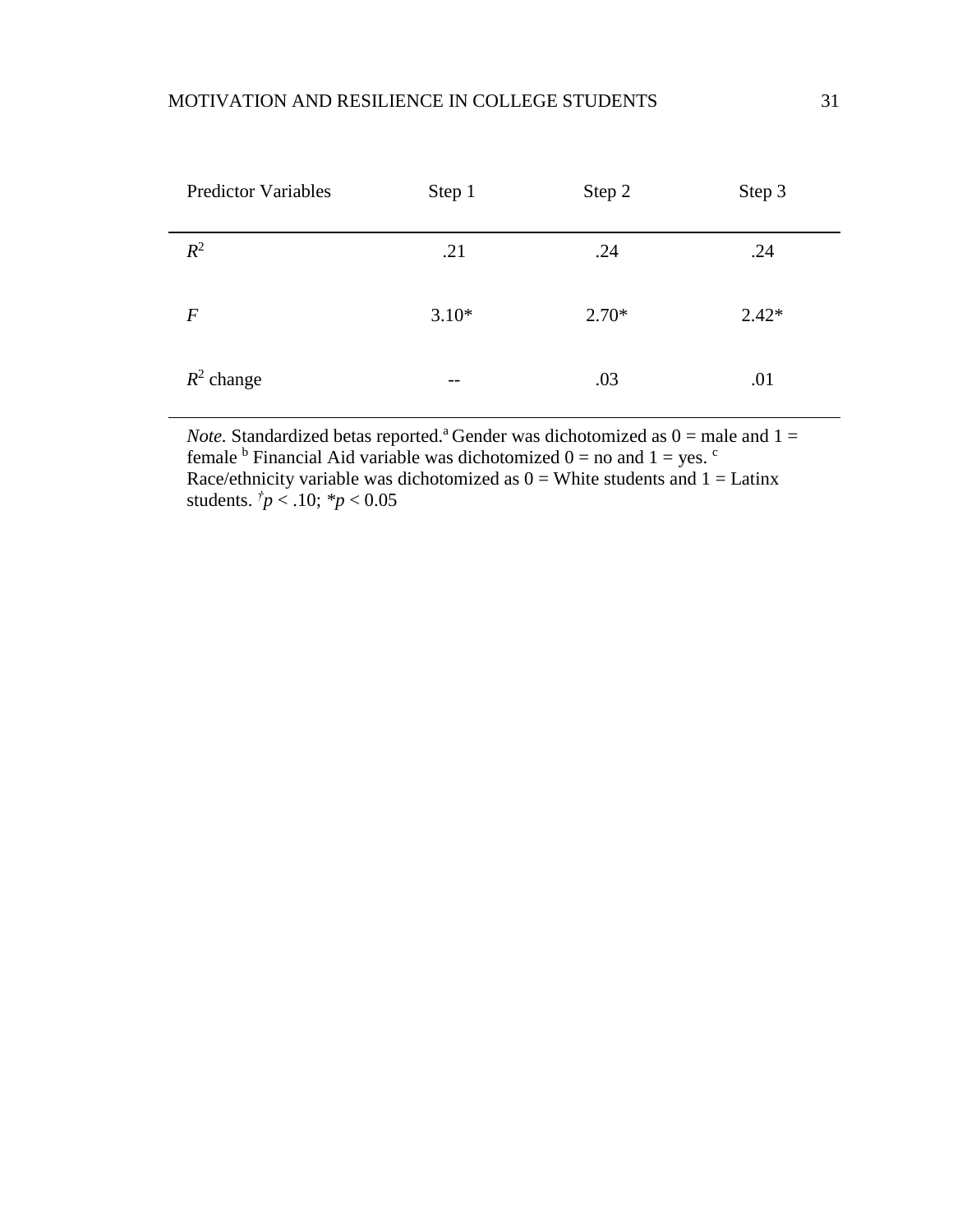#### **Discussion**

<span id="page-38-0"></span>This study addressed potential contributors to Latinx students' success in postsecondary education. The purpose of the current study was to contribute to the Latinx postsecondary achievement gap literature and to present a strengths-based perspective to understanding Latinx college student outcomes. The study specifically focused on ethnic differences in the role of parental shared agency in college student outcomes through a strengths-based model. We assessed the relationship between parental shared agency and motivational strategies on academic buoyancy and academic achievement, as examples of familial, aspirational, navigational, and resistant wealth.

In hypothesis 1, we addressed familial wealth by investigating shared agency with parents between Latinx and White students. We noted no significant differences between parental shared agency types in Latinx and White students. Although previous studies noted ethnic differences in shared agency with parents, we did not find that parental shared agency types differed according to ethnicity. Perhaps both White and Latinx students at this particular institution might have similar parental agencies due to the fact that 84.6% of students are from out of the region (Humboldt State University IRAR, 2019). Therefore, parental relationships might differ between rural and urban areas (Zhang et al., 2020). Additionally, the majority of students who took the survey were juniors or seniors in college and perhaps had less parental agency than their freshperson and sophomore counterparts.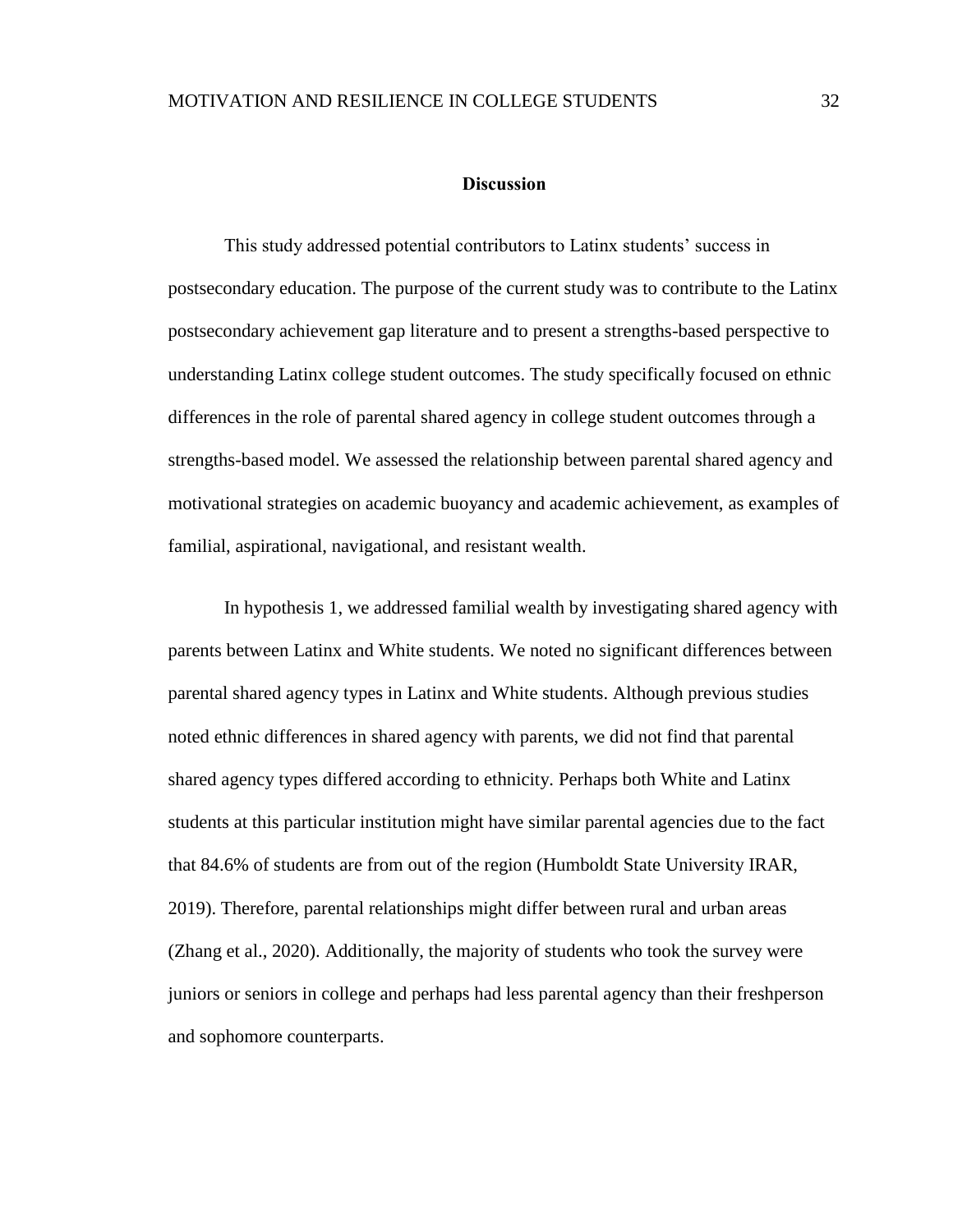Hypothesis 2 investigated the relationship between parental shared agency and selective secondary control strategies on academic buoyancy. This hypothesis was not supported: the regression model failed to reach statistical significance. Although the model was not significant, selective secondary control strategies showed promise as a significant predictor of academic buoyancy in the final step of the model. It might be that this study did not have enough participants to detect what might be a significant relationship between selective secondary control strategies and academic buoyancy. Perhaps students' motivation is a stronger predictor of academic buoyancy than shared agency with parents. Additional research is needed.

Hypothesis 3 examined the relationship between parental shared agency and selective secondary control strategies on academic achievement, and this hypothesis was also not supported. Although the final model was statistically significant, the only significant predictors were gender and high school GPA. When controlling for other variables, women were more likely to report a higher college GPA than men. This finding is supported by the literature (e.g., Chee et al., 2005) despite women being considered a minoritized group. Parental shared agency, selective secondary control strategies, and their interaction did not predict college students' academic achievement. It should be noted that shared agency and ethnicity approached significance as predictors variables and should be investigated further with larger sample sizes, considering the current study lacked statistical power once all variables were entered into the model. The results suggest partial evidence for an achievement gap between Latinx and White students.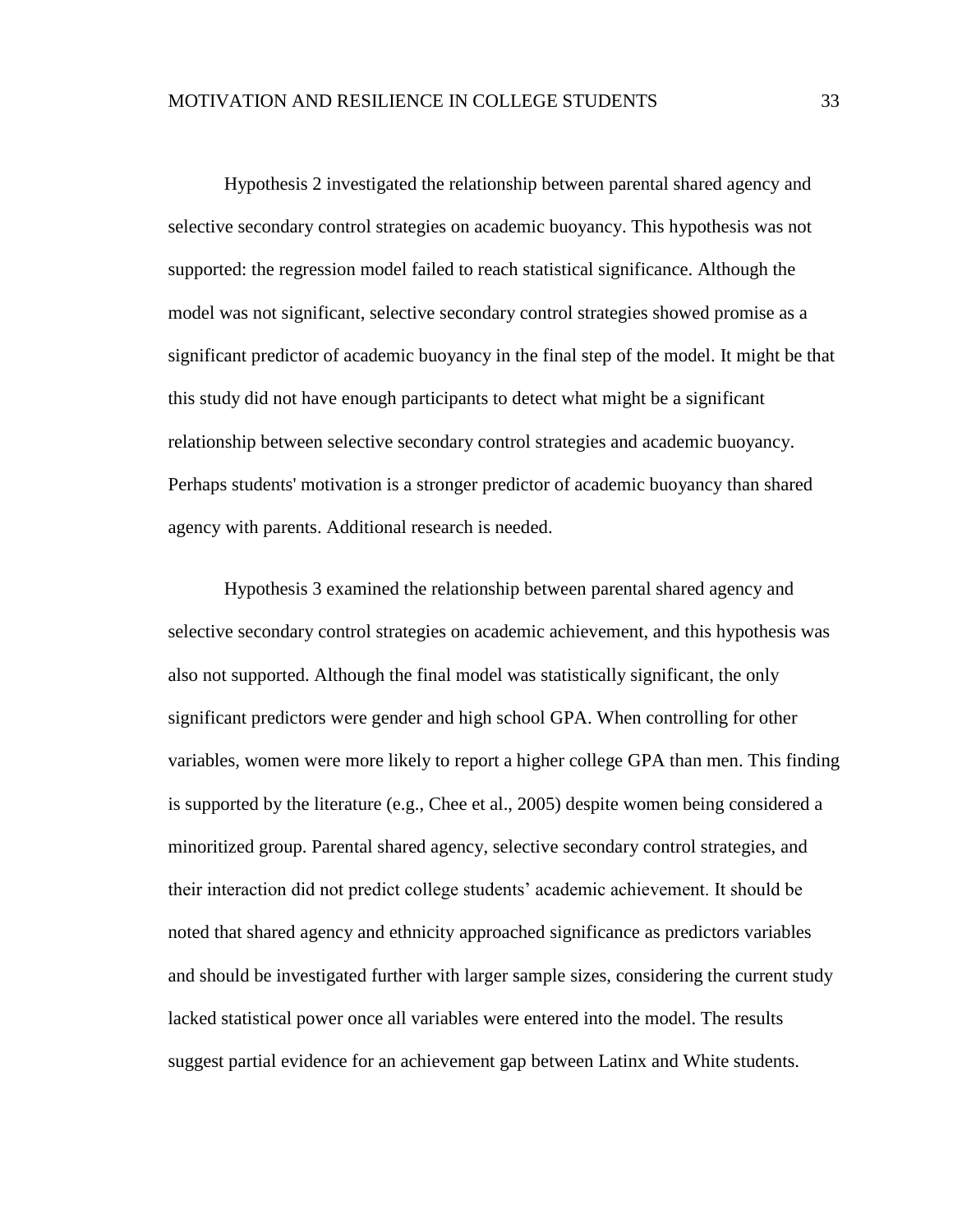Hypothesis 3 findings were not congruent with past research as shared agency and motivation constructs have been shown to predict academic achievement in college students.

This study added to the literature on parental shared agency and selective secondary control strategies as considerations for a strength based model to address academic buoyancy and academic achievement in college students. The study notes some trends in higher education academic achievement, such as White students performing better academically than Latinx students, yet more research is needed to identify strengths and assets that Latinx students bring with them to higher education . Future researchers can optimize data collection for more representative results.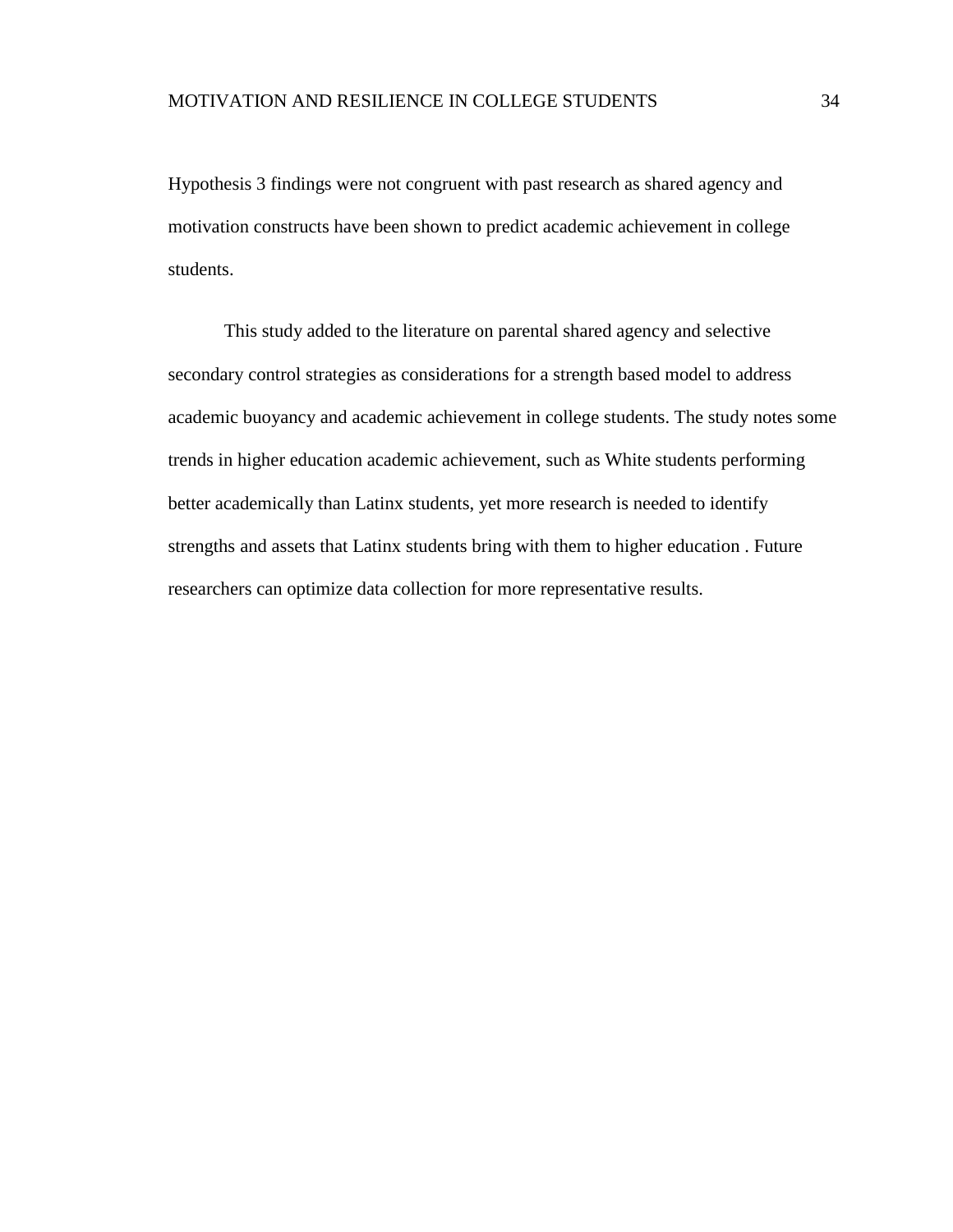#### <span id="page-41-0"></span>**Limitations**

It is important to note that data collection occurred during a time of much turmoil in postsecondary educational settings as it occurred during the early months of the COVID-19 pandemic. As the 2020 COVID-19 pandemic unfolded, we noticed how many of the already present gaps in access to resources for BIPOC (Black, Indigenous, and people of color) only intensified during the lockdown. It is likely that students who were under this additional stress and uncertainty may have experienced altered relationships between constructs of interest or perhaps were not able to participate in the study. It is also likely that the self-selecting sample that participated was very motivated and higher achieving than students who did not participate in the study, leading to a truncated sample. Considering that the data was collected after the switch to emergency virtual education due to the COVID-19 pandemic, it is possible that only highly functioning and healthy students remained enrolled and engaged in academics.

We must also consider the research design and sample limitations when interpreting the results. First, since this study was cross sectional, we cannot truly understand the directionality of predictive relationships between parental shared agency, selective secondary control strategies, and academic buoyancy and academic achievement, respectively. We cannot determine how these constructs relate to one another at different time points. Yet, it is likely that there is bidirectionality between the constructs at hand as students pursue their educational goals. It is also important to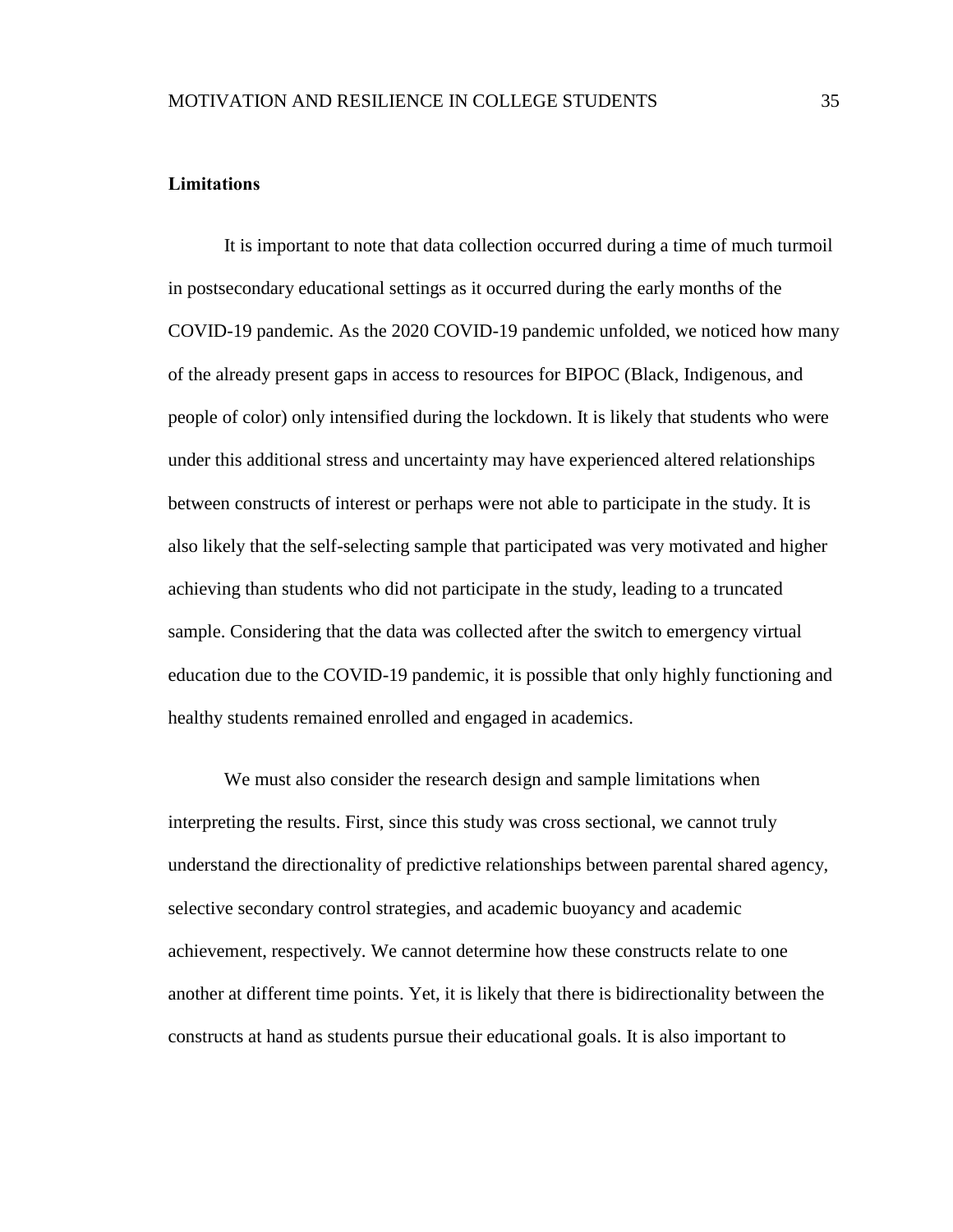acknowledge that this study relied on self-reported data, which is by definition limited. The measures used were subjective, which increases the margin of error compared to objective measures.

Although the sample size was sufficient for the regression analyses as determined by an initial power analysis, the statistical power of each hypothesis model diminished when including only two ethnicities and adding additional covariates into each model. A larger sample size is needed for precise results with all covariates (including dummy codes for all ethnicities), predictor variables, and the interaction term. Additionally, there were some limitations specific to our narrow sample. Originally it was planned to collect data at multiple institutions to capture different college environments (2-year and 4-year; West coast and East coast), however, due to various educational changes due to the COVID-19 pandemic, it became difficult to collect data at other institutions.

Additionally, the student body of the institution depends on out-of-town recruitment particularly from Southern California and the Bay area (Humboldt State University IRAR, 2020). This leads to a student population that intentionally leaves their hometown for an education. Students of this population may have relationships with parents that are less typical than college students who stay closer to their parents during their college career. Last, the sample primarily consisted of students enrolled in upper division psychology courses who completed the survey online for extra credit. This limits our ability to generalize to a broader college student population.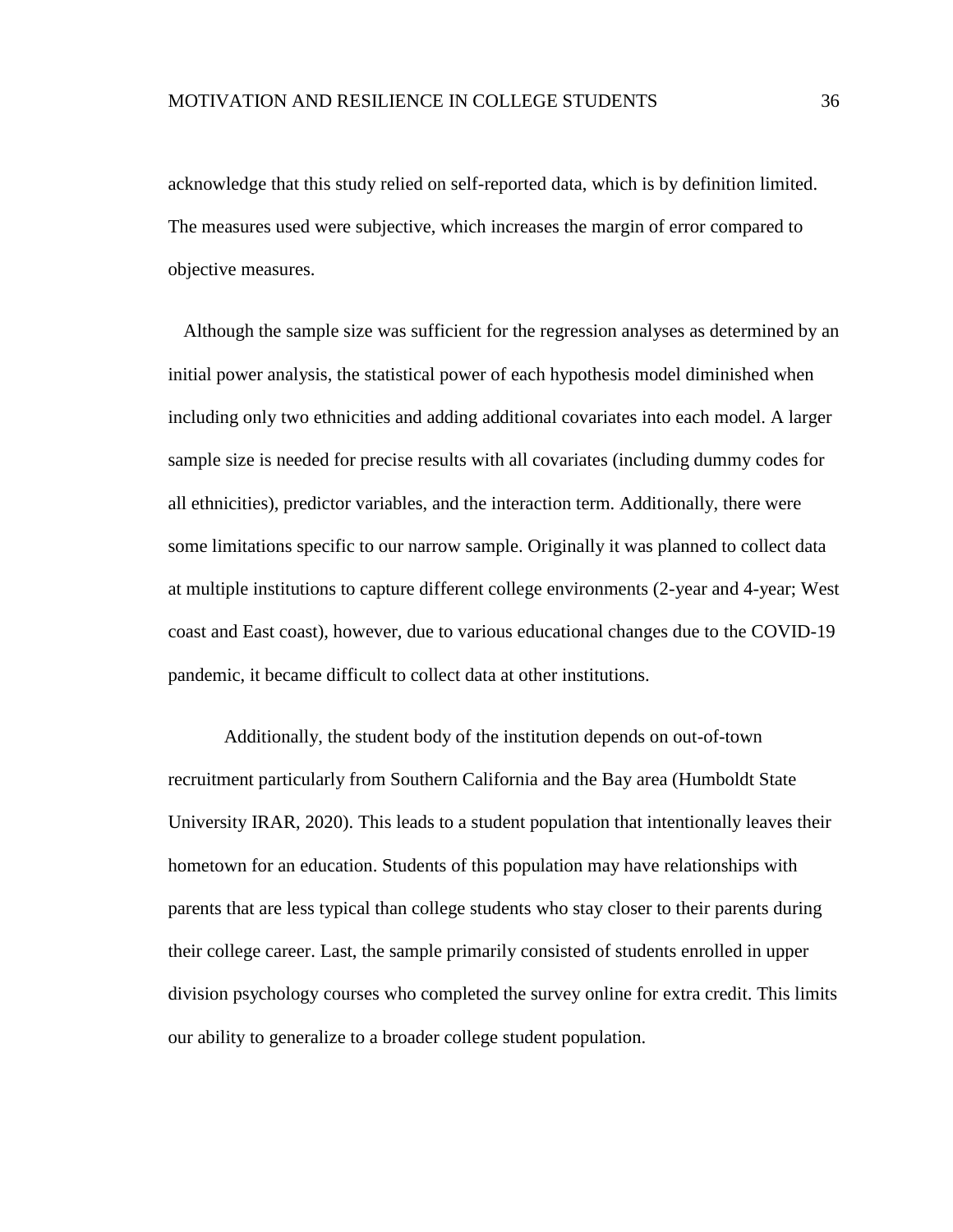In retrospect, there are two limitations in the measures as well. In the parental agency assessment we only assessed perceptions of shared agency with parents from students' perspective without obtaining the parental perspective. Obtaining only one perspective on a relationship can prevent us from understanding the full story. Furthermore this study assessed students' academic achievement through GPA which can often leave out key aspects of students' success such as leadership positions in clubs/school organizations, strong relationships with faculty that lead to better academic preparedness, and even internships and paid summer programs (York et al., 2015). GPA not only leaves out career-building and life skills but it also does not consider varying definitions of academic achievement as recognized by diverse populations. For many students (e.g., first generation college students), GPA does not define their academic success. Future studies can assess multiple interpretations of academic success. Another future option would be to use the goal engagement subscale, which combines selective primary control, compensatory primary control, and selective secondary control strategies into one score.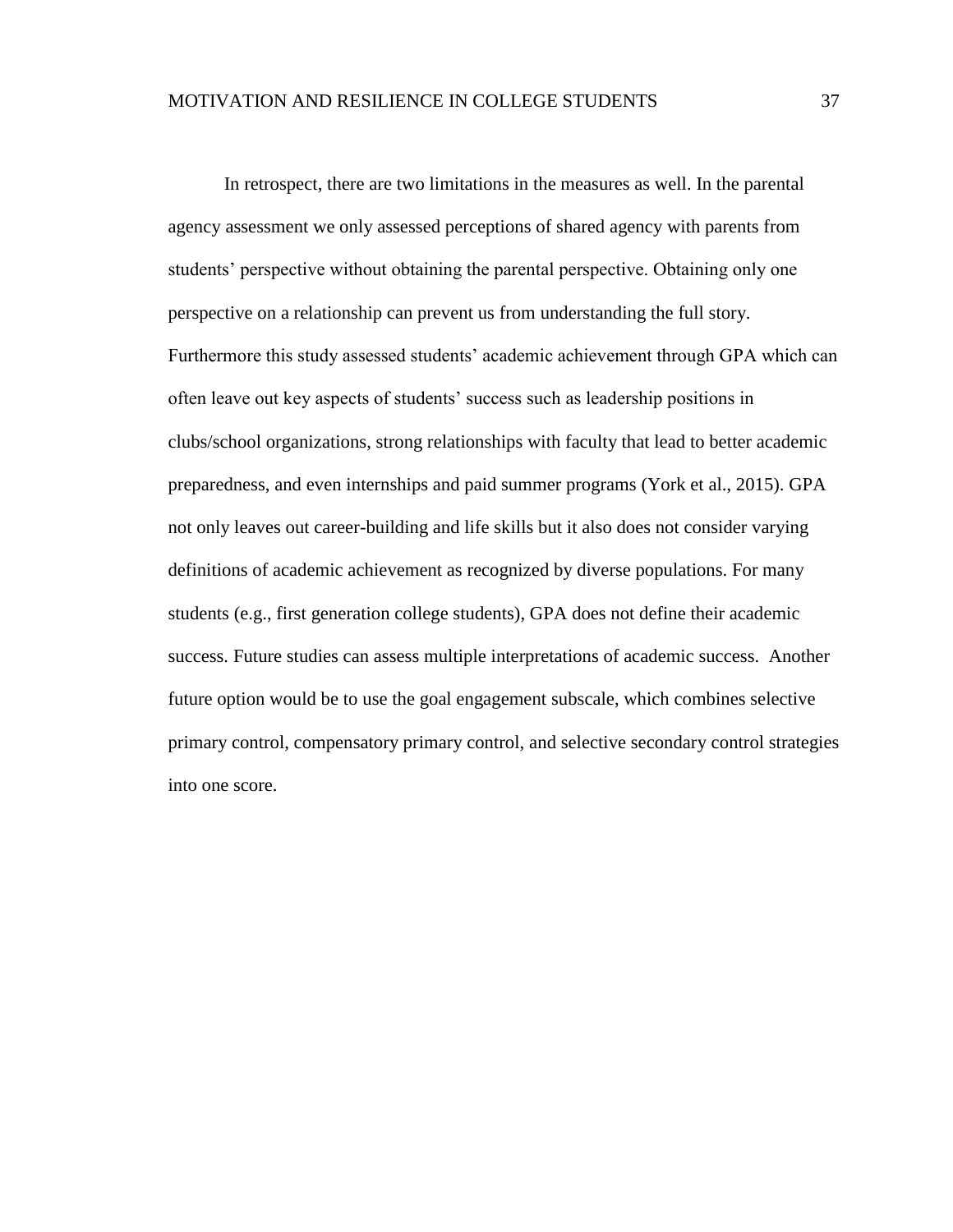#### <span id="page-44-0"></span>**Future Directions**

Future research can explore different directions related to parental agency, motivational strategies, and students outcomes. Although these topics have not been studied together, their relationship to education is evident. Specifically, these constructs can allow us to understand the Latinx achievement gap and consider intervention programs that can help diminish this gap. Future studies can examine additional control strategies that students use in academic goal pursuit, and their interactions, to better understand pathways to academic buoyancy. Hamm et al. (2019) expanded the theoretical perception of selective secondary control strategies by applying an intervention to the college classroom. Selective secondary control strategies focus on positive motivational habits. Subsequent research can compare and contrast selective secondary control strategies and academic resilience as they pertain to interventions. It may be possible that in addition to interventions that teach motivational strategies, interventions can also bolster academic resilience.

Resilience in this study was very specific to day-to-day aspects of academia. Future studies might also address other conceptualizations of resilience to better map students' strengths and target them in interventions. By following these topics we can better understand academic resilience in its applied setting and its relationship to selective secondary control strategies and academic outcomes.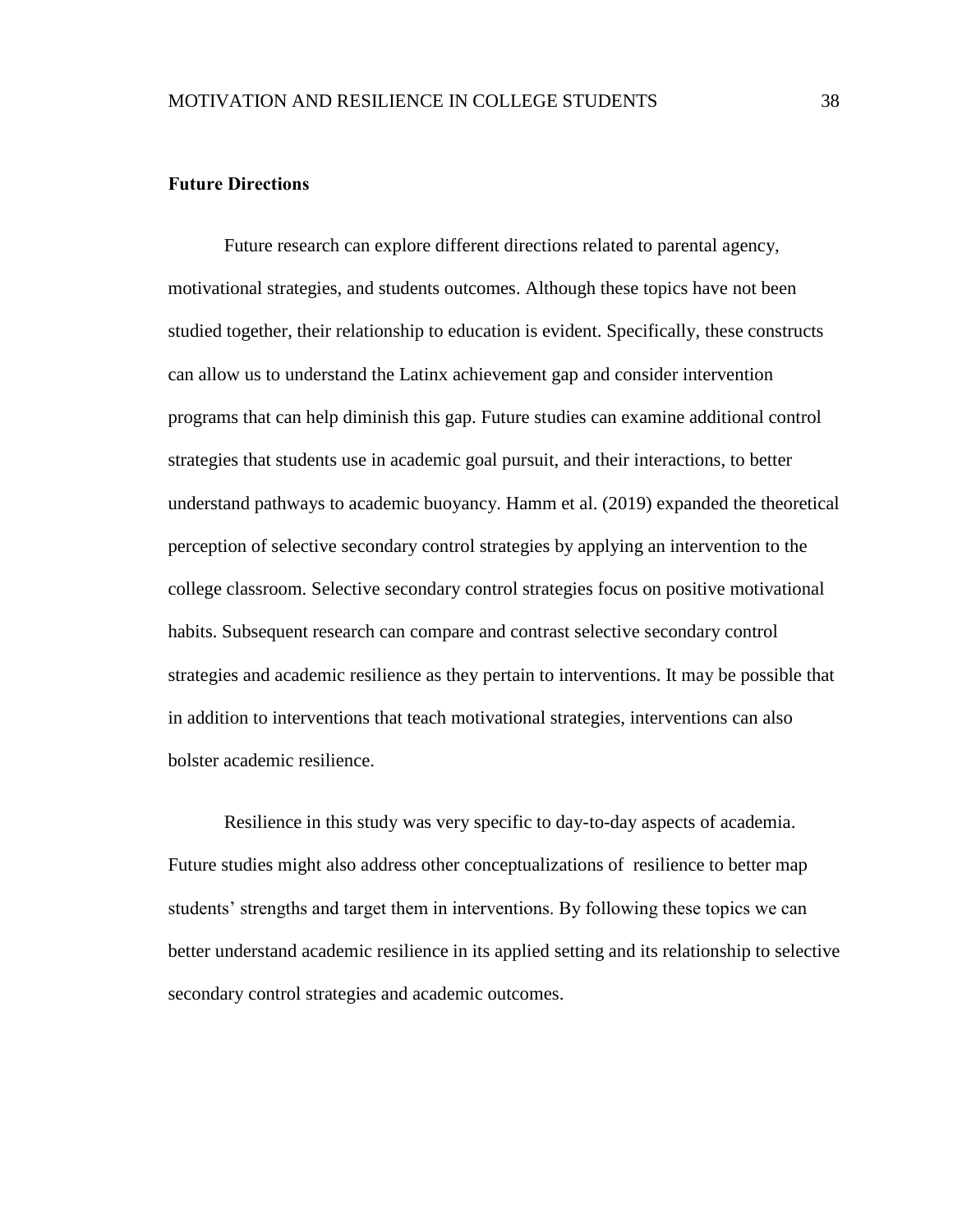Regarding our other predictor variable of interest, parental agency, this study did not show significant differences between the types of parental shared agencies and academic achievement, yet, other research on parental involvement shows that parents impact their students (Castro et al., 2015). For this reason, it is important to explore other aspects of parental involvement in college students' academic outcomes. For one, the current study only investigated aspects of shared agency with parents. Future analysis should also examine the role of non-shared agency with parents in predicting college student outcomes as this can allow for a more complete understanding of support, or lack thereof, from parents.

It is especially important to study parental involvement in different populations or groups from diverse backgrounds. Parental involvement is strong during the earlier stages of our development, particularly during elementary, middle, and high school. It would be fascinating to see similar studies in younger populations especially related to academic buoyancy. The relationship between academic resilience and parental influence is one that needs further research.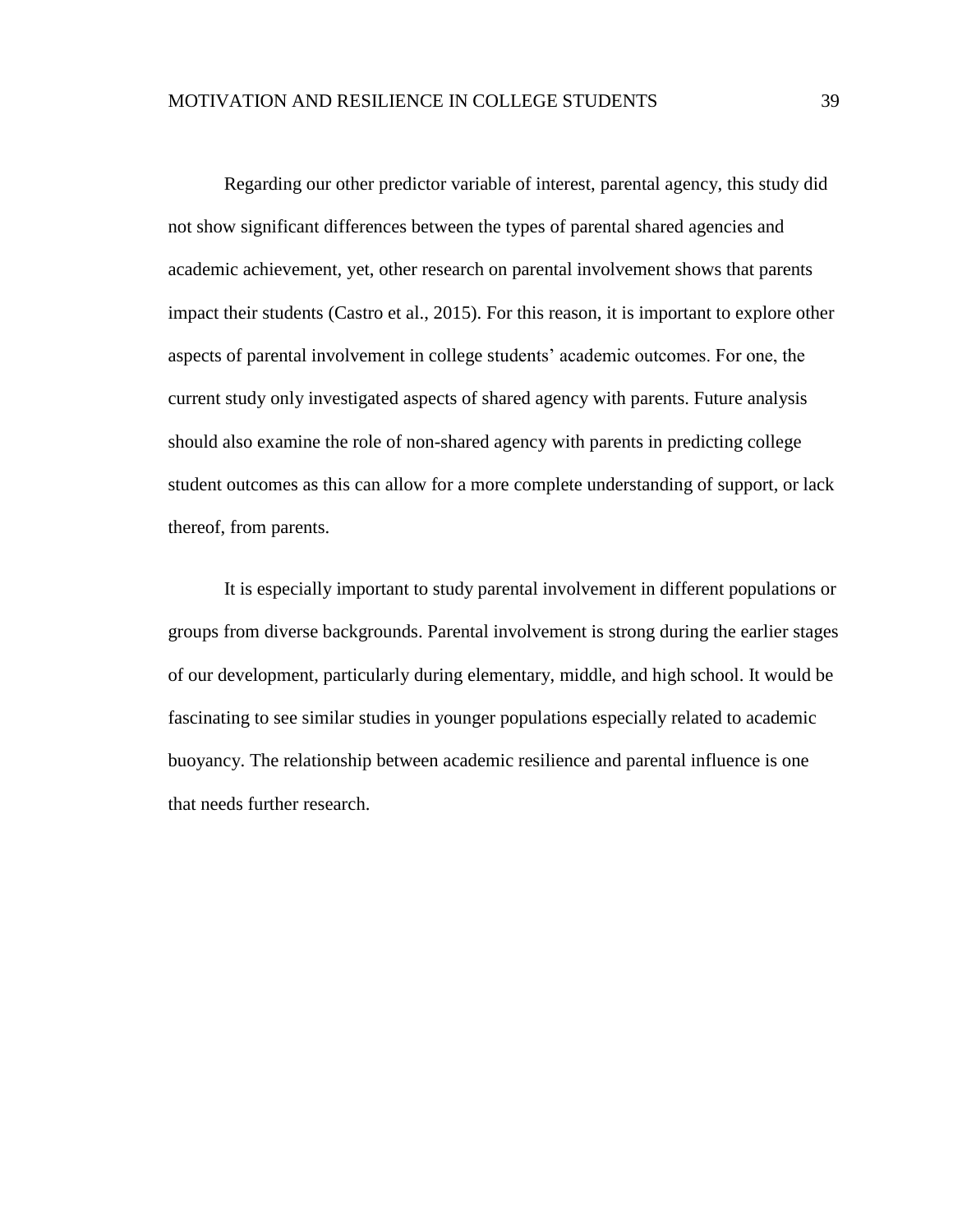#### **Conclusion**

<span id="page-46-0"></span>This study explored the relationship between parental shared agency, control strategies, academic buoyancy, and academic achievement. It contributes to the literature by studying an underrepresented group in the parental shared agency literature: Latinx students. As noted previously, there is an achievement gap within the Latinx population and by using Yosso's (2005) model on cultural wealth, we examined the relationships between academic achievement and different types of wealth.

The Latinx achievement gap is often addressed using a deficit-based approach giving only an explanation of what Latinx students are lacking as a community. Yet, more research is needed on this topic using a strengths-based perspective that addresses the skills and power of the Latinx community. Yosso (2005) accounts for the various forms of wealth that Latinx students bring with them to postsecondary education. The results of this study suggest that parental agency was similar for both Latinx students and their White counterparts. Although not supported in the current study, past research suggests that one way to better support Latinx students may be to involve parents more in education in ways that support students (Quiocho & Daoud, 2006; Flores et al., 2019). Obtaining an education is correlated with a plethora of positive outcomes, therefore, we must provide students with the support they need to succeed and draw on their strengths to attain the possible best outcomes.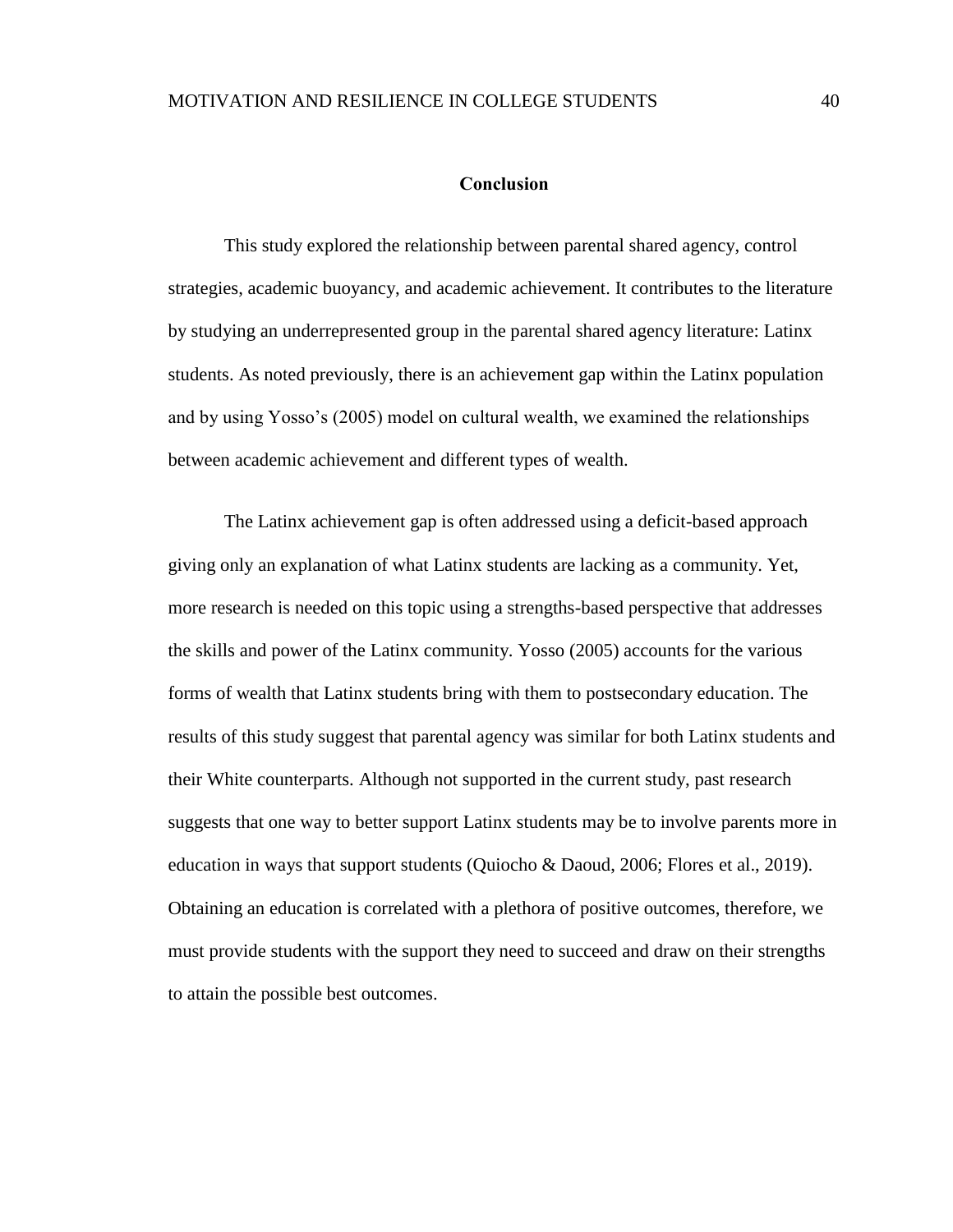#### **References**

- <span id="page-47-0"></span>Arnett Jensen, L., (2016). Migration between and within countries: Implications for Families and Acculturation. In C. S., *The Oxford handbook of human development and culture: An interdisciplinary perspective.* (43-60). Oxford University Press
- Cassidy, S. (2015). Resilience building in students: The role of academic self-efficacy. *Frontiers in Psychology,(6, 1781)*.<https://doi.org/10.3389/fpsyg.2015.01781>

Castro, M., Exposito-Casas, E., Lopez-Martin, E., Lizasoain, L., Navarro-Asencio, J., (2015). Parental involvement on student academic achievement: A meta-analysis. *Educational Research Review*, 14, 33-46. [https://doi.org/10.1016/j.edurev.2015.01.002](https://doi.org/10.1016/j.edurev.2015.01.002.)

- Cerenzo, A., & Chang, T., (2012). Latina/a achievement at predominantly White universities: The importance of culture and ethnic community. *SAGE Journals, 12(1),* 72-85 [https://doi.org/10.1177/1538192712465626](https://doi.org/10.1177%2F1538192712465626)
- Chang, E. S., Chen, C., Greenberger, E., Dooley, D., & Heckhausen, J. (2006). What do they want in life? The life goals of a multi-ethnic, multi-generational sample of high school seniors. *Journal of Youth and Adolescence, 35*(3), 302-313. <https://doi.org/10.1007/s10964-006-9034-9>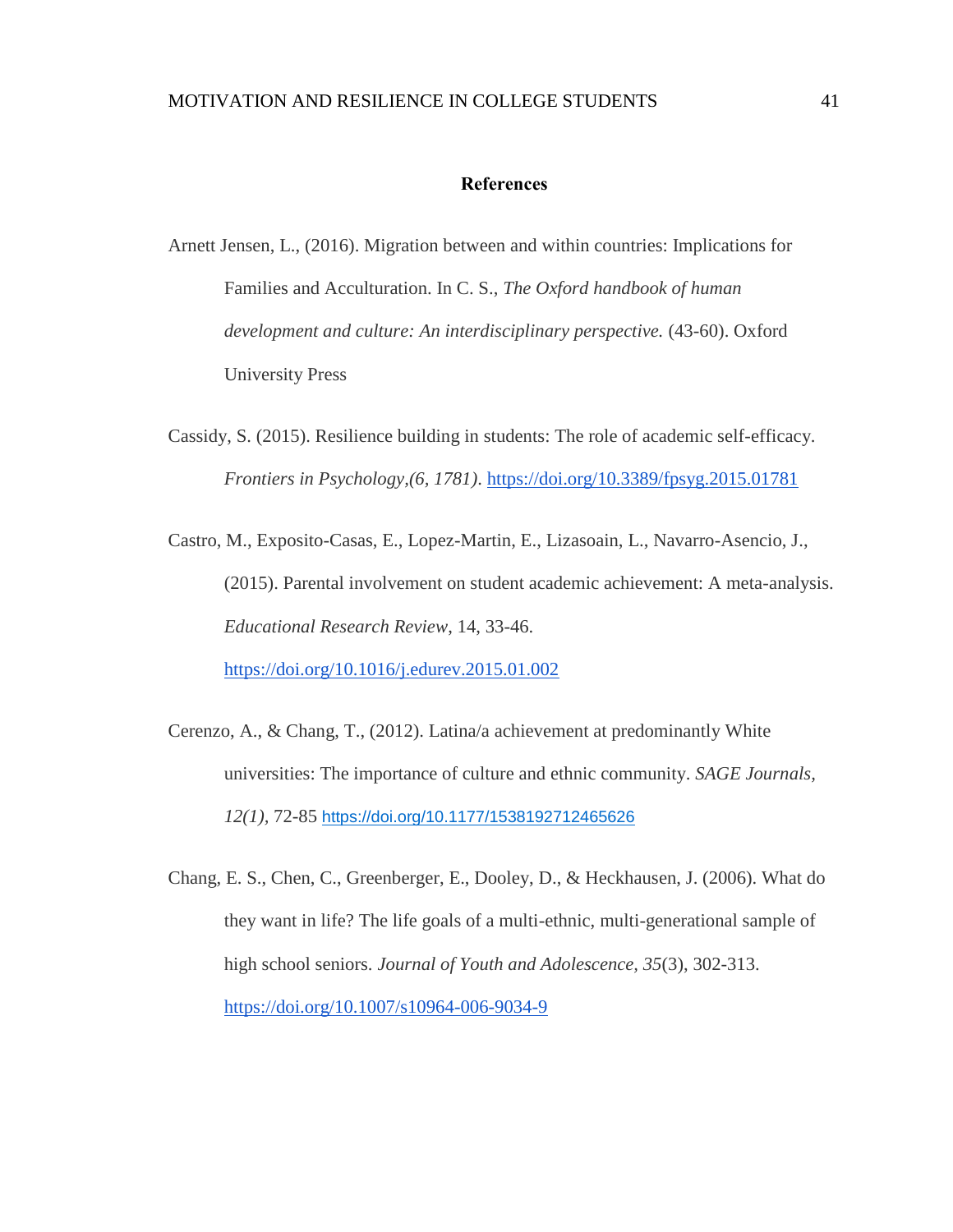- Chang, E. S., Heckhausen, J., Greenberger, E., & Chen, C. (2009). Shared agency with parents for educational goals: Ethnic differences and implications for college adjustment. *Journal of Youth and Adolescence*, *39*(11), 1293–1304. <https://doi.org/10.1007/s10964-009-9488-7>
- Chee, K. H., Pino, N. W., & Smith, W. L. (2005). Gender differences in the academic ethic and academic achievement. College Student Journal, 39(3), 604-619.
- Cohen, J. (1997). Statistical power analysis for the behavioral sciences. *Academic Press Inc*, 1-17. <https://doi.org/10.1016/C2013-0-10517-X>
- Constante, K., Marchand, A. D., Cross, F. L., & Rivas-Drake, D. (2018). Understanding the promotive role of familism in the link between ethnic-racial identity and Latino youth school engagement. *Journal of Latinx Psychology*, *7*(3), 230–244. [https://doi.org/10.1037/lat0000117](https://psycnet.apa.org/doi/10.1037/lat0000117)
- Coll, C. G., Crnic, K., Lamberty, G., Wasik, B. H., Jenkins, R., Garcia, H. V., & Mcadoo, H. P. (1996). An integrative model for the study of developmental competencies in minority Children. *Child Development, 67*(5), 1891-1914. <https://doi.org/10.1111/j.1467-8624.1996.tb01834.x>

De La Garza, A. & Ono, K. (2016). Critical race theory. *The International Encyclopedia of Communication Theory and Philosophy.*  <https://doi.org/10.1002/9781118766804.wbiect260>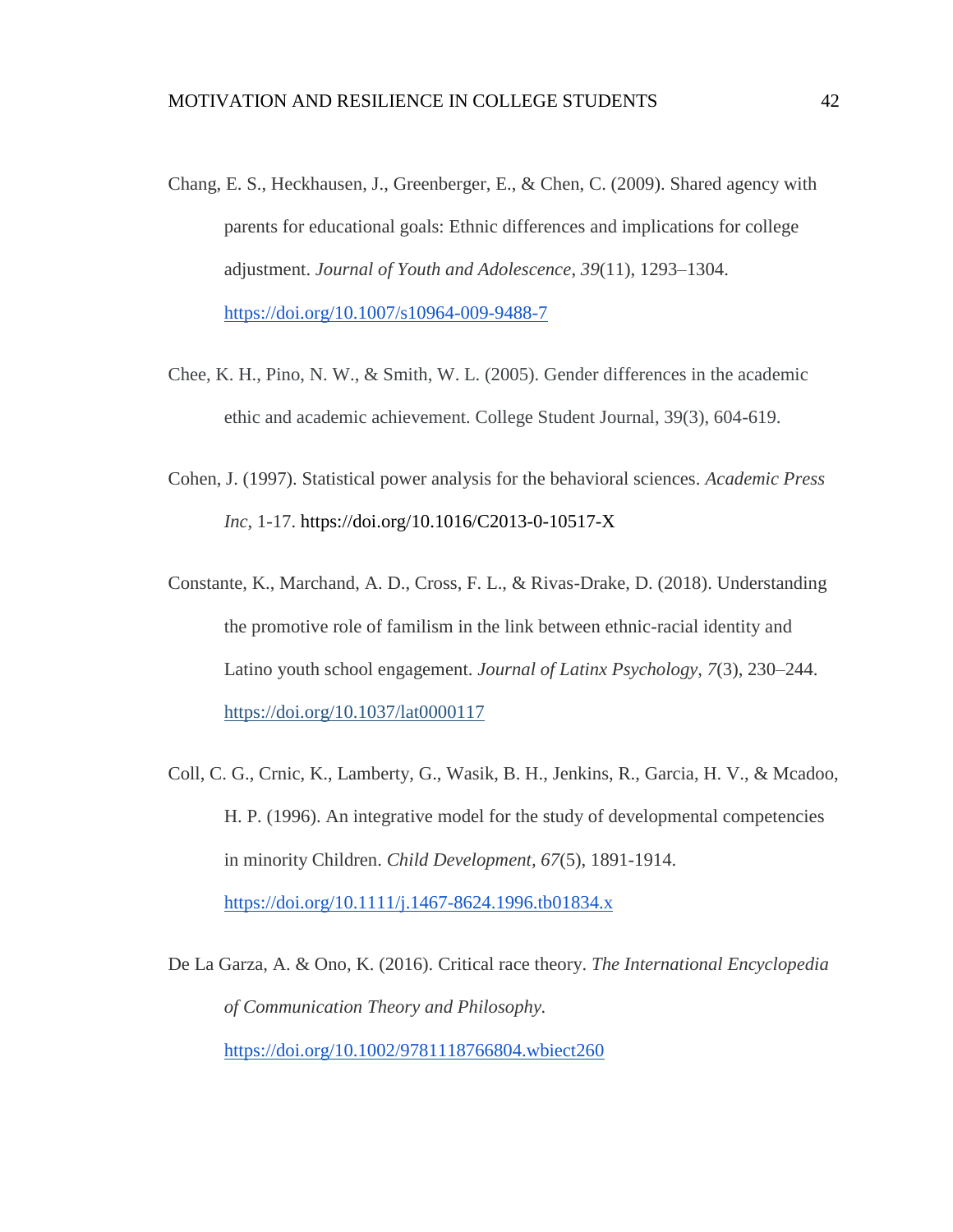Domina, T. (2005). Leveling the home advantage: Assessing the Effectiveness of Parental Involvement in Elementary School. *Sociology of Education, 78*(3), 233– 249.<https://doi.org/10.1177/003804070507800303>

Edelson, D. (2016). How do college graduates benefit society at large?. *Association of Public and Land-Grant Universities* [http://www.aplu.org/projects-and](http://www.aplu.org/projects-and-initiatives/college-costs-tuition-and-financial-aid/publicuvalues/societal-benefits.html)[initiatives/college-costs-tuition-and-financial-aid/publicuvalues/societal](http://www.aplu.org/projects-and-initiatives/college-costs-tuition-and-financial-aid/publicuvalues/societal-benefits.html)[benefits.html](http://www.aplu.org/projects-and-initiatives/college-costs-tuition-and-financial-aid/publicuvalues/societal-benefits.html)

Flores, R. Q., Phyllis, M., Rivera, L., Clark, C., (2019) Latinx family engagement in schools and surrounding communities: Assessing the impact of parent (and other family member) development on improving student educational outcomes at gene ward elementary school. *Education Sciences, 149(9)*,

<https://doi.org/10.3390/educsci9020149>

Fuller, B., & Garcia Coll, C., (2010) Learning from Latinos: Contexts, families, and child development in motion. *Developmental Psychology, 46*(3), 559-565. <https://doi.org/10.1037/a0019412>

Ginsburg, K. R. & Jablow, M. M. (2015). *Building resilience in children and teens: Giving kids roots and wings*. American Academy of Pediatrics.

Hamm, J. M., Perry, R. P., Chipperfield, J. G., Stewart, T. L., & Heckhausen, J. (2015). Motivation-focused thinking: Buffering against stress-related physical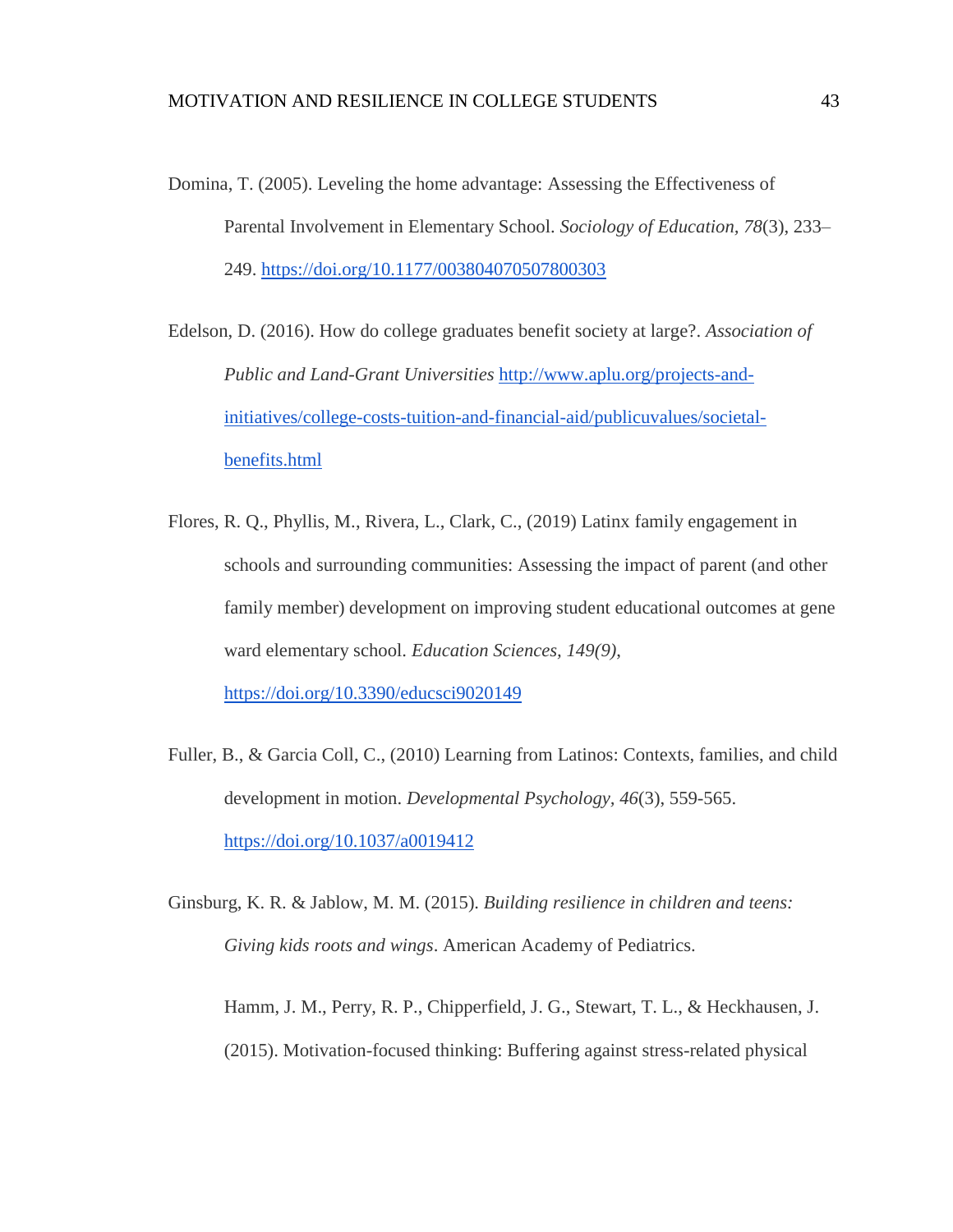symptoms and depressive symptomatology. *Psychology & Health*, *30*(11), 1326– 1345. [https://doi.org/10.1080/08870446.2015.1050394](https://psycnet.apa.org/doi/10.1080/08870446.2015.1050394)

Hamm, J. M., Perry, R. P., Chipperfield, J. G., Parker, P. C., & Heckhausen, J. (2019). A motivation treatment to enhance goal engagement in online learning environments: Assisting failure-prone college students with low optimism. *Motivation Science*, *5*(2), 116–134. [https://doi](https://doi-org.ezproxy.humboldt.edu/10.1037/mot0000107)[org.ezproxy.humboldt.edu/10.1037/mot0000107](https://doi-org.ezproxy.humboldt.edu/10.1037/mot0000107)

Hamm, J. M., Stewart, T. L., Perry, R. P., Clifton, R. A., Chipperfield, J. G., & Heckhausen, J. (2013). Sustaining primary control striving for achievement goals during challenging developmental transitions: The role of secondary control strategies. *Basic and Applied Social Psychology, 35*(3), 286-297. <https://doi.org/10.1080/01973533.2013.785404>

Hopson, L. M., Eunju L., & Tang, N. (2014). A multi-level analysis of school racial composition and ecological correlates of academic success. *Children and Youth Services Review, 44*, 126-134.<http://dx.doi.org/10.1016/j.childyouth.2014.05.026>

Heckhausen J., Schulz R., & Wrosch, C. (1998). Developmental regulation in adulthood: optimization in primary and secondary control – a multiscale questionnaire. *Berlin: Max-Planck Institute for Human Development and Education.* <https://doi.org/10.1017/CBO9780511527852>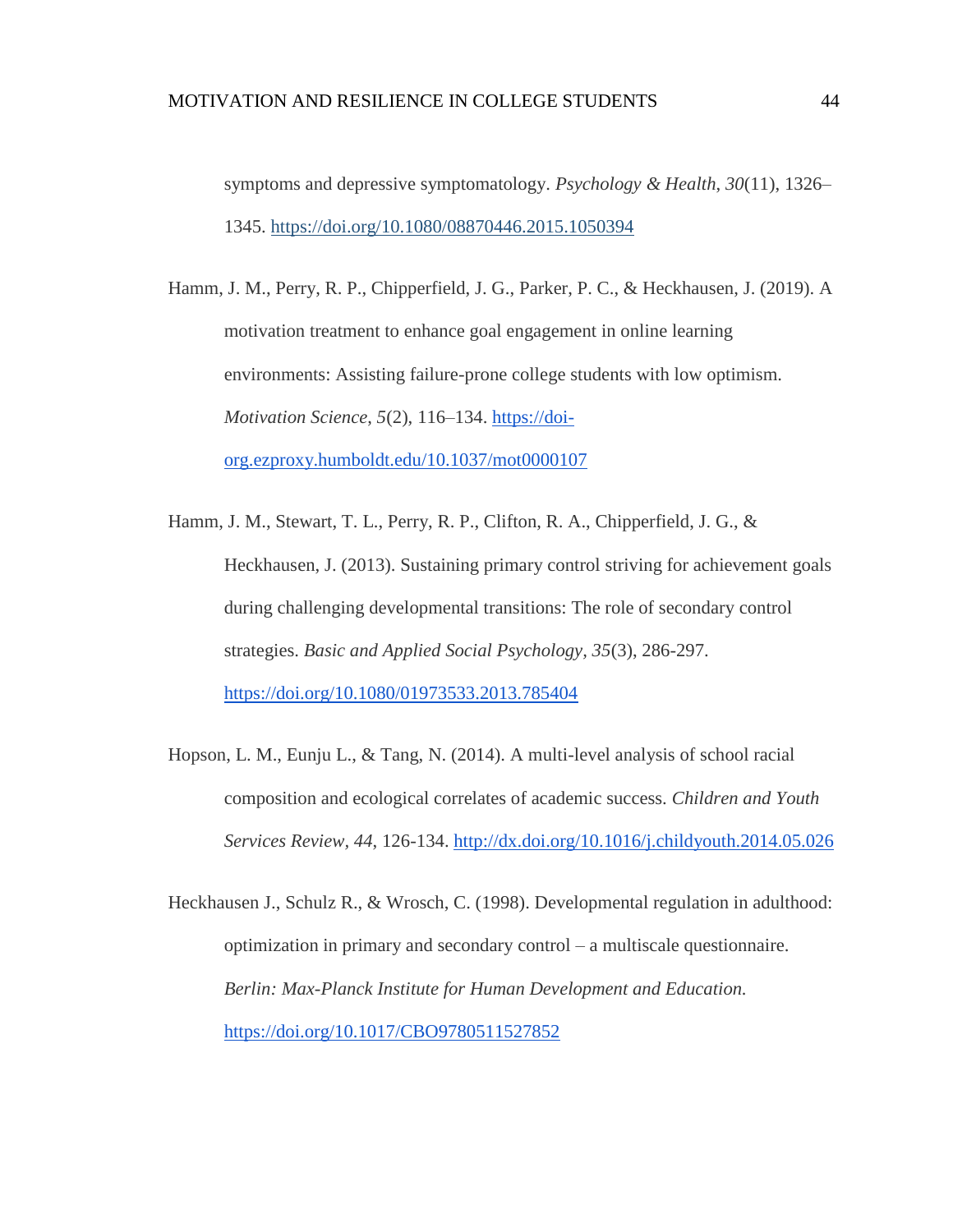- Heckhausen, J., Wrosch, C., & Schulz, R. (2010). A motivational theory of life-span development. *Psychological Review, 117*(1), 32-60. [https://doi.org/10.1037/a0017668](https://psycnet.apa.org/doi/10.1037/a0017668)
- Hines, A. M., Merdinger, J., & Wyatt, P. (2005). Former foster youth attending college: Resilience and the transition to young adulthood. *American Journal of Orthopsychiatry, 75*(3), 381–394. [https://doi.org/10.1037/0002-9432.75.3.381](https://psycnet.apa.org/doi/10.1037/0002-9432.75.3.381)
- Holley, K., & Gardner, S. (2012). Navigating the pipeline: How socio-cultural influences impact first-generation doctoral students. *Journal of Diversity in Higher Education, 5(2)*, 112-121. [https://doi.org/10.1037/a0026840.](https://doi.org/10.1037/a0026840)
- Humboldt State University: IRAR (2020). *Fast Facts 2020.* https://irar.humboldt.edu/fast\_facts
- Jordan, J., & Iriondo, J. (2019, October 8 ). Older people projected to outnumber children for the first time in U.S. history. *United States Census Bureau.*  [https://www.census.gov/newsroom/press-releases/2018/cb18-41-population](https://www.census.gov/newsroom/press-releases/2018/cb18-41-population-projections.html)[projections.html](https://www.census.gov/newsroom/press-releases/2018/cb18-41-population-projections.html)
- Kuhfeld, M., Gershoff, E., & Paschall, K. (2018). The development of racial/ethinic and socioeconomic achievement gaps during the school years. *Journal of Applied Developmental Psychology, 57,* 62-73. <https://doi.org/10.1016/j.appdev.2018.07.001>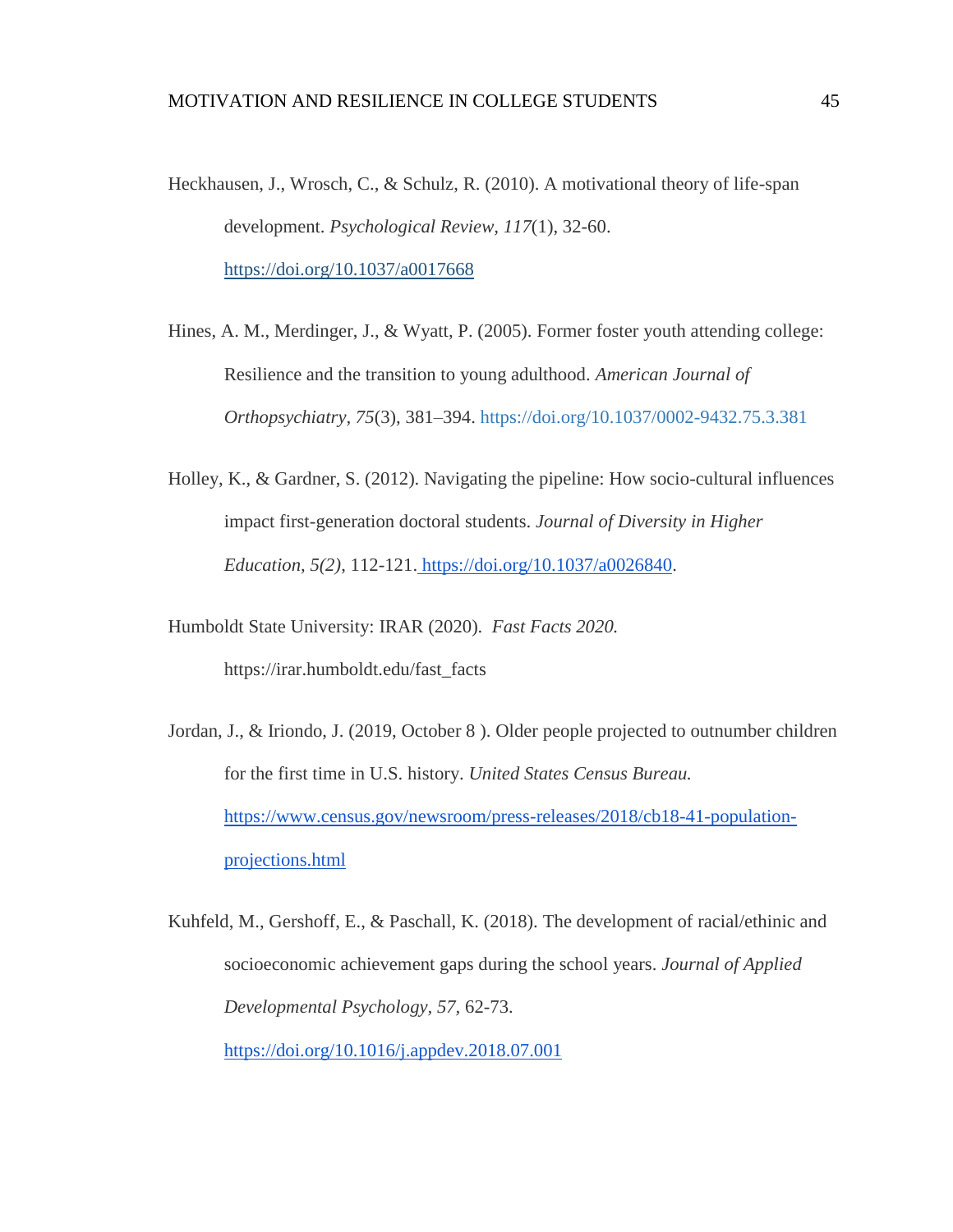- Kriegbaum, K., Villarreal, B., Wu, V. C., & Heckhausen, J. (2016). Parents still matter: Patterns of shared agency with parents predict college students' academic motivation and achievement. *Motivation Science*, *2*(2), 97–115. <https://doi.org/10.1037/mot0000033>
- Krogstad, J. M. (2016, July 28). 5 facts about Latinos and education. *Pew Research Center.* [https://www.pewresearch.org/fact-tank/2016/07/28/5-facts-about-latinos](https://www.pewresearch.org/fact-tank/2016/07/28/5-facts-about-latinos-and-education/)[and-education/](https://www.pewresearch.org/fact-tank/2016/07/28/5-facts-about-latinos-and-education/)
- Luo, T., & Holden, R. J. (2014, March). Investment in higher education by race and ethnicity*, U.S. Bureau of Labor Statistics*.<https://doi.org/10.21916/mlr.2014.9>
- Maier, S. F., & Seligman, M. E. P. (2016). Learned helplessness at fifty: Insights from neuroscience. *Psychological Review*, *123*(4), 349-367. <https://doi.org/10.1037/rev0000033>
- Martin, A. J. (2008). Academic buoyancy: Towards an understanding of students' everyday academic resilience. *Journal of School Psychology, 46*(5), 53-83[.](https://doi.org/10.1177/0143034312472759) [https://doi.org/10.1016/j.jsp.2007.01.002](https://doi.org/10.1177/0143034312472759)
- Martin, A. J., & Marsh, H.W. (2006). Academic resilience and its psychological and educational correlates: A construct validity approach. *Psychology in the Schools*, *43*(3), 267-281.<https://doi.org/10.1002/pits.20149>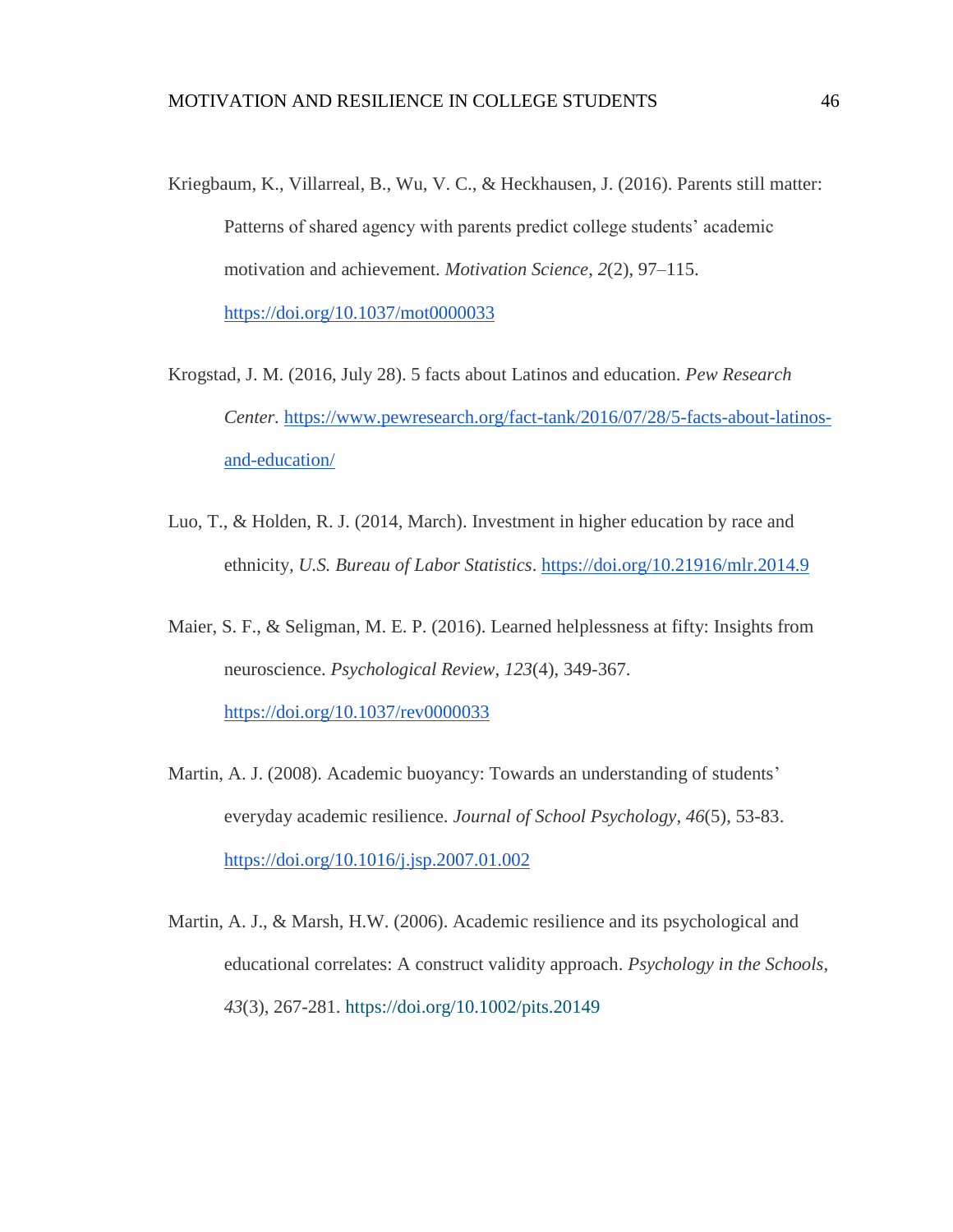Maruyama, G. (2003). Disparities in educational opportunities and outcomes: What do we know and what can we do?. *Journal of Social Issues, 58*(3), 653-676. <https://doi.org/10.1111/1540-4560.00083>

Mcclain, M. (2010). Parental agency in educational decision making: A Mexican American example. *Teachers College Record*, *112*(12), 3074–3101. <http://www.tcrecord.org/PrintContent.asp?ContentID=16059>

- National Center for Education Statistics (2019a). Indicator 19: College participation rates. [https://nces.ed.gov/programs/raceindicators/indicator\\_REA.asp](https://nces.ed.gov/programs/raceindicators/indicator_REA.asp)
- National Center for Education Statistics (2019b). Indicator 23: Postsecondary graduation rates. [https://nces.ed.gov/programs/raceindicators/indicator\\_RED.asp](https://nces.ed.gov/programs/raceindicators/indicator_RED.asp)
- National Center for Education Statistics (2019c). Indicator 24: Degrees Awarded. [https://nces.ed.gov/programs/raceindicators/indicator\\_ree.asp](https://nces.ed.gov/programs/raceindicators/indicator_ree.asp#:~:text=At%20the%20bachelor)
- National Center for Education Statistics (2019d). Indicator 25 :Undergraduate and graduate degree fields.

[https://nces.ed.gov/programs/raceindicators/indicator\\_REF.asp](https://nces.ed.gov/programs/raceindicators/indicator_REF.asp)

Park, I. J., Du, H., Wang, L., Williams, D. R., & Alegría, M. (2018). Racial/ethnic discrimination and mental health in Mexican-origin youths and their parents: Testing the "Linked Lives" hypothesis. *Journal of Adolescent Health*, *62*(4), 480– 487. [https://doi.org/10.1016/j.jadohealth.2017.10.010](https://dx.doi.org/10.1016%2Fj.jadohealth.2017.10.010)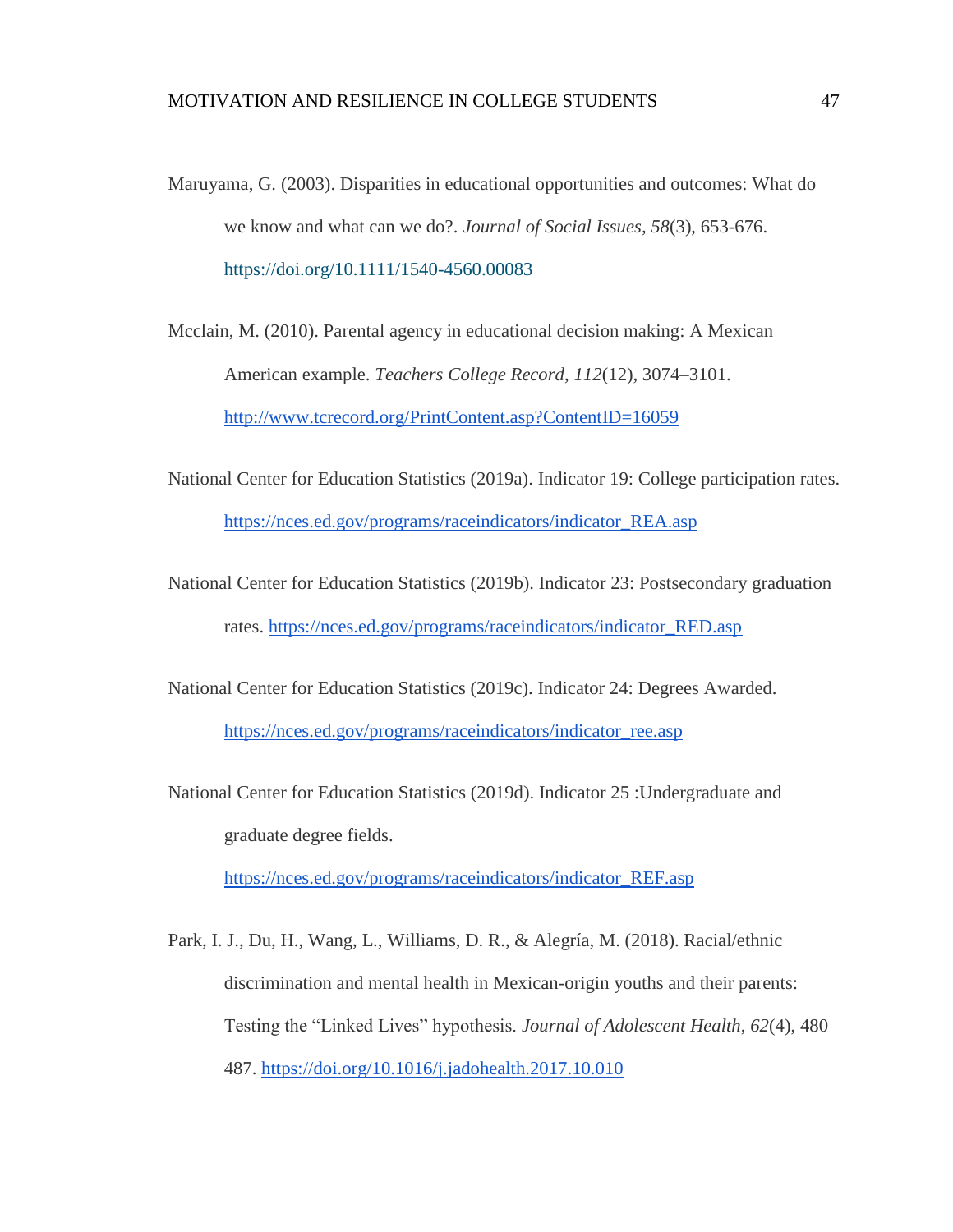- Park, S., & Holloway, S., (2018). Parental involvement in adolescents' education: An examination of the interplay among school factors, parental role construction, and family income. *School Community Journal, 28*(1), 9-36. <http://www.schoolcommunitynetwork.org/SCJ.aspx>
- Ortiz, E. (2018) PBS NewsHour full episode May 3, 2018. *PBS.* <https://www.pbs.org/video/pbs-newshour-full-episode-may-3-2018-1525378988/>
- Putwain, D. W., Daly, A. L., Chamberlain, S., & Sadreddini, S. (2015). Academically buoyant students are less anxious about and perform better in high-stakes examinations. *British Journal of Educational Psychology, 85*(3), 247-263. <https://doi.org/10.1111/bjep.12068>
- Quintana, S. M., Vogel, M. C., & Ybarra, V. C. (1991). Meta-analysis of Latino students' adjustment in higher education. *Hispanic Journal of Behavioral Sciences, 13*(2), 155-168. [https://doi.org/10.1177/07399863910132003](https://doi.org/10.1177%2F07399863910132003)
- Quiocho, A. M.L., & Daoud, A. M., (2006) Dispelling myths about latino parent participation in schools. *The Educational Forum,* 70, 255-267. <https://files.eric.ed.gov/fulltext/EJ735839.pdf>
- Rautamies, E., Vahasantanen, K. Poikonen, P., & Laakso, M. (2019) Parental agency and related emotions in the educational partnership. *Early Child Development and Care, 189*(6), 896-908.<https://doi.org/10.1080/03004430.2017.1349763>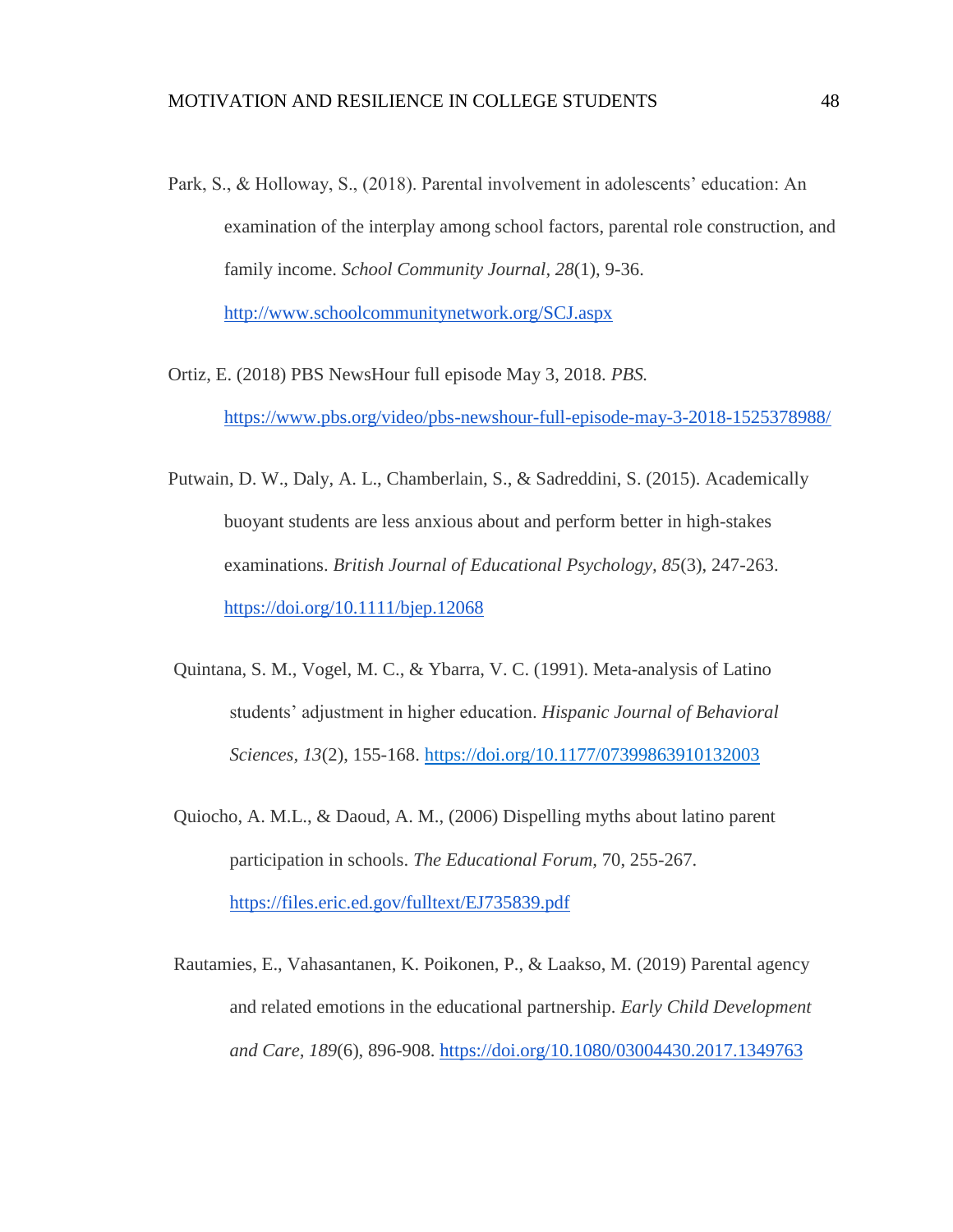- Reynolds, J. R., & Ross, C. E. (1998). Social stratification and health: Education benefits beyond economic status and social origins. *Social Problems, 45*(2), 221-247. <https://doi.org/10.1525/sp.1998.45.2.03x0167k>
- Rothbaum, R., Weisz, J. R., & Snyder, S. S. (1982). Changing the world and changing the self: A two-process model of perceived control. *Journal of Personality and Social Psychology, 42(1)*, 5-37.<https://doi.org/10.1037/0022-3514.42.1.5>
- Tebes, J., Kaufman, J. S., Adnopoz, J., & Racusin, G. (2001). Resilience and family psychosocial processes among children of parents with serious mental disorders. *Journal of Child and Family Studies, 10*(1), 115-136. [https://doi.org/10.1023/A:1016685618455](https://psycnet.apa.org/doi/10.1023/A:1016685618455)
- Tenenbaum, H. R., & Ruck, M. D. (2007). Are teachers' expectations different for racial minority than for European American students? A meta-analysis. *Journal of Educational Psychology*, *99*(2), 253–273. [https://doi.org/10.1037/0022-](https://psycnet.apa.org/doi/10.1037/0022-0663.99.2.253) [0663.99.2.253](https://psycnet.apa.org/doi/10.1037/0022-0663.99.2.253)
- Torpey E. (2018, April). Measuring the value of education. *U.S. Bureau of Labor Statistics* [https://www.bls.gov/careeroutlook/2018/data-on-display/education](https://www.bls.gov/careeroutlook/2018/data-on-display/education-pays.htm)[pays.htm](https://www.bls.gov/careeroutlook/2018/data-on-display/education-pays.htm)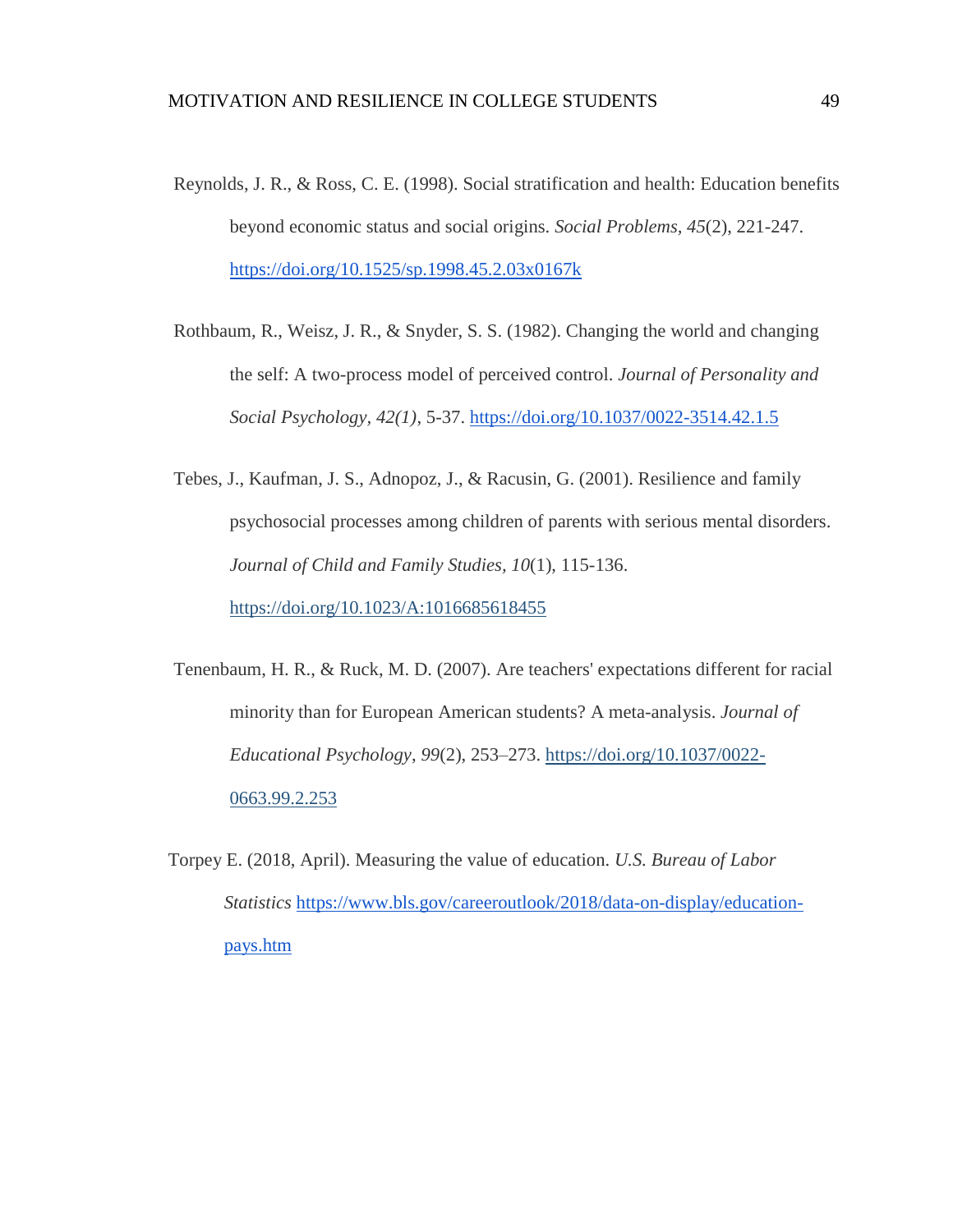- Torpey, E. (2019, February). Education pays. U.S. *Bureau of Labor Statistics.*  [https://www.bls.gov/careeroutlook/2019/data-on](https://www.bls.gov/careeroutlook/2019/data-on-display/education_pays.htm?view_full)[display/education\\_pays.htm?view\\_full](https://www.bls.gov/careeroutlook/2019/data-on-display/education_pays.htm?view_full)
- Turner, E. A., Chandler, M., & Heffer, R. W. (2009). The influence of parenting styles, achievement motivation, and self-efficacy on academic performance in college students. *Journal of College Student Development, 50*(3), 337-346. <https://doi.org/10.1353/csd.0.0073>
- Umaña-Taylor, A. J., & Updegraff, K. A. (2007). Latino adolescents' mental health: Exploring the interrelations among discrimination, ethnic identity, cultural orientation, self-esteem, and depressive symptoms. *Journal of Adolescence*, *30*(4), 549–567. [https://doi.org/ 10.1016/j.adolescence.2006.08.002](https://doi.org/)
- Villarreal, B., Kriegbaum, K., Heckhausen, J., & Wu, V. (in preparation). Ethnicity moderates the relationship between shared agency and academic motivation and achievement in college students.
- Wenglinsky, H. (2004, November 23) Closing the racial achievement gap: The role of reforming instructional practices. *Education Policy Analysis Archives, 12*(64). <https://doi.org/10.14507/epaa.v12n64.2004>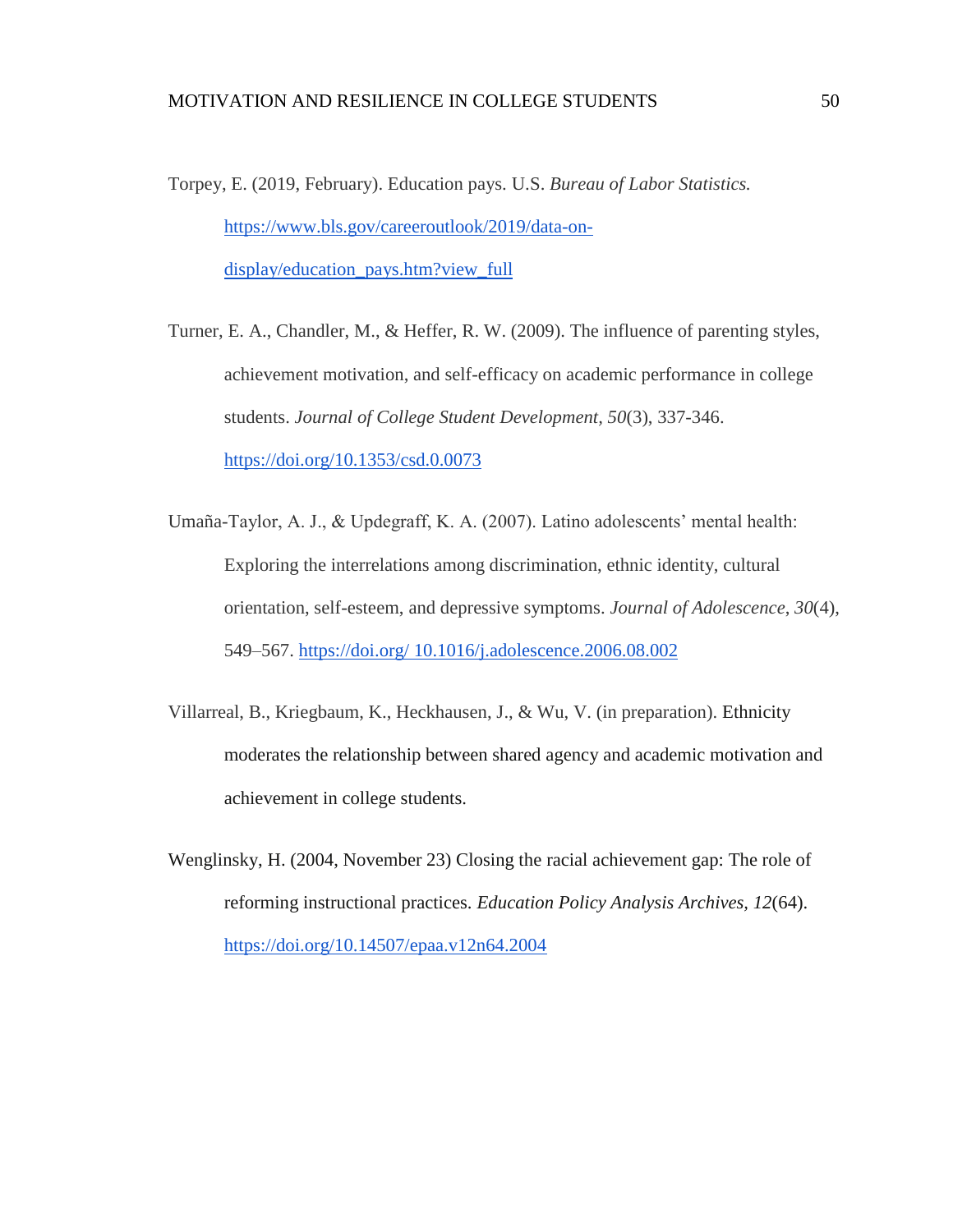Wilcox, K. C. (2015). "Not at the expense of their culture": Graduating Native American youth from high school. *The High School Journal, 98*(4), 337-352. [https://doi.org/10.1353/hsj.2015.0011](https://doi.org/10.1353/hsj.2015.001)

Williams, L. R., Ayon, C., Marsiglia, F. F., Kiehne, S., & Ayers S., (2017). Acculturation profiles and associations with parenting among immigrant Latinos. *Hispanic Journal of Behavioral Sciences, 3*9(4), 452-469. [https://doi.org//10.1177/073998631772550](https://doi.org/10.1177/073998631772550)

- Wolf, D. S., Sax, L., & Harper, C. E. (2009). Parental engagement and contact in the academic lives of college students. *Journal of Student Affairs Research and Practice, 46*(2).<https://doi.org/10.2202/1949-6605.6044>
- York, T. T., Gibson, C., & Rankin, S. (2015). Defining and Measuring Academic Success. *Practical Assessment, Research & Evaluation*, 20(5). https://doi.org/10.7275/hz5x-tx03
- Yosso, T. J. (2005). Whose culture has capital? A critical race theory discussion of community cultural wealth. *Race Ethnicity and Education*, *8*(1), 69–91. <https://doi.org/10.1080/1361332052000341006>
- Zarate, Maria Estela. (2007). Understanding Latino Parental Involvement in Education: Perceptions, Expectations, and Recommendations*. The Tomás Rivera Policy Institute.* <https://files.eric.ed.gov/fulltext/ED502065.pdf>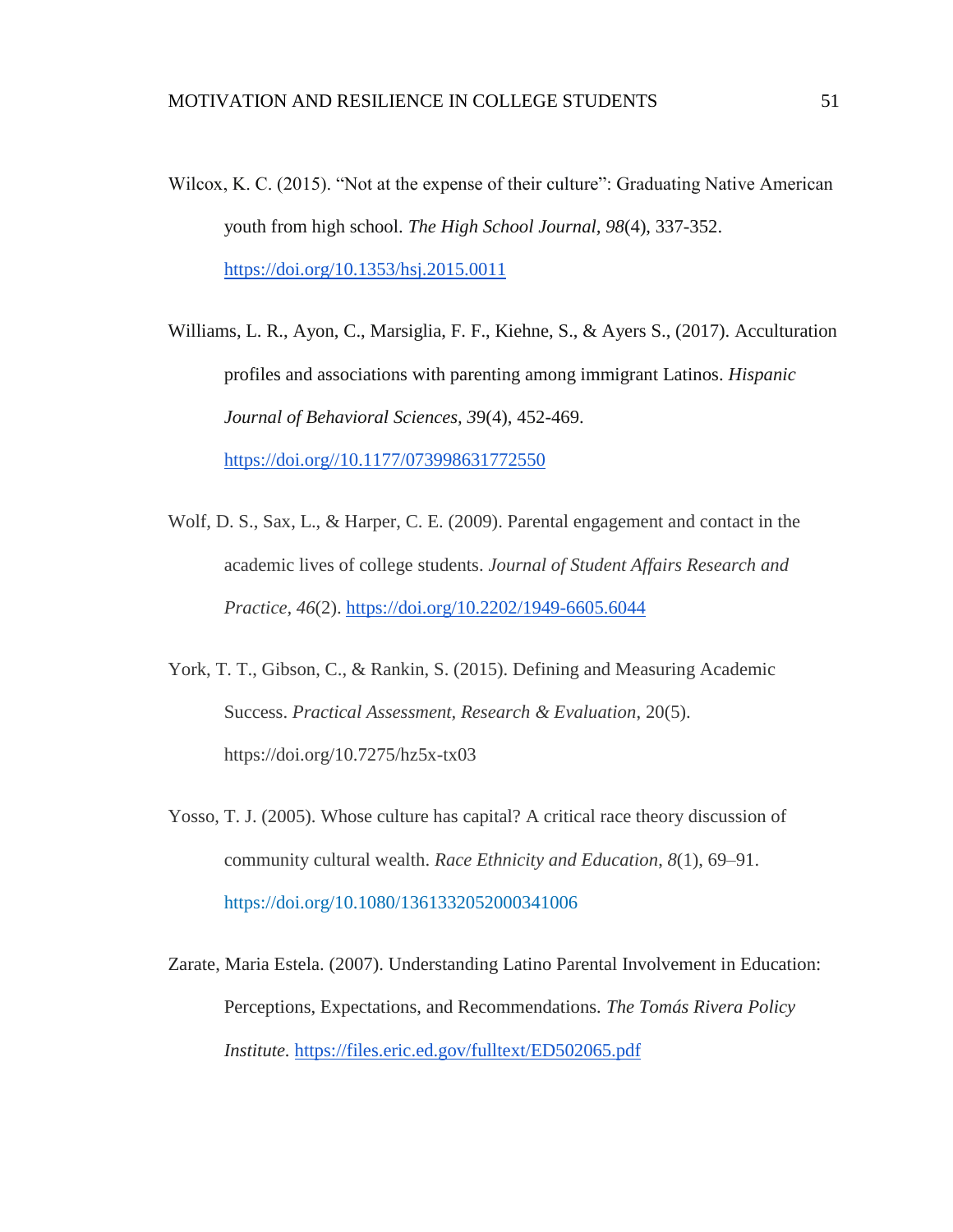### MOTIVATION AND RESILIENCE IN COLLEGE STUDENTS 52

Zhang, J., Zhang, Y., & Xu, F. (2020). Urban-rural differences in parenting style in China: A protocol for systematic review and meta analysis. *Medicine*, *99*(23), e20592.<https://doi.org/10.1097/MD.0000000000020592>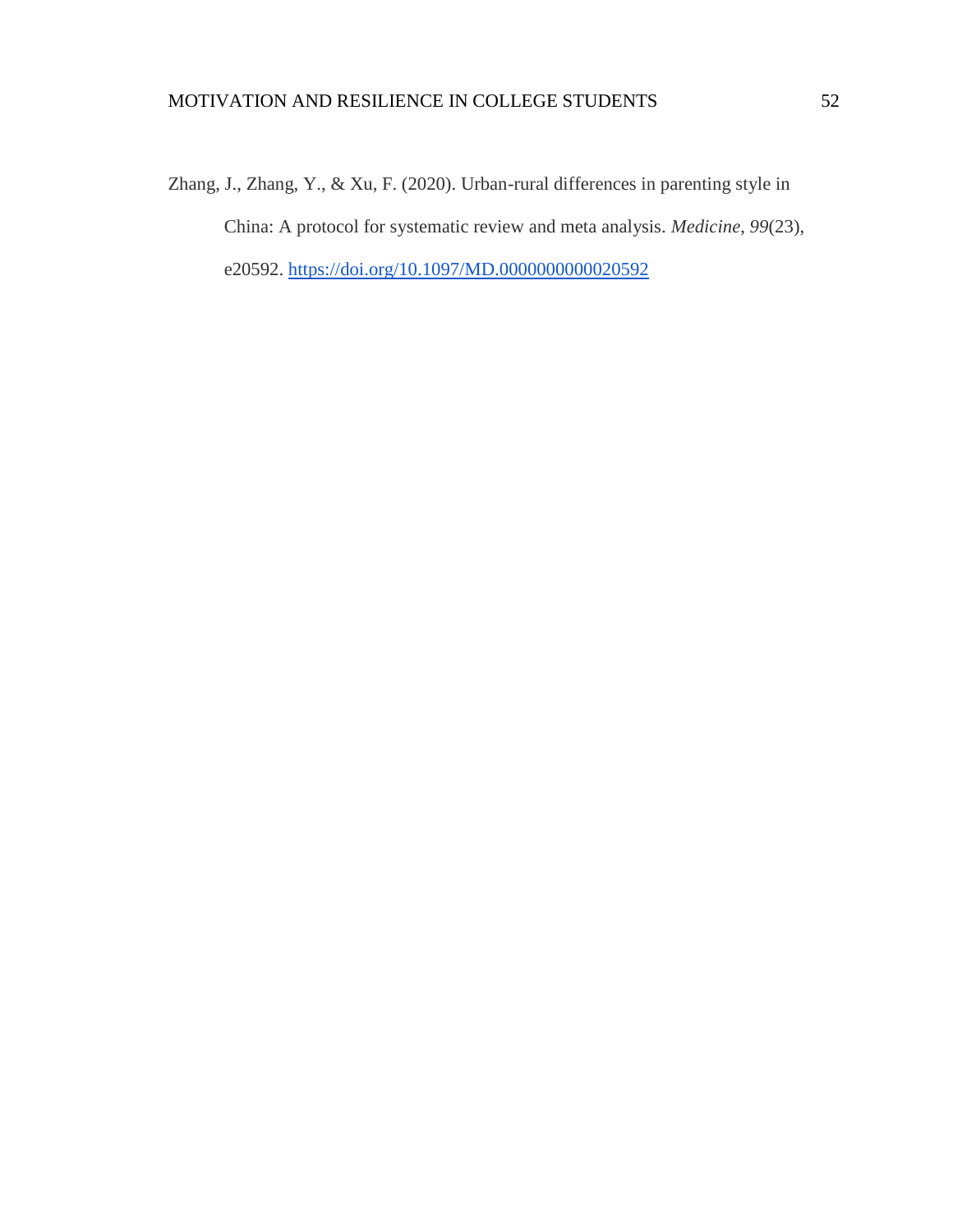## **Appendices**

<span id="page-59-1"></span><span id="page-59-0"></span>Appendix A: Academic Buoyancy Scale (Martin & Marsh, 2008)

The following questions revolve around your academic experience. Please indicate your agreement with the following statements by using the scale below.

|                          | $\mathcal{D}$   |                                     |                                              |
|--------------------------|-----------------|-------------------------------------|----------------------------------------------|
| <b>Strongly Disagree</b> | <i>Disagree</i> |                                     | Somewhat Disagree Neither Agree nor Disagree |
|                          | $\sqrt{2}$      | $\overline{6}$                      |                                              |
|                          |                 | Somewhat Agree Agree Strongly Agree |                                              |

- 1. "I'm good at dealing with setbacks (e.g., bad mark, negative feedback on my work)."
- 2. "I don't let study stress get on top of me."
- 3. "I think I'm good at dealing with schoolwork pressures."
- <span id="page-59-2"></span>4. "I don't let a bad mark affect my confidence."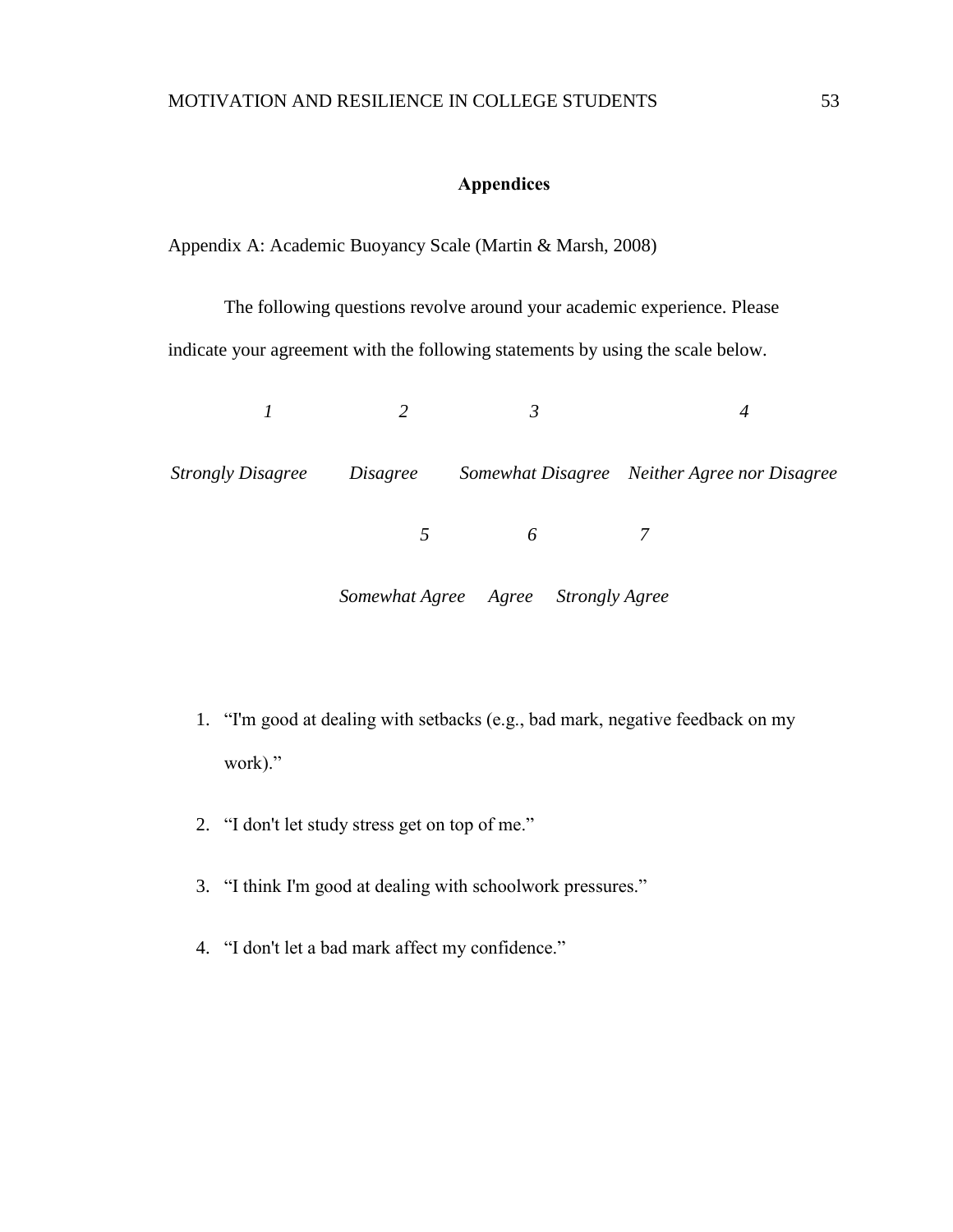Appendix B: Shared Agency Scale (Chang, 2009)

The next set of questions will ask about both your mother and father. Use the scale below to answer the following questions. Please indicate your agreement with the following statements.

| <b>Strongly Disagree</b> | Disagree | Agree | <b>Strongly Agree</b> |
|--------------------------|----------|-------|-----------------------|

1. My mother/father tends to follow my lead when it comes to my education.

2. My mother/father just wants me to be happy in college.

3. When my mother/father and I disagree about my college plans, s/he always lets me do what I want in the end.

4. I seek support from my mother/father after making important educational decisions.

5. I turn to my mother/father for comfort when I do not do well on an exam.

6. My mother/father is very supportive of how I manage my school activities.

7. My mother/father cheers me up when I am having a hard time at school.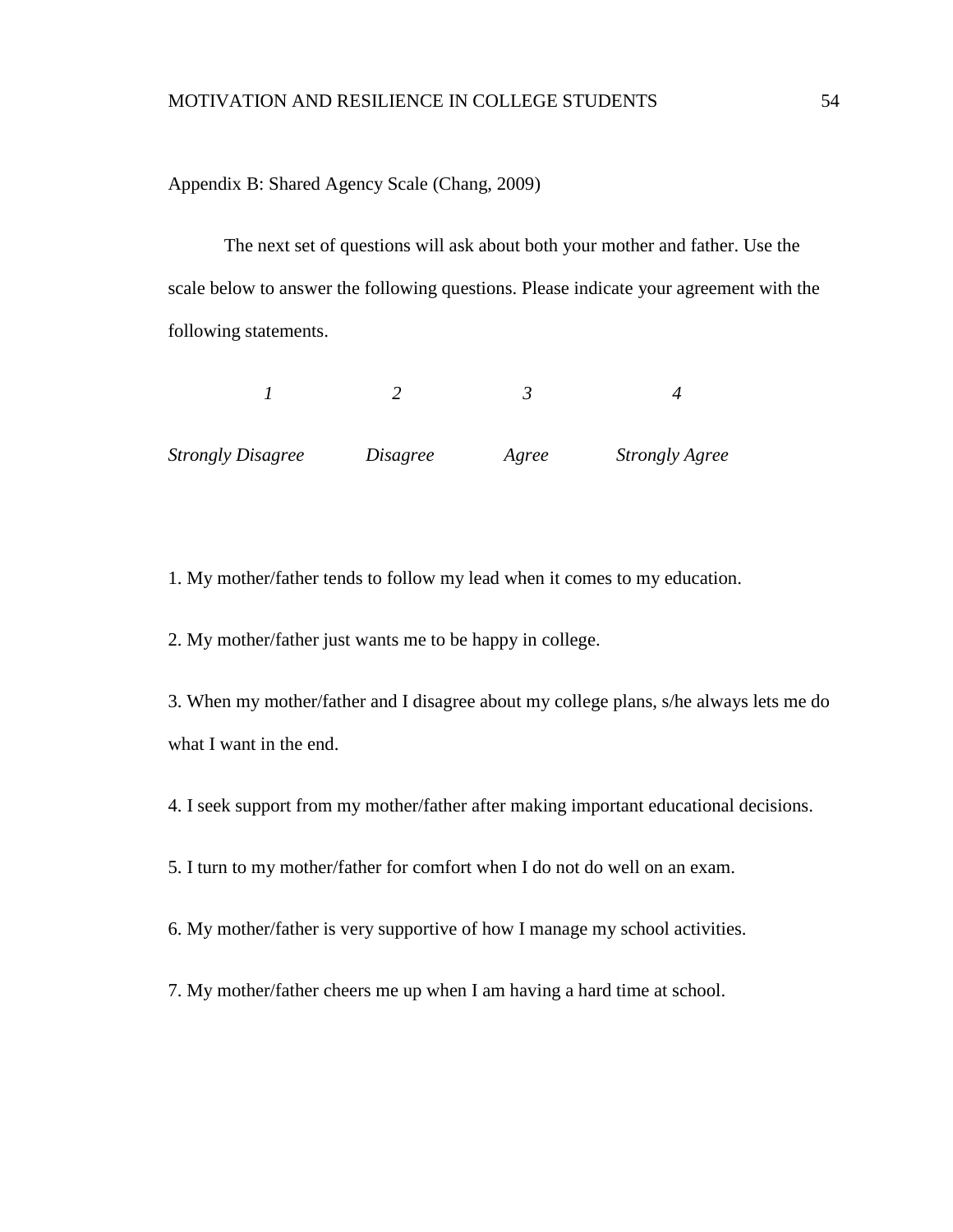8. My mother/father will take on my other responsibilities so that I can accomplish my educational goals.

9. If I am busy with school, my mother/father will not tell me about her/his difficulties and needs.

10. My mother/father and I tend to negotiate when we disagree on the direction of my college education.

11. My mother/father gives me many suggestions on how I should manage my daily activities in college.

12. My mother/father makes me do what s/he thinks is best for my education.

13. My mother/father nags at me if I am not doing what s/he thinks I should be doing at school.

14. My mother/father is not responsible for helping me achieve my educational goals.

15. My mother/father does not want to ask me how I am doing in my classes.

16. I don't need any of my mother/father's help to accomplish my educational goals.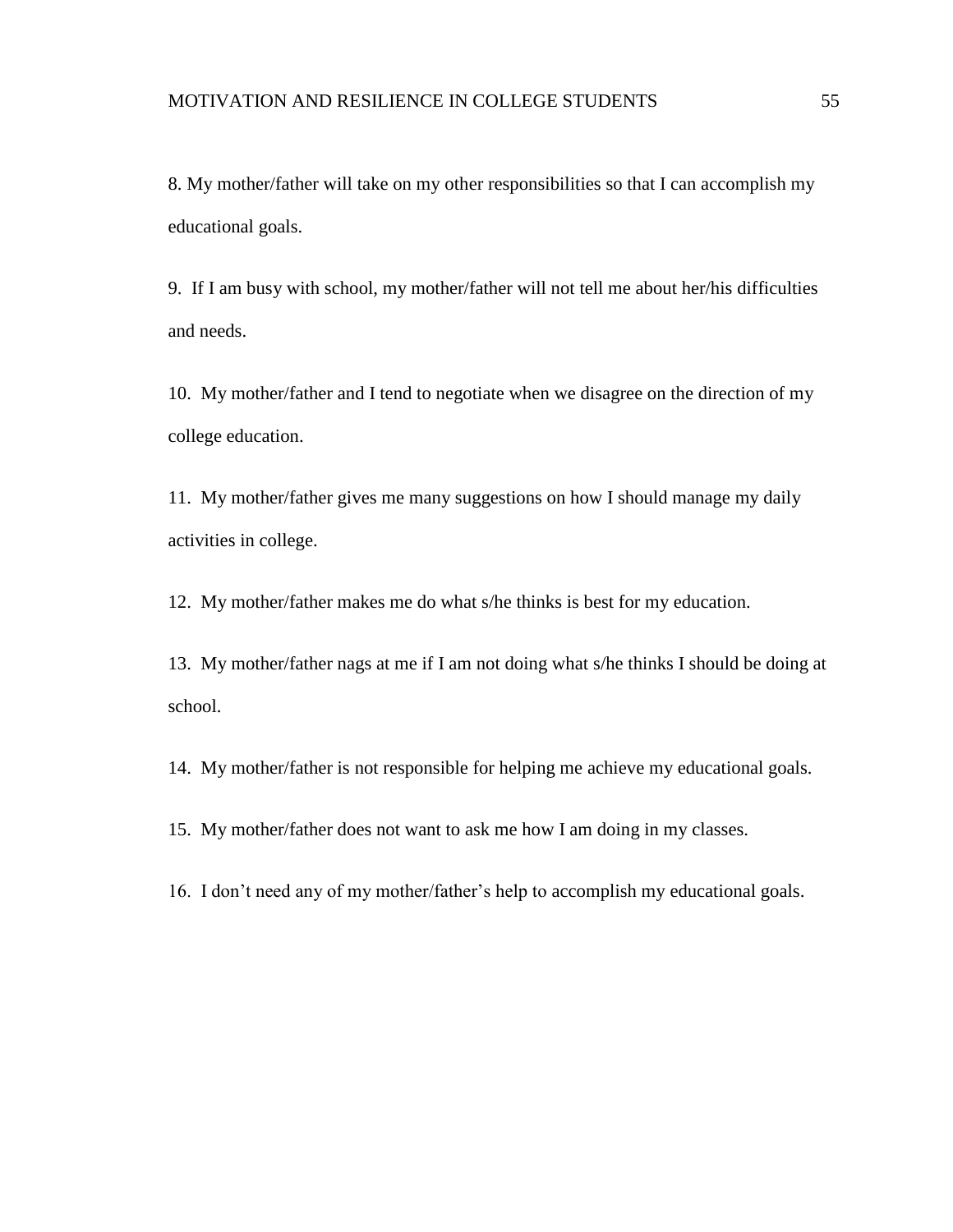<span id="page-62-0"></span>Appendix C: OPS-Scales in the Domain of Education (Heckhausen, 1998)

The following statements are about what is important to you. There are no right or wrong answers. Please circle a number to indicate your agreement or disagreement with each statement.

| <i>Strongly</i> | Somewhat | Neither agree | Somewhat agree | Strongly agree |
|-----------------|----------|---------------|----------------|----------------|
| disagree        | disagree | nor disagree  |                |                |

- 1. (OPT) The education that I get in the next few years will have a lot of influence on the rest of my life.
- 2. (CPC) If I run into obstacles with my educational plans, I will ask for others for advice.
- 3. (SSC) I often tell myself that I will be successful in reaching my educational goals.
- 4. (SPC) I will put time and effort into my education whenever I can.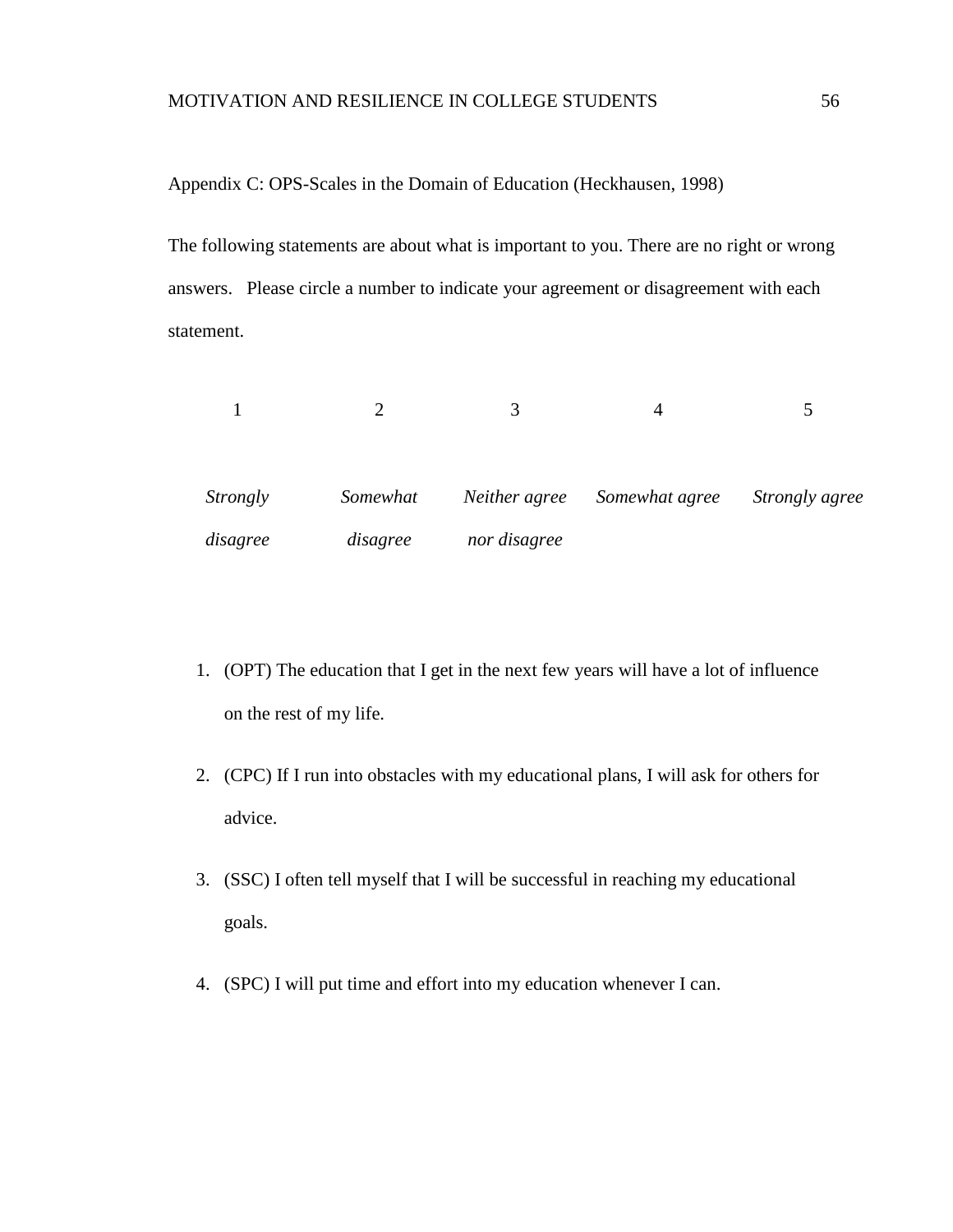- 5. (OPT) When making my educational plans, I think about the long-term consequences for my career.
- 6. (CSC) When making my educational plans, I think about the long-term consequences for my career.
- 7. (CSC) If I cannot attain my educational goals, I will let go of them.
- 8. (SPC) Even if it uses up my spare time, I will invest all my energy in getting a good

education.

- 9. (SPC) I will work hard to get a good education.
- 10. (CPC) If I can't get my educational degree (major or certificate) directly, I will find an alternative path to get to it eventually.
- 11. (SSC) I will remind myself how important it is for my future to have a good education.
- 12. (CSC) If I don't reach my educational goals, I will say to myself that many others are in the same situation.
- 13. (SSC) I often imagine that I will be happy if I earn good grades in school.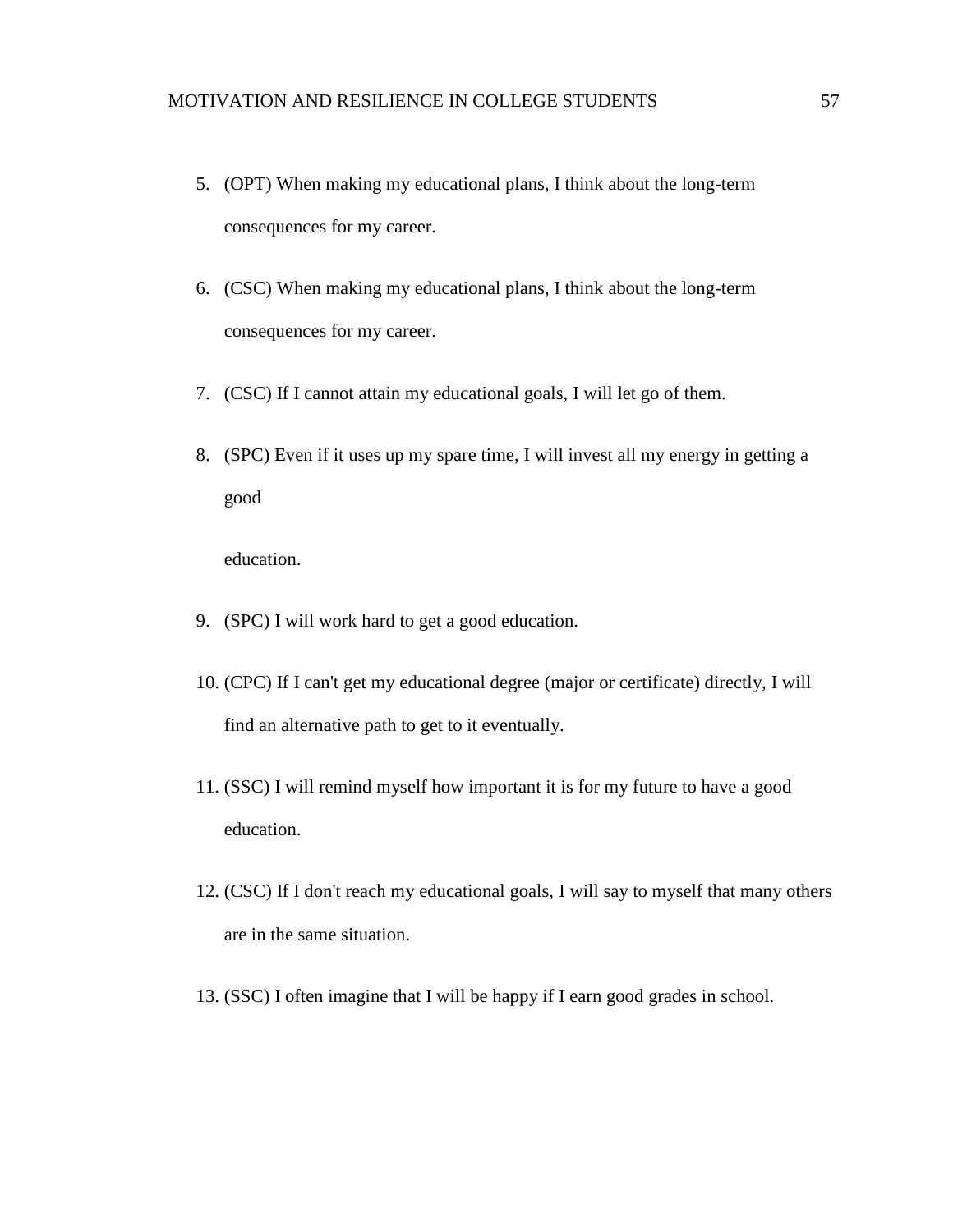- 14. (CSC )If my educational plans do not work out, I will remind myself that others would be partly to blame.
- 15. (SPC) If it gets more difficult to get the education that I want, I will try harder.
- 16. (CSC) If I run into problems with my schoolwork, I keep in mind that it is not all my fault.
- 17. (CSC) If I cannot attain my desired educational goals, I will settle for the next best option.
- 18. (CSC) If there are problems with my education, I will remind myself that education is not everything in life.
- 19. (CPC) If I have difficulties with my school work I will get help from others (for example, friends, tutor).
- 20. (OPT) When making my educational plans, I base my decisions on my current interest rather than my long-term goals.
- 21. (SSC) I try hard to keep away from activities that could distract me from my Schoolwork.
- 22. (CPC) I would go to a lower prestige school, if it meant I could get the kind of education that I wanted in the long run.